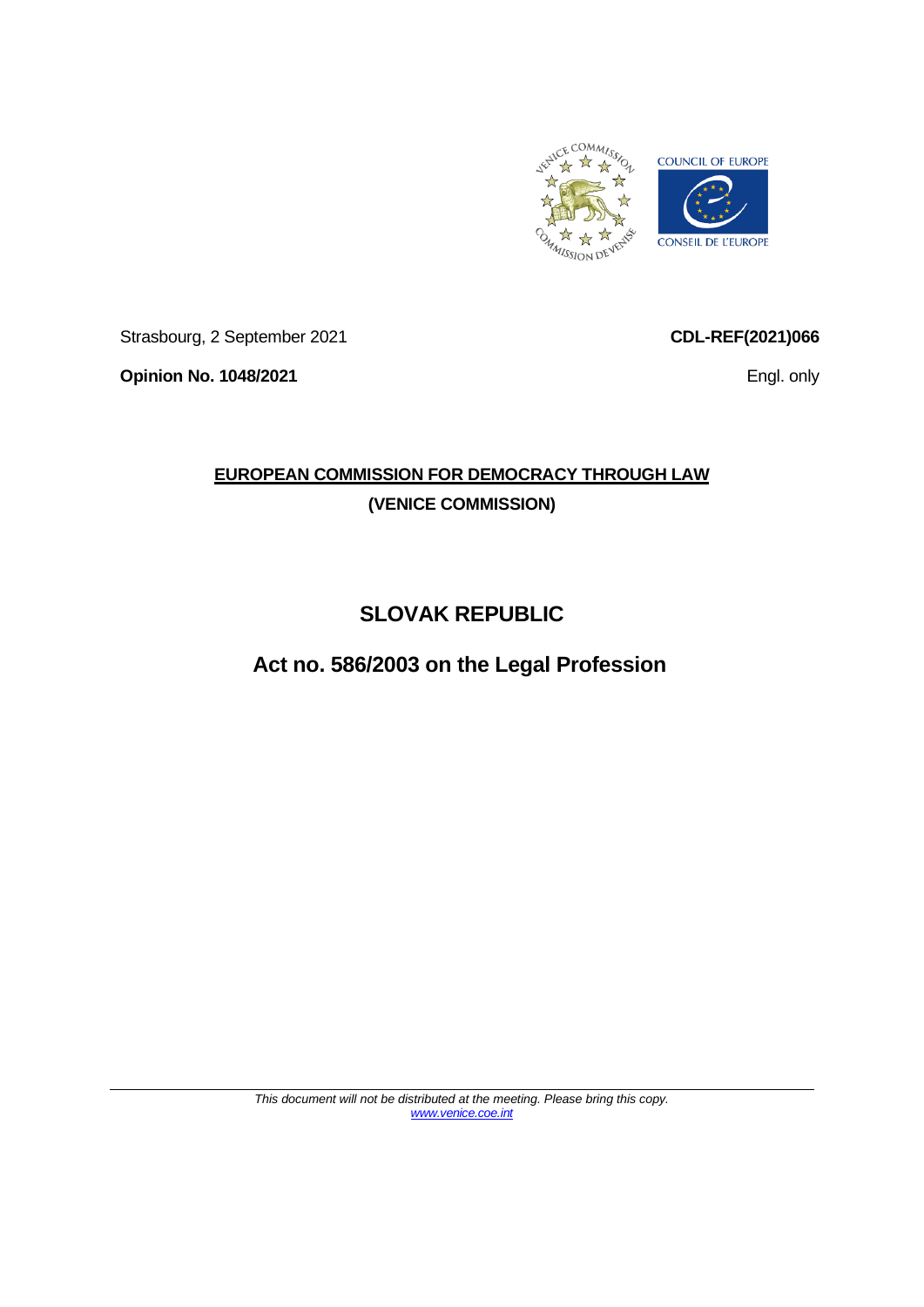## **PARLIAMENTARY ACT**

## **No. 586/2003 Coll.**

## **on the Legal Profession and on Amending Act No. 455/1991 Coll. on the Business and Self-Employment Services (Business Licensing Act) as amended,**

## dated 4 December 2003

Amended by Act. [8/2005](https://www.slov-lex.sk/pravne-predpisy/SK/ZZ/2005/8/20050701.html) Coll., Act. [327/2005](https://www.slov-lex.sk/pravne-predpisy/SK/ZZ/2005/327/20060101.html) Coll., Act. [331/2007](https://www.slov-lex.sk/pravne-predpisy/SK/ZZ/2007/331/20070801.html) Coll., Act. [297/2008](https://www.slov-lex.sk/pravne-predpisy/SK/ZZ/2008/297/20080901.html) Coll., Act. [451/2008](https://www.slov-lex.sk/pravne-predpisy/SK/ZZ/2008/451/20081201.html) Coll., Act. [304/2009](https://www.slov-lex.sk/pravne-predpisy/SK/ZZ/2009/304/20090901.html) Coll., Act. [136/2010](https://www.slov-lex.sk/pravne-predpisy/SK/ZZ/2010/136/20100601.html) Coll., Act. [332/2011](https://www.slov-lex.sk/pravne-predpisy/SK/ZZ/2011/332/20120101.html) Coll., Act. [335/2012](https://www.slov-lex.sk/pravne-predpisy/SK/ZZ/2012/335/20130101.html) Coll., Act. [339/2013](https://www.slov-lex.sk/pravne-predpisy/SK/ZZ/2013/339/20131101.html) Coll., Act. [335/2012](https://www.slov-lex.sk/pravne-predpisy/SK/ZZ/2012/335/20150101.html) Coll., Act. [440/2015](https://www.slov-lex.sk/pravne-predpisy/SK/ZZ/2015/440/20160101.html) Coll., Act. [125/2016](https://www.slov-lex.sk/pravne-predpisy/SK/ZZ/2016/125/20160701.html) Coll., Act. [18/2018](https://www.slov-lex.sk/pravne-predpisy/SK/ZZ/2018/18/20180525.html) Coll., Act. [177/2018](https://www.slov-lex.sk/pravne-predpisy/SK/ZZ/2018/177/20190101.html) Coll., Act. 36/2019 Coll., Act. 423/2020 Coll.,

BE IT ENACTED, in this present Parliament assembled and by the authority of the same, as follows:

## **CHAPTER I PART ONE**

## **RECITALS**

#### **Section 1 Role of the Legal Profession**

- (1) The legal profession helps to exercise the individuals´ constitutional right to defence, and to protect any other individuals´ and legal entities´ (hereinafter jointly referred to as the "client") rights and interests in accordance with the Slovak Constitution, constitutional laws, applicable laws and other generally binding legal rules.
- (2) Practice of law shall mean representation of clients before courts of law, governmental authorities and other entities, acting for and defending individuals in criminal proceedings, legal consultancy, writing instruments about legal acts, making legal analyses, administration of clients´ property and other forms of legal advice, assistance and legal services, if provided continuously and in return for a fee (hereinafter referred to as "legal services").
- (3) Legal services in the Slovak Republic are provided by lawyers as well as by other individuals and legal entities specified in [Sec. 30, items b\), c\), d\), e\) and i\)](#page-18-0) under the terms and conditions and in the manner herein laid down. Lawyers provide other services in accordance with separate legal rules.<sup>1</sup>
- (4) Subsection 2 above shall not affect and prejudice the powers of
	- a) notaries, patent attorneys, chartered accountants and bailiffs or other persons to provide some legal services under separate legal rules,<sup>2</sup>
	- b) any employee in the employment of a legal entity or of an individual to provide legal services to an entity, in the employment of which he is, or for whom he serves in any other similar capacity, if the provision of legal services is a part of his job duties arising out of his employment,
	- c) a person, who administers property in accordance with separate legal rules. $3$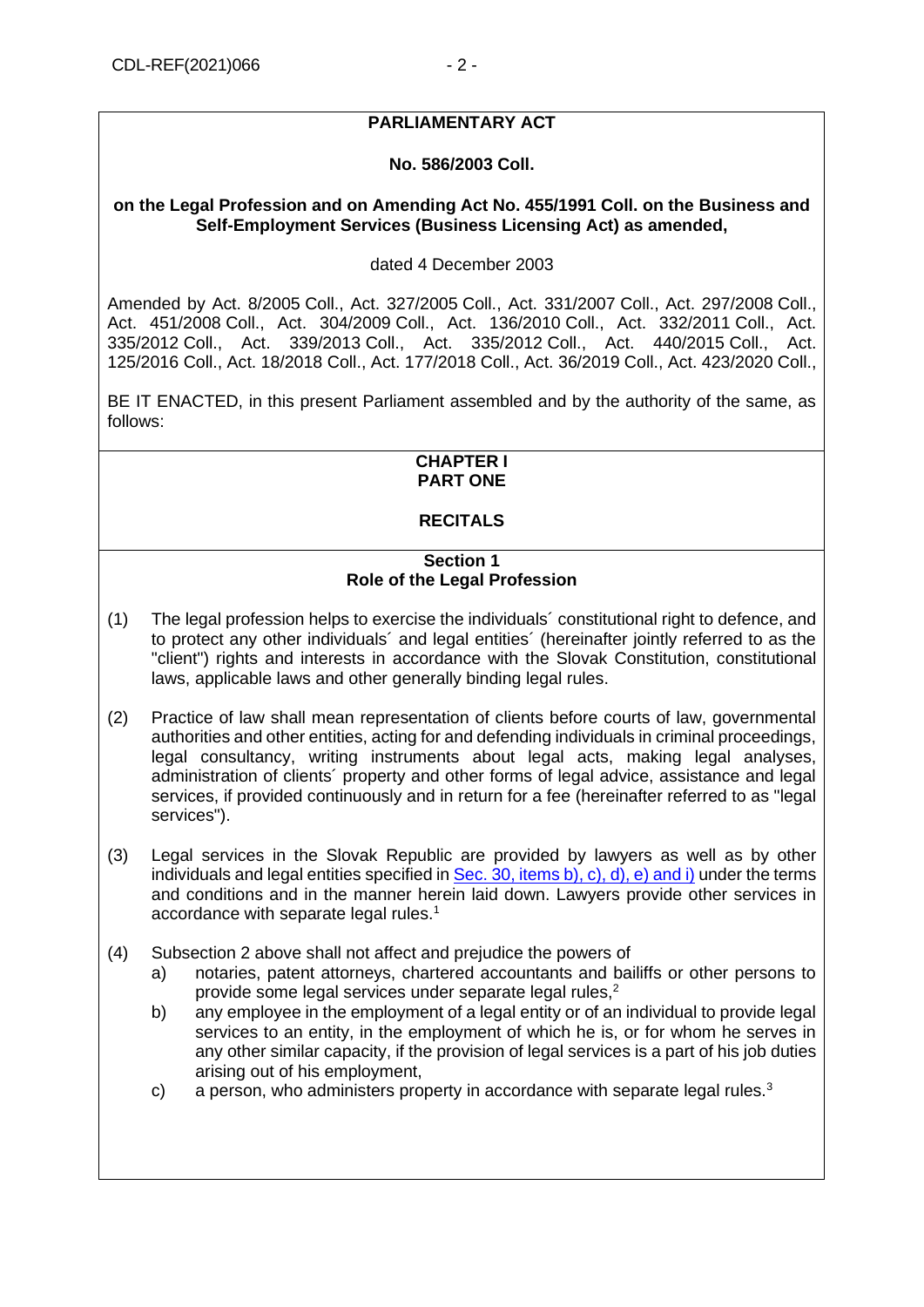#### **Contract on the property transfer authorization Section 1a**

- (1) Contract authorization shall mean writing a contract on the property transfer, ascertaining identity of contracting parties and their agents, reviewing whether the contract is not contrary to any law, not circumventing any law, not contrary to moral standards and reviewing whether concluding the treaty is not a circumstance causing loss or damage.
- (2) The lawyer shall certify the contract authorization under para. 1 in an authorization clause including
	- 1) lawyers' statement that he acted in accordance with para. 1,<br>2) information on a number of sheets of the contract.
	- information on a number of sheets of the contract,
	- 3) date and place of the authorization clause issuing
	- 4) lawyers' name and signature
	- 5) lawyers' stamp with his seat and his number in the list of lawyers maintained by the Slovak Bar Association (hereinafter referred to as the "Bar").
- (3) The authorization clause example is in the Annexe No. 3.
- (4) In case of the contract on the property transfer against remuneration the lawyer shall inform contracting parties on purchase price settled in the contract and the contracting parties acquaintance statement shall be laid down in the treaty. The lawyer is obliged to inform contracting parties on amount of insurance cover and insurance company providing him with compulsory professional indemnity insurance covering loss or damage, which might arise in connection with authorization of the contract on the property transfer.

## **Section 1b**

- (1) Provided that the lawyer is not acquainted with the contracting parties and their agents they are obliged to identify themselves by the valid ID card or their identity must be confirmed by two witnesses.
- (2) If the above said persons identification is not sufficient for the lawyer to avoid doubt he shall carry out another identification, particularly he invites the contracting parties and their agents to submit letters from identity documents evidence, he shall ascertain their identity through another witnesses whose identity is not doubtful, he shall ask a statement from relevant municipality, he shall carry out identification on the basis of other written documents.
- (3) Provided that after acting under para. 2 the true identity is not acquaint to the lawyer and he does not refuse to provide legal service, the lawyer shall not be released from his liability for loss or damage caused due to the identity misuse; that shall not apply provided that the lawyer proves that the victim was acquainted with the circumstance that caused the damage or loss.
- (4) If the contracting party asks to submit an application to cadastre in connection with authorization, the lawyer shall, by a written mandate, draw the application and submit it to cadastre with relevant documents.

#### **Section 1c Relation to law on services on internal market**

General law on services in the internal market<sup>3a</sup> shall apply to lawyer's practice and to submission of applications and enrolment of lawyers, unless it is laid down otherwise in this Act.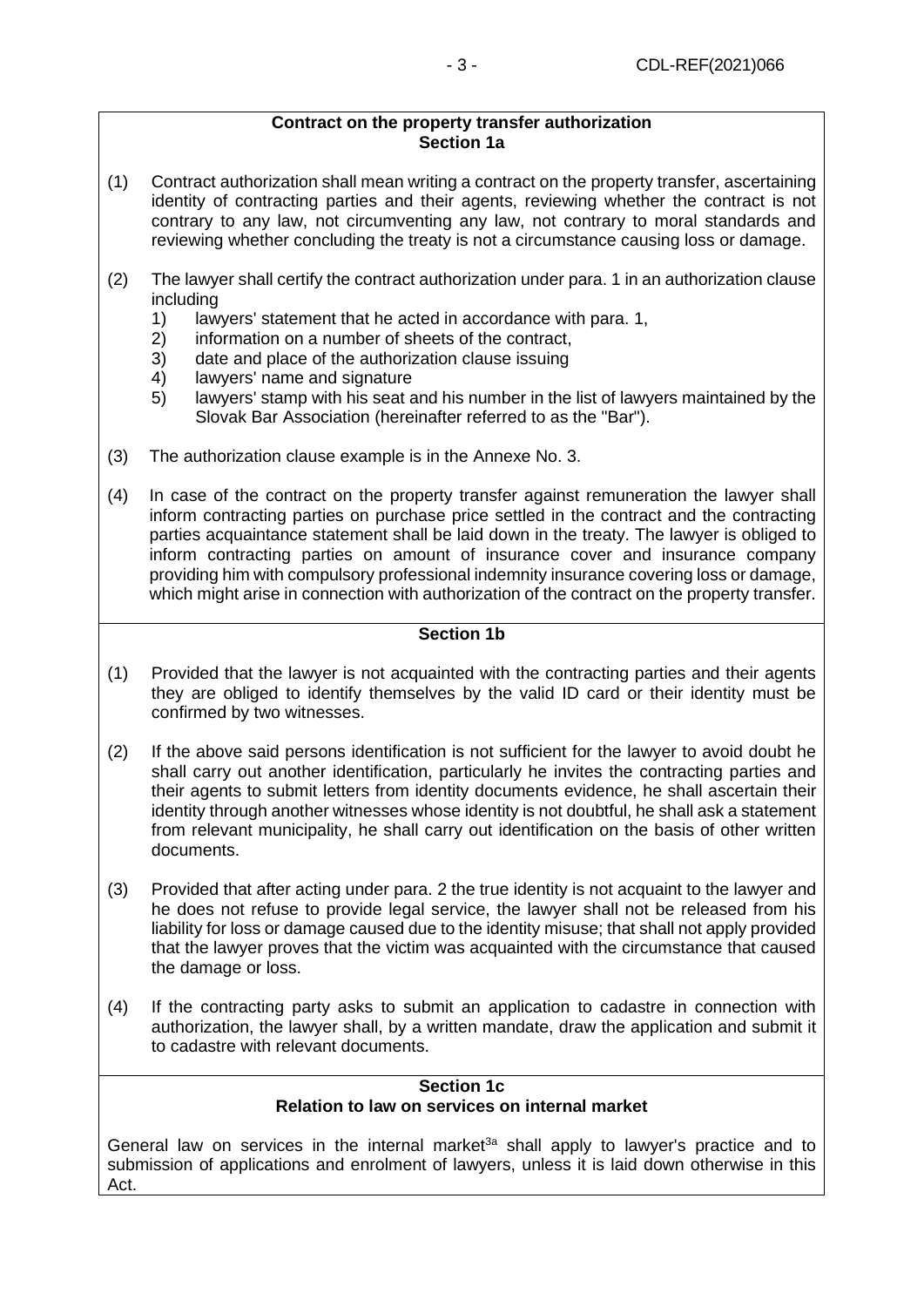## **PART TWO**

## **LAWYER**

## **Requirements for Admission and Practice of Law**

## **Section 2**

- (1) A lawyer is a person whose name is entered on the roll maintained by the Bar.
- (2) When providing his legal services, each lawyer shall act independently, shall be bound by the generally binding legal rules, and within the limits of the same also by the client´s instructions.
- (3) Legal profession is a liberal profession, which may be practised and pursued only under this Act.

- <span id="page-3-0"></span>(1) The Bar shall admit anyone within two months from receiving his written application, provided that such a person:
	- a) has full capacity to do legal acts and is under no guardianship,
	- b) has a Master's degree in law of a law school in the Slovak Republic<sup>4)</sup> or holds a recognised university diploma whereby the Master´s degree was awarded to him by a law school in a foreign country other than the Slovak Republic; if the applicant acquired first Bachelor degree and then Master degree, it is required that both degrees were awarded in the field of study of law,
	- c) served as a trainee lawyer to a practising lawyer for at least three years fulfilling minimum practical requirements laid down in [Section 62a;](#page-29-0) the traineeship process is certified by the daily record on practice
	- d) passed the initiative legal education scope and conditions of which are prescribed by internal Bar regulation
	- e) passed the prescribed Bar examination,
	- f) is a person of integrity and good character
	- g) was not imposed any final disciplinary action of disbarment, or a disciplinary action of removal from the roll of trainee lawyers [Sec. 56(2), item e)] ,
	- h) was not subject to any disciplinary action of being struck off the roll of commercial lawyers, or any disciplinary action banning his practice as a notary, or any disciplinary action banning his practice as a bailiff, or any disciplinary action of being removed from the roll of prosecutors, or any disciplinary action of being removed from a judicial position under separate legal rules,  $5a)$
	- i) at the time of being admitted to the Bar is not employed by any employer, or does not serve in any other similar capacity, except for pedagogic, publishing, literary, research or art activities or capacity of member of the Governmental advisory body and does not carry out any activities that are incompatible with the nature and ethical principles of the legal profession; the decision on incompatibility is upon the Bar
	- j) met all requirements laid down in Sec. 12(3), Sec. 27 and Sec. 28(1) below, and
	- k) took the oath in accordance with para. 6 below.
- (2) The Bar shall also admit university professors and associate professors in the field of law within two months from the date of receipt of their written applications, and after their having taken the oath on the condition they duly prove to have met the requirements laid down in para. 1, items a), b), f) through j).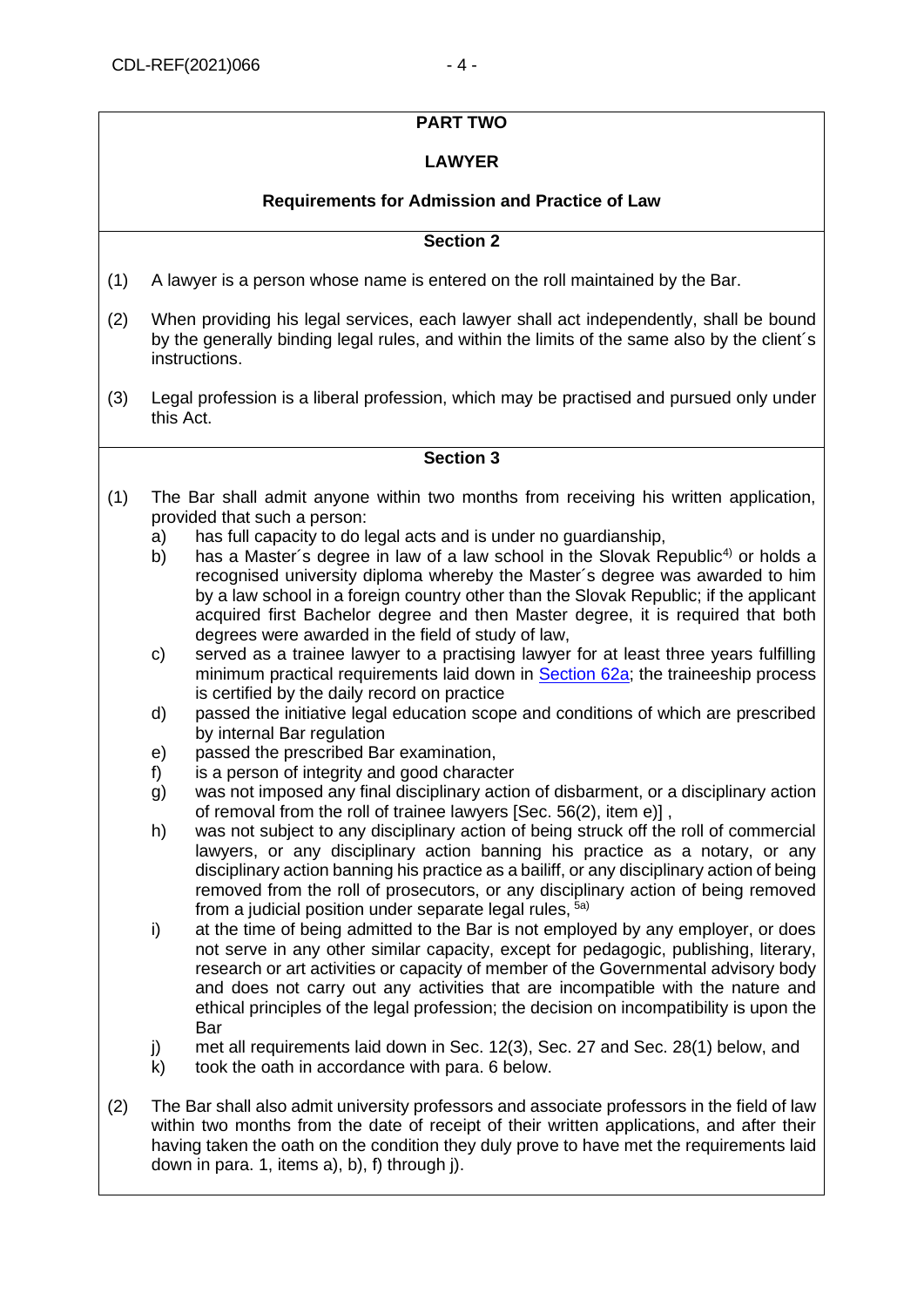- (3) For the purposes of this Act, a person of integrity shall not be a person who was sentenced for a malicious crime by a final court decision; as far as a serious malicious crime, abuse of powers by a public official, receipt of a bribe and other improper private favour, bribe-giving and indirect corruption is concerned, a person of integrity shall neither be a person, whose criminal record and conviction for the above-mentioned crimes has been expunged, or who is viewed as if he has never been sentenced for such a crime under a separate legal rule. $6a)$
- (4) For the purposes of this Act, a person of good character shall not be a person, whose honest and due performance of the legal profession may be reasonably contested and doubted.
- (5) Integrity shall be evidenced by a certificate confirming absence of any criminal conviction (all records search)<sup>7</sup>; a citizen is obliged to provide the data necessary for obtaining the criminal record certificate.<sup>7a</sup> The Bar shall send the data under the first sentence by electronic means to the General Prosecutor's Office of the Slovak Republic in order to obtain the criminal record certificate.
- (6) The following oath shall be taken to the President of the Bar: "I hereby declare in witness of faith and honour that I will observe the Slovak Constitution, laws and other generally binding legal rules, Slovak Bar Association internal rules, code of ethics, and protect fundamental rights and freedoms, duly fulfil my duties and obligations as a lawyer, and treat any information learnt in connection with the practise of law as confidential.".
- <span id="page-4-0"></span>(7) The Bar Council shall decide on refusing of applicant`s registration.

- (1) The Bar shall admit anyone within two months from receipt of his written application, provided that such a person:
	- a) is admitted as a registered European lawyer [\(Sec. 39\),](#page-21-0)
	- b) took the oath under  $\frac{\text{Sec. 3(6)}}{\text{S}}$  above,
	- c) for a period of three years practised law and provided legal services in the Slovak Republic without any significant interruption under this Act, and
	- d) provided legal services and gave advice under item c) above on the Slovak law.
- (2) For the purposes of this Act, temporary interruption due to everyday arrangements and ordinary circumstances, usually not exceeding three weeks, shall not constitute significant interruption in the provision of legal services. When considering a case of significant interruption, account shall be taken of the reasons for such interruption, duration and frequency thereof.
- (3) During significant interruption in the provision of legal services under this Act, the 3-years´ period set forth in para. 1, item c) above shall not apply. However, if the lawyer did not provide legal services under this Act for more than one year, the period specified in para. 1, item c) shall start to run from the beginning.
- (4) The person, who applied to the Bar for admission as a lawyer under para. 1 above, shall submit to the Bar all information and documentation, and give a clear explanation of a number and areas of legal services and advice, which he provided and gave on the Slovak law.
- (5) The Bar shall waive the requirement laid down in para. 1, item d) above if the applicant while being interviewed by a three-member committee appointed by the President of the Slovak Bar Association [\[Sec. 71\(3\)](#page-32-0)] proves that as a registered European lawyer [Sec.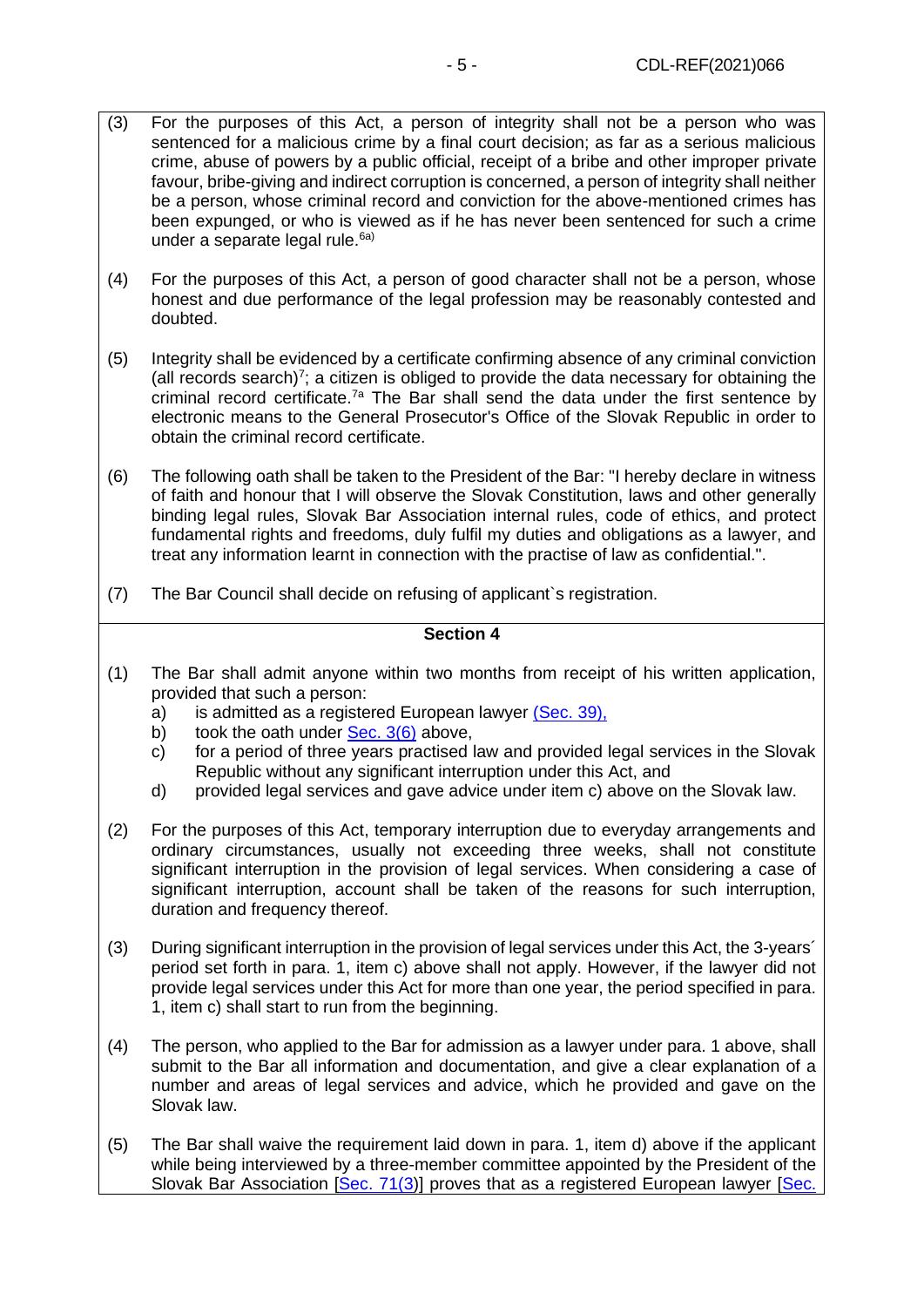[30,](#page-18-0) item c)] he effectively and regularly dealt with the Slovak legal system and is able to maintain such involvement. During the interview a due account is taken of the registered European lawyer´s attendance at lectures, seminars and conferences focused on the Slovak law.

- (6) The registered European lawyer  $[Sec. 30, item c)]$  $[Sec. 30, item c)]$  admitted to the Bar under para. 1 above may pursue his professional activities under the home-country professional title [\[Sec. 30,](#page-18-0) item g)] expressed in the official language of the country of registration. Should the registered European lawyer be a shareowner or a partner in a foreign legal entity or in a Slovak legal entity<sup>8a)</sup> authorised to provide legal services, in addition to his professional title he may also use the corporate name and corporate type of such legal entity.
- (7) Once the European lawyer [\[Sec. 30,](#page-18-0) item a)] is registered in the roll of lawyers, the Bar shall strike his name off the roll of registered European lawyers [\(Sec. 39\)](#page-21-0).

## **Section 5**

- <span id="page-5-0"></span>(1) The Bar shall admit anyone within two months from receipt of his written application, provided that such a person:
	- a) is a national of the EU Member State or any other signatory of the EEA Treaty,
	- b) met the requirement of professional legal education and practice prescribed by this Member State for practising law individually under the professional title specified in Annex 1,
	- c) passed the aptitude test pursuant to para. 3 below, and
	- d) took the oath pursuant to  $Sec. 3(6)$  above.
- (2) Evidence of the applicant´s professional competence in accordance with para. 1, items a) and b) above at the time of its submission shall not be more than 3 months old. All documents must be translated into the official language by a sworn translator.<sup>9)</sup>
- (3) The aptitude test is a test intended to measure the European lawyer´s professional knowledge [\[Sec. 30,](#page-18-0) item a)] and his knowledge of the Slovak law, as well as of the Bar´s internal rules. The aptitude test shall be taken in the official language.<sup>9)</sup> Details of the aptitude test shall be determined in the Bar´s internal rule.
- (4) Within 6 months from receipt of a written application and from the payment of the application fee fixed by the Bar, the Bar shall enable each applicant, who has met requirements laid down in para. 1, items a) and b) above, to take the aptitude test.
- (5) The European lawyer [\[Sec. 30, item a\)](#page-18-0)] admitted to the Bar under para. 1 may practise law under his home-country professional title  $\text{Sec. }30$ , item g), which must be expressed in the official language of his particular Member State. If the European lawyer is a partner or shareowner in a foreign legal entity or a Slovak legal entity<sup>8)</sup> authorised to provide legal services, in addition to his home-country professional title he may also use the corporate name and corporate type of such a legal entity.

## **Section 5a**

- (1) After receiving the application under Sec.  $3$  to  $5$  the Bar immediately issues a certificate to an applicant.<sup>9a)</sup>
- (2) The application under [Sec. 3](#page-3-0) to [5](#page-5-0) may be submitted through regional office (Point of Single Contact)<sup>9b)</sup>. The Point of Single Contact delivers the application with submitted amendments to the Bar in period laid down in a special act.  $9c$ )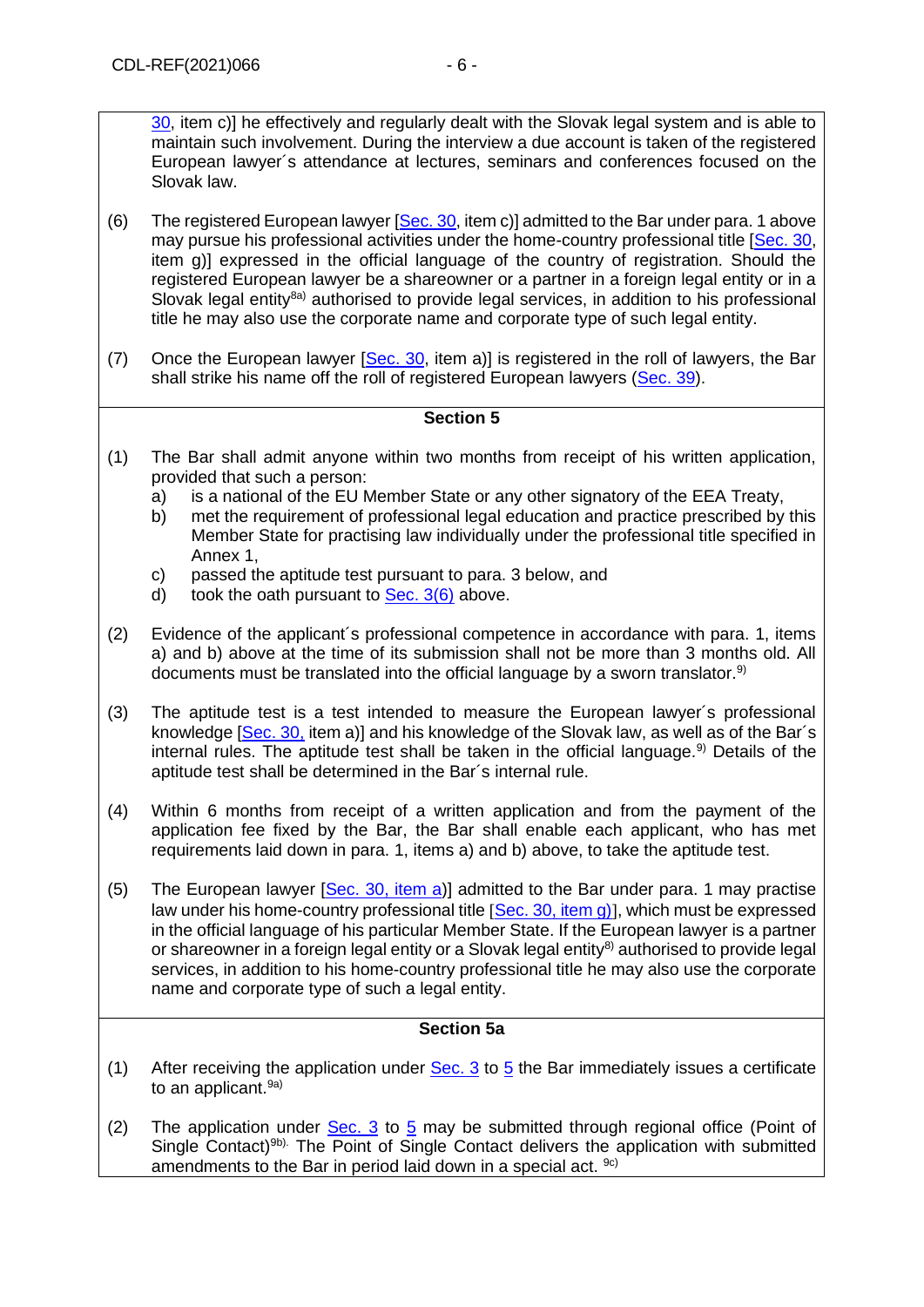- (3) If the application under  $Sec. 3$  to [5](#page-5-0) is submitted to Point of Single Contact the said period begins to pass since delivery of the application to the Bar.
- (4) The Bar shall immediately inform the Point of Single Contact of enrolment or rejection of the application if the application was submitted to the Point of Single Contact.
- (5) Para. 1 and 3 shall apply to submitting application under Sec. [39,](#page-21-0) [48](#page-23-0) and [53.](#page-25-0)

- (1) The Bar shall deem a judicial, notarial or prosecutor´s examination passed in the Slovak Republic equivalent to the Bar examination. The Bar may also deem any other legal examination passed in the Slovak Republic equivalent to the Bar examination. Terms and conditions of other legal examination to be equivalent to the Bar examination shall be established in the Bar´s internal rule.
- (2) The Bar shall include the practice of a judge, prosecutor, a legal advisor of a judge of the Supreme Court of the Slovak republic, senior judicial officer, judicial candidate, prosecutor trainee and notary in the obligatory trainee lawyer´s apprenticeship. The Bar may also include other legal practice in the extent of maximum two years in the obligatory trainee lawyer´s apprenticeship if the trainee lawyer acquired the skills necessary for the lawyer´s practice; the terms for inclusion of other legal practice in the obligatory trainee lawyer´s apprenticeship shall be determined in the Bar´s internal rule.
- (3) Within 6 months from receipt of the written application for permission to take the Bar examination, the Bar shall enable anyone, who has met requirements laid down in Sec.  $3(1)$  $3(1)$ , items a), b), f) through h) to take the Bar examination provided that the applicant passed the initiative legal education in the scope and under the conditions prescribed by the Bar internal regulation, paid the examination fee and proved that not later than on the date of the Bar examination scheduled by the Bar he has practised law as a trainee lawyer for a period specified in [Sec. 3\(](#page-3-0)1), item c).
- (4) Within 2 months from receipt of the written application for permission to take the oath and for admission the Bar shall enable anyone, who proved to have met all requirements laid down in [Sec.](#page-5-0)  $3(1)$ , items a) through j), Sec.  $3(2)$ , Sec.  $4(1)$ , items a), c) and d), or Sec. [5\(](#page-5-0)1), items a) through c), to take the oath and be admitted to the Bar.

- (1) The Bar shall disbar anyone, who
	- a) died or has been declared to be dead,
	- b) has been deprived of his legal capacity, or whose legal capacity has been limited,
	- c) requested disbarment in writing,
	- d) was sentenced for a malicious crime under a final court decision,
	- e) under a final order was subject to any disciplinary action resulting in his disbarment,
	- f) is in arrears with payment of the membership fee for more than six months and failed to pay the membership fee within one month after being asked to do so by the Bar, provided that he was duly notified of possible consequences of any such default,
	- g) was admitted to the Bar, even though he had not met the requirements for admission,
	- h) has not effected and does not maintain any compulsory professional indemnity insurance,
	- i) has been adjudged to be bankrupt, in respect of whom the bankruptcy petition was rejected due to the lack of assets, or who agreed to a scheme of arrangement, or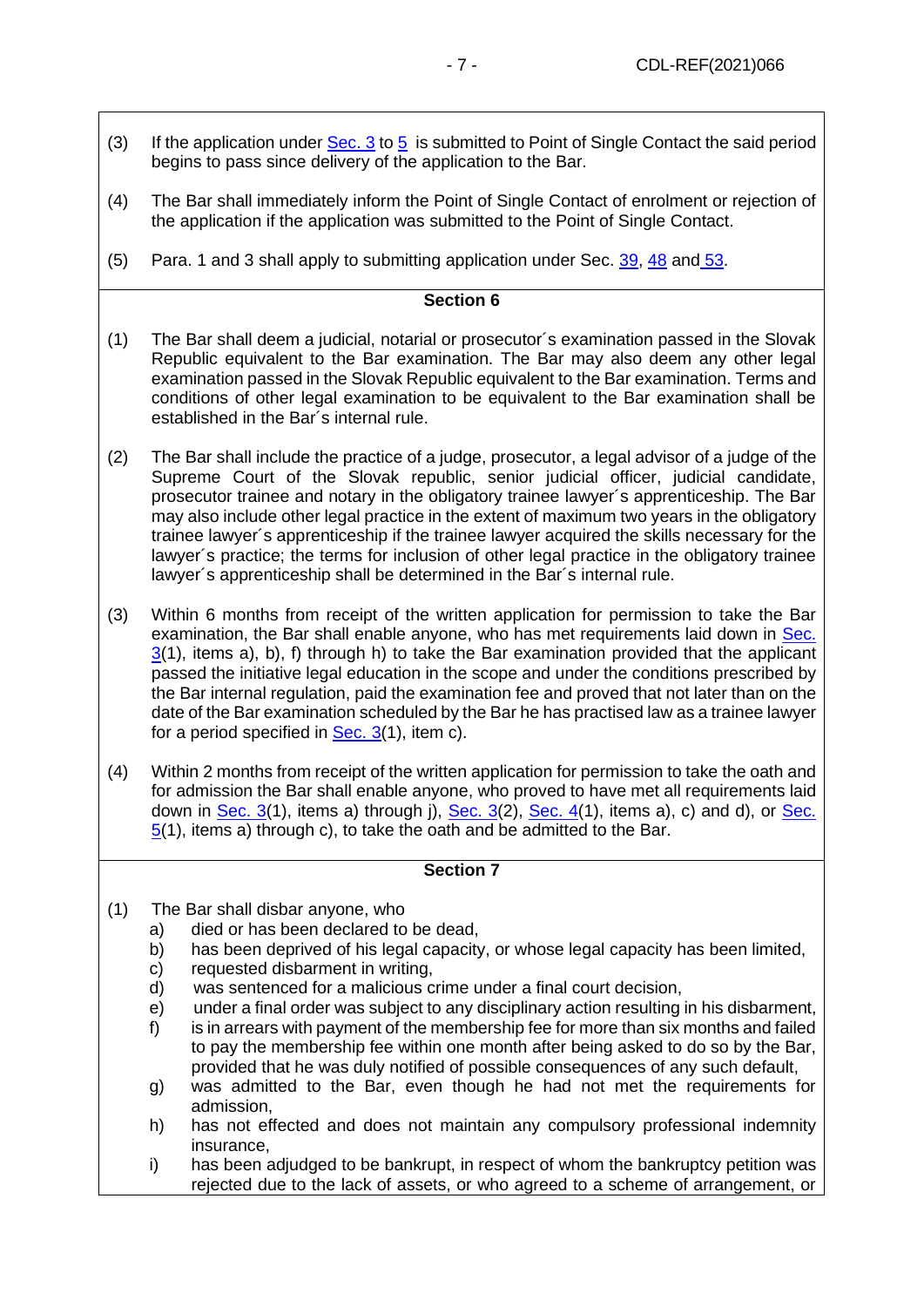who is a partner or shareowner in a legal entity, which was established for the purposes of joint practice of law and has been adjudged to be bankrupt, or in respect of which the bankruptcy petition was rejected due to the lack of assets, or which agreed to a scheme of arrangement.

- (2) The Bar may disbar anyone, who was sentenced for a malicious crime under a final court decision; however, para. 1, item d) above shall not be prejudiced thereby.
- (3) The Bar may decide about disbarment under para. 1, item g) above within one year after it learnt about the failure to meet the requirement for admission; this shall not apply in the case of requirements laid down in Sec.  $3(1)$ , items a), b), f) trough h).

## **Section 8**

- (1) The Bar shall temporarily suspend the lawyer from the practice, if he:
	- a) after having been admitted to the Bar failed to terminate his employment or was employed by any other employer, or started to serve in any other salaried capacity, except for pedagogic, publishing, literary, research or art activities or capacity of a member of the Governmental advisory body or any other activity which is not incompatible with the principles of the practice of law; decision on incompatibility of employment or any other salaried capacity with the principles of the practice of law is upon the Bar,
	- b) started to serve the sentence of imprisonment, or who was taken into custody, or who has had a disciplinary action of temporary suspension from the practice imposed upon him,
	- c) was found guilty of having committed a malicious crime under a court order made by the appropriate first instance court, until such court order becomes final,
	- d) filed a written application for his temporary suspension from the practice and proved to have appointed a substitute.
- (2) The Bar may temporarily suspend the lawyer from the practice, if:
	- a) the proceeding to deprive him of or limit his legal capacity has commenced, until the final decision in the matter is made,
	- b) a criminal prosecution has been brought against him, until the final decision in the matter is made,
	- c) a disciplinary measure of a fine was laid upon him and he has not complied with his obligation within 3 months after the decision became final; suspension may last until the fine is paid,
	- d) an obligation to cover costs of the disciplinary proceedings was laid upon him and he has not complied with his obligation within 3 months after the decision became final; suspension may last until the costs are paid.
- (3) On the application submitted by the Chairman of the Supervision Committee the Bar may temporarily suspend from practice the lawyer against whom an application for commencement of the disciplinary proceeding was submitted.

- (1) During the temporary suspension from the practice:
	- a) the lawyer shall not provide legal services under this Act,
	- b) the lawyer shall cease to be a member of the Bar's governing bodies under Sec. 66(4), items b) through e),
	- c) the lawyer cannot be elected to the Bar´s governing bodies under Sec 66(4), items b) through e).
	- d) the lawyer´s duty set forth in Sec. 27(1) shall cease to exist.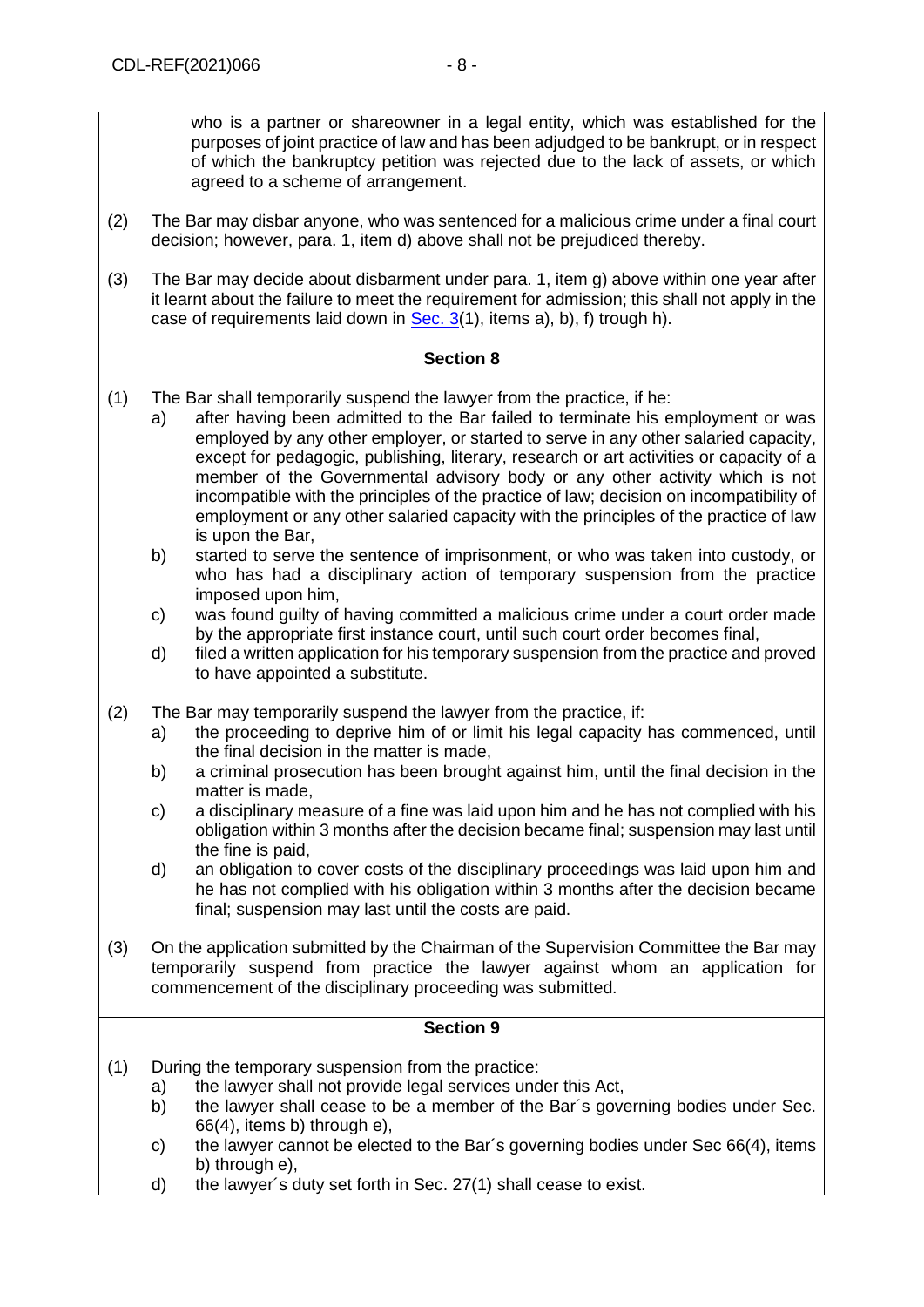- (2) Upon the lawyer´s temporary suspension from the practice
	- a) the lawyer shall not cease to be a member in the partnership of lawyers under Sec. 13, a general commercial partnership or a limited liability partnership under Sec. 14, or a limited liability company under Sec. 15,
	- b) the lawyer´s duty to make payments under Sec. 29(1) shall not cease to exist,
	- c) the lawyer shall not be released from his liability for loss or damage (Sec. 26), including his liability for any professional misconduct committed during his temporary suspension from the practice.

Any temporary suspension from the practice under Sec. 8 above shall be registered by the Bar in the roll of lawyers. If the reasons for temporary suspension laid down in Sec. 8 cease to exist, the practice shall be restored by the Bar without any delay and information about his temporary suspension from the practice shall be erased from the roll of lawyers.

## **Section 11**

- (1) No remedy is available against the Bars' decision of rejection to register an applicant in the Bar, decision of erasure from the roll of lawyers under Sec. 7 (1) items b), d), f) through i) Sec. 7 (2) and (3) and decision of temporary suspension under Sec. 8. The decision becomes final and enforceable on the date of its receipt.
- (2) If the court cancels the Bar`s decision of disbarment of the lawyer, the Bar shall enrol the lawyer in the list of lawyers on the day when the court`s decision becomes final. If the court cancels the Bar`s decision of temporary suspension, the lawyer shall continue in providing legal services on the day when the court`s decision becomes final.
- (3) Provisions of para. 1 and 2 shall apply also to registered European lawyers, international legal practitioners, registered foreign lawyers, limited liability companies, general commercial partnerships, limited liability partnerships, branches of foreign law corporations and trainee lawyers.
- (4) The decision under para. 1 and 2 is rendered by the Bar Council and it must contain:
	- a) a name of a body which rendered the decision,
	- b) first name, surname and date of birth of a person whose non-registration, suspension or disbarment is in question,
	- c) a statement of the decision,
	- d) reasons of the decision,
	- e) place of release,
	- f) date of release,
	- g) signature of a statutory body of the Bar,
	- h) an advise on legal remedy and possibility of judicial review.

### **Section 12 Practice Structures**

- (1) Every lawyer may practise law:
	- a) as a sole practitioner,
	- b) in a partnership of lawyers jointly with other lawyers,
	- c) as a partner in a general commercial partnership,
	- d) as a general partner in a limited liability partnership, or
	- e) as a company executive in a limited liability company.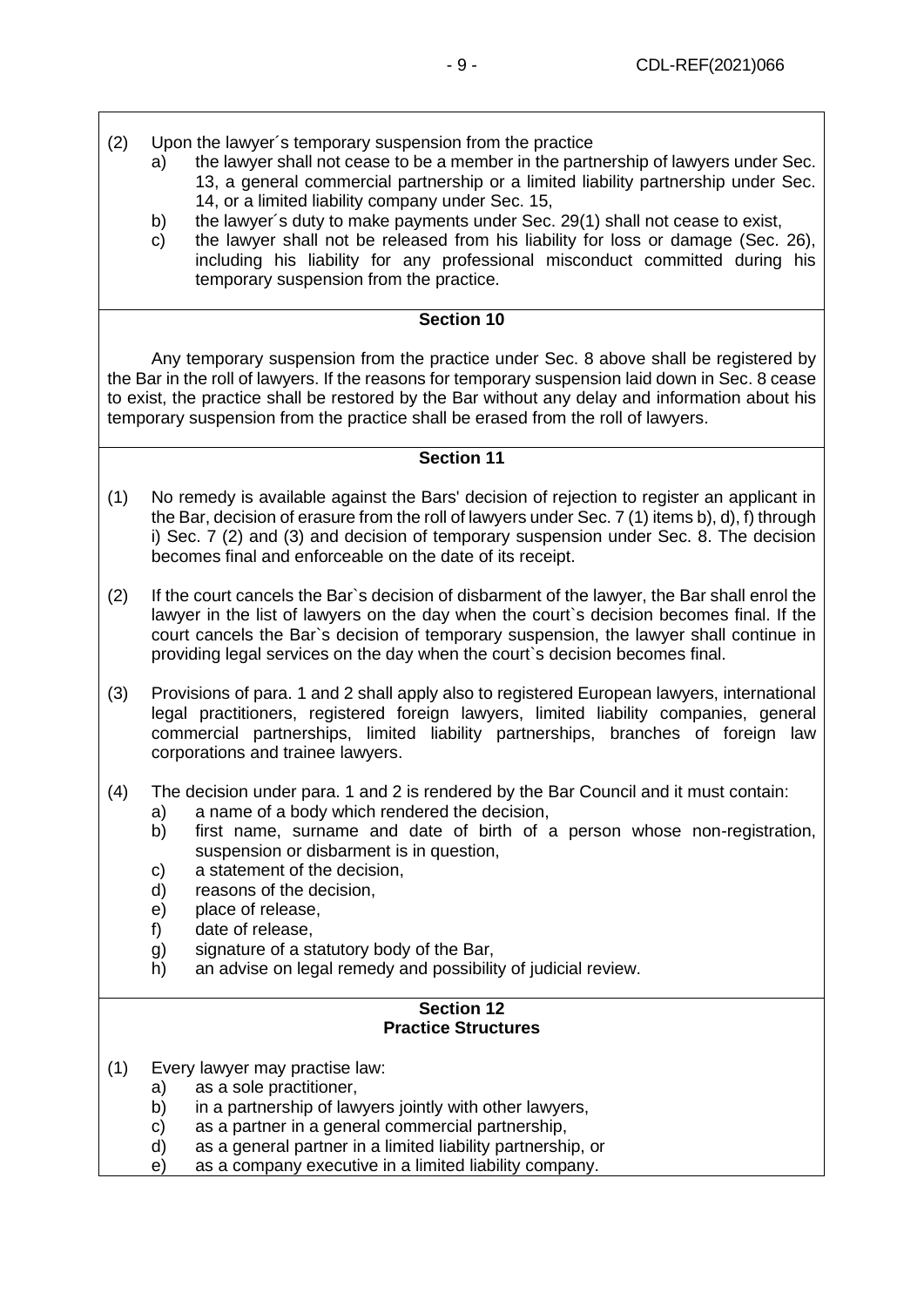- (2) The Bar shall maintain a list of all partnerships of lawyers under Sec. 13, a list of all general commercial partnerships and limited liability partnerships under Sec. 14, and a list of all limited liability companies under Sec. 15; however, provisions of a separate legal rule<sup>10)</sup> shall not be affected or prejudiced thereby. The lawyer is obliged to announce a change of the form of legal practice to the Bar immediately after registration in the Company Register.
- (3) A lawyer is obliged to inform the Bar of any change of his seat in writing without any delay. The seat must be in the Slovak Republic.
- (4) When providing legal services, the lawyer is obliged to use professional title "the lawyer" ("advokát") or its due equivalent for female lawyers ("advokátka") or "the law firm". If a lawyer practices law in the form of a partnership or a company registered in the Bar, he is obliged to use professional title "the law firm" together with the name of partnership or company, which shall not dispraise the dignity of legal profession and violate the rules of professional conduct. Compliance with this obligation shall be reviewed by the Bar, which shall render a certificate of compliance within 60 days after receipt of an application concerning registration under Sec. 13 through 15, and within 15 days after receipt of an application concerning registration of a changed business name of a partnership or a company.
- (5) A procuracy holder or an authorised representative of the general commercial partnership, limited liability partnership or a limited liability company shall be only a lawyer, unless otherwise provided by this Act.
- (6) Any legal entity other than a general commercial partnership, limited liability partnership or a limited liability company established under this Act is not authorised to provide legal services or practise law.

### **Section 13 Partnership of Lawyers**

- (1) Lawyers may pursue their professional activities jointly in a partnership of lawyers. Members in such a partnership may only be lawyers admitted to the Bar; members´ rights and obligations shall be defined in a written partnership agreement.<sup>11)</sup>
- (2) Lawyers practising jointly as members in a partnership of lawyers shall have a common seat. Any correspondence and notices to be served on members associated in a partnership of lawyers shall be delivered to the seat of the partnership. The seat must be in the Slovak Republic.
- (3) A lawyer practising jointly in a partnership of lawyers shall not concurrently practise as a sole practitioner, in any other partnership of lawyers, as a partner in a general commercial partnership, as a general partner in a limited liability partnership or as a company executive in a limited liability company. However, lawyers may agree upon temporary provision of legal services individually by a particular member in one or several previously agreed matters, unless otherwise stipulated in the partnership agreement.

#### **Section 14 General Commercial Partnership and Limited Liability Partnership**

(1) For the purposes of providing legal services to the public, lawyers may set up a general commercial partnership (hereinafter referred to as the "general commercial partnership") or a limited liability partnership (hereinafter referred to as the "limited liability partnership"). A general commercial partnership or a limited liability partnership set up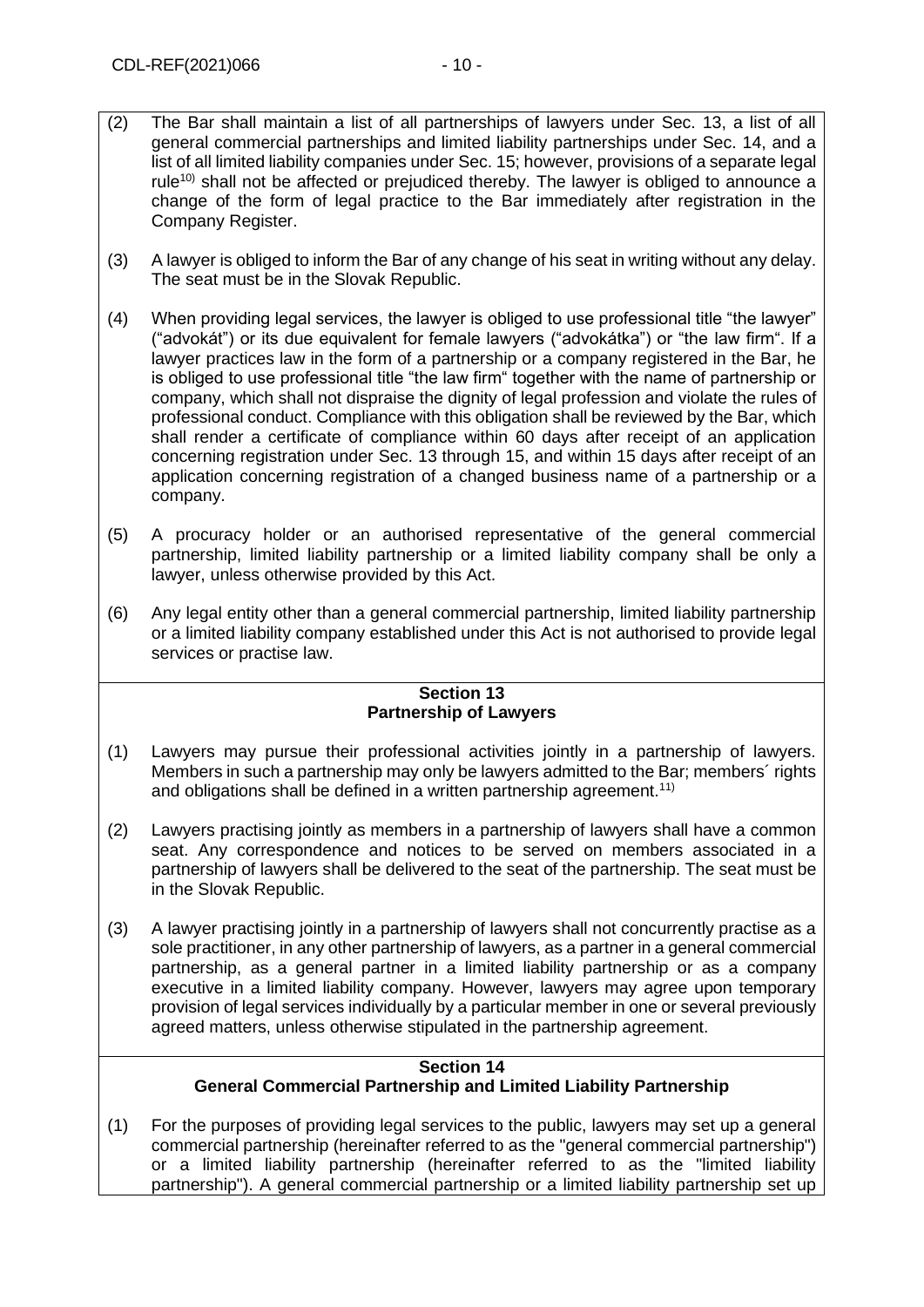with a view to providing legal services must not carry on any activities other than the provision of legal services and its partners may only be lawyers admitted to the Bar. A general commercial partnership and a limited liability partnership shall be subject to the provisions of a separate legal rule, $12$ ) unless otherwise provided by this Act.

- (2) Lawyers, who are partners in a general commercial partnership, practise and provide legal services on behalf and on the account of the general commercial partnership. Lawyers, who are partners in a limited liability partnership, practise and provide legal services on behalf and on the account of the limited liability partnership. If the practice of law on behalf of a general commercial partnership or a limited liability partnership is not in individual cases permitted under separate legal rules,<sup>13)</sup> lawyers may practise on their own behalf and on the account of the general commercial partnership or limited liability partnership.
- (3) Each partner, who is authorised to act on behalf of a general commercial partnership solely, independently and without any limitations, shall be the statutory body of the general commercial partnership. Each general partner, who is authorised to act on behalf of a limited liability partnership solely, independently and without any limitations, shall be the statutory body of the limited liability partnership.
- (4) A heir may claim his membership in a general commercial partnership under the terms and conditions laid down in a separate legal rule<sup>12)</sup> only if that heir is a lawyer admitted to the Bar. If the heir is not a lawyer admitted to the Bar, he shall be entitled to the payment of the compensation share under a separate legal rule<sup>12)</sup>.
- (5) Para. 4 above shall apply mutatis mutandis to the heir of the intestate, who was a general partner in a limited liability partnership. Sec. 15(5) shall apply mutatis mutandis to the heir of the intestate, who was a limited partner in a limited liability partnership.
- (6) Should the lawyer be disbarred, he shall cease to be a partner in a general commercial partnership or limited liability partnership. However, he shall be entitled to the payment of the compensation share by the partnership under a separate legal rule.<sup>12)</sup>
- (7) The lawyer practising law in a general commercial partnership or in a limited liability partnership shall not concurrently practise as a sole practitioner, in any other partnership of lawyers with other lawyers, as a company executive in a limited liability company, or as a partner in any other general commercial partnership or limited liability partnership.
- (8) Sec. 18 through 29 shall apply mutatis mutandis to a general commercial partnership and a limited liability partnership.
- (9) Together with providing legal services, a general commercial partnership or limited liability partnership may pursue activities of an insolvency administrator under the act on bankruptcy and restructuring<sup>12a)</sup>.

#### **Section 15 Limited Liability Company**

(1) For the purposes of providing legal services to the public, lawyers may set up a limited liability company, that may in furtherance of its business provide legal services (hereinafter referred to as the "limited liability company"). Such a limited liability company must not carry on any activities other than the provision of legal services, and its shareowners and company executives may only be lawyers admitted to the Bar. The limited liability company must effect and maintain a professional indemnity policy covering any loss or damage arising out of the provision of legal services; the minimum indemnity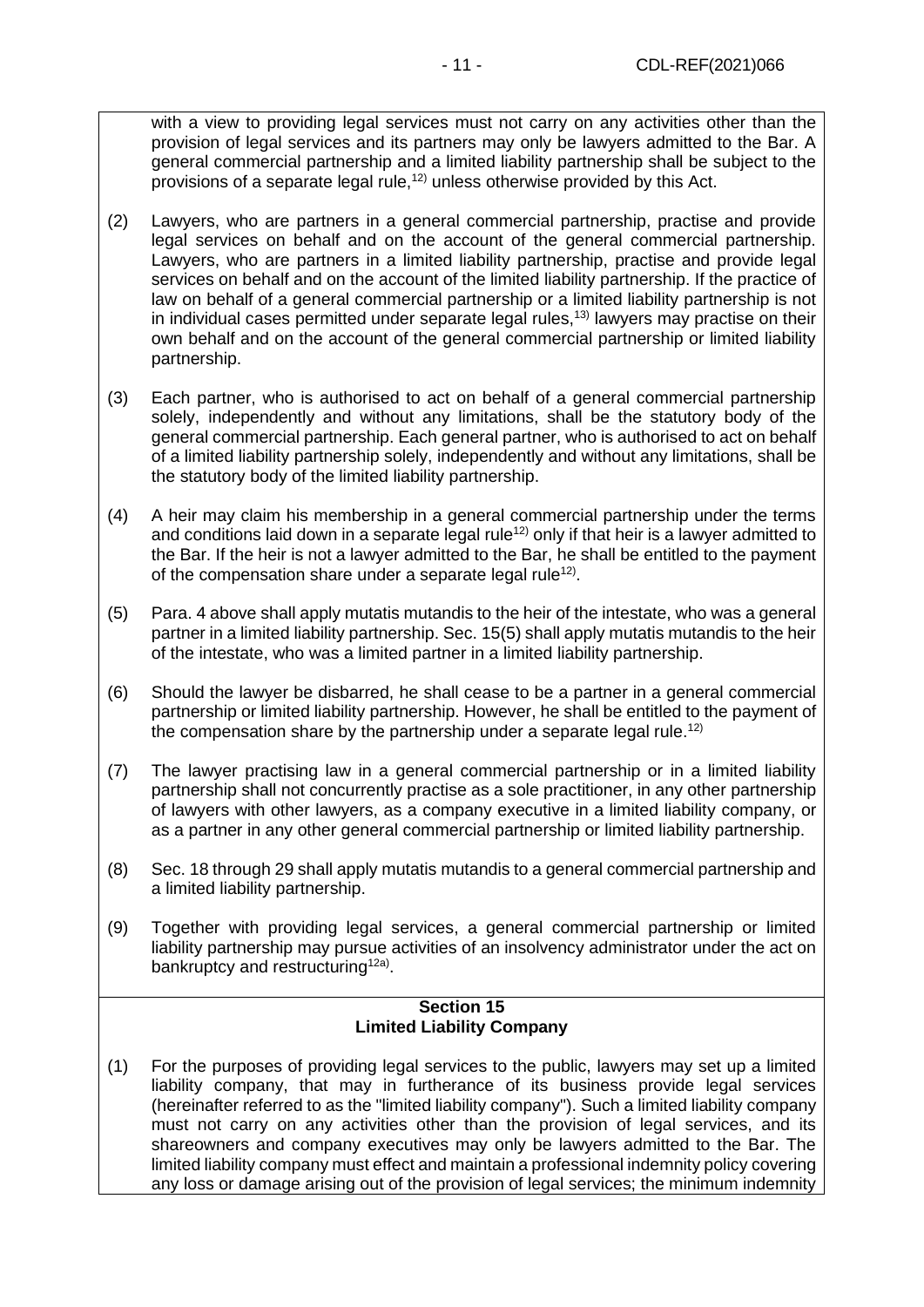limit agreed in such policy shall be 1 500 000 EUR per each shareowner. A limited liability company shall be subject to the provisions of a separate legal rule<sup>12</sup>, unless otherwise provided by this Act. A partner in a limited liability company shall be only a lawyer.

- (2) Lawyers as the company executives in a limited liability company practise law on behalf and on the account of the limited liability company. If the practice of law on behalf of a limited liability company is not in individual cases permitted under separate legal rules<sup>13)</sup>, lawyers shall practise on their own behalf and on the account of the limited liability company.
- (3) Each shareowner in a limited liability company shall be the company executive. Company executives may act on behalf of a limited liability company solely, independently and without any restrictions.
- (4) Should the lawyer be disbarred, he shall cease to be a shareowner in a limited liability company. However, he shall be entitled to the payment of the compensation share by the limited liability company under a separate legal rule.<sup>12)</sup>
- (5) A heir of the equity share in a limited liability company may only be a lawyer admitted to the Bar. If the heir is not a lawyer admitted to the Bar, he shall be entitled to the payment of the compensation share by the limited liability company under a separate legal rule.<sup>12)</sup>
- (6) The lawyer practising law as a company executive in a limited liability company shall not concurrently practise as a sole practitioner, in any partnership of lawyers, as a partner in a general commercial partnership or limited liability partnership, or as a company executive in any other limited liability company.
- (7) Lawyers are obliged to inform the Bar in writing without any delay about the registered office of the limited liability company established hereunder. Any correspondence and notices to be served on lawyers shall be delivered to the address of such registered office.
- (8) Sec. 18 through 29 shall apply mutatis mutandis to a limited liability company.

## **Delegation of Powers and Substitution Section 16**

- (1) Each practising lawyer, who provides legal services under a power of attorney, may within the scope of his powers granted thereunder be substituted for by any other practising lawyer admitted to the Bar.
- (2) When performing individual legal acts, a practising lawyer may be substituted for by his trainee lawyer or by his employee.
- (3) No substitution in accordance with para. 1 and 2 is permissible against the client´s will.

## **Section 17**

(1) If a lawyer practising law as a sole practitioner is for any reason prevented from the practice of law and if he fails to take other actions to protect his client´s rights or legitimate interests, he is immediately, but in any case not later than within one month of the accrual of the cause of action, obliged to appoint a practising lawyer to carry on his practice as his substitute. Any such substitution shall be subject to the substitute´s prior consent; the lawyer is obliged to inform his client thereabout without any delay. Should the lawyer fail to appoint another practising lawyer to carry on his business, the substitute shall be appointed by the Bar. The Bar – having regard to the circumstances of each particular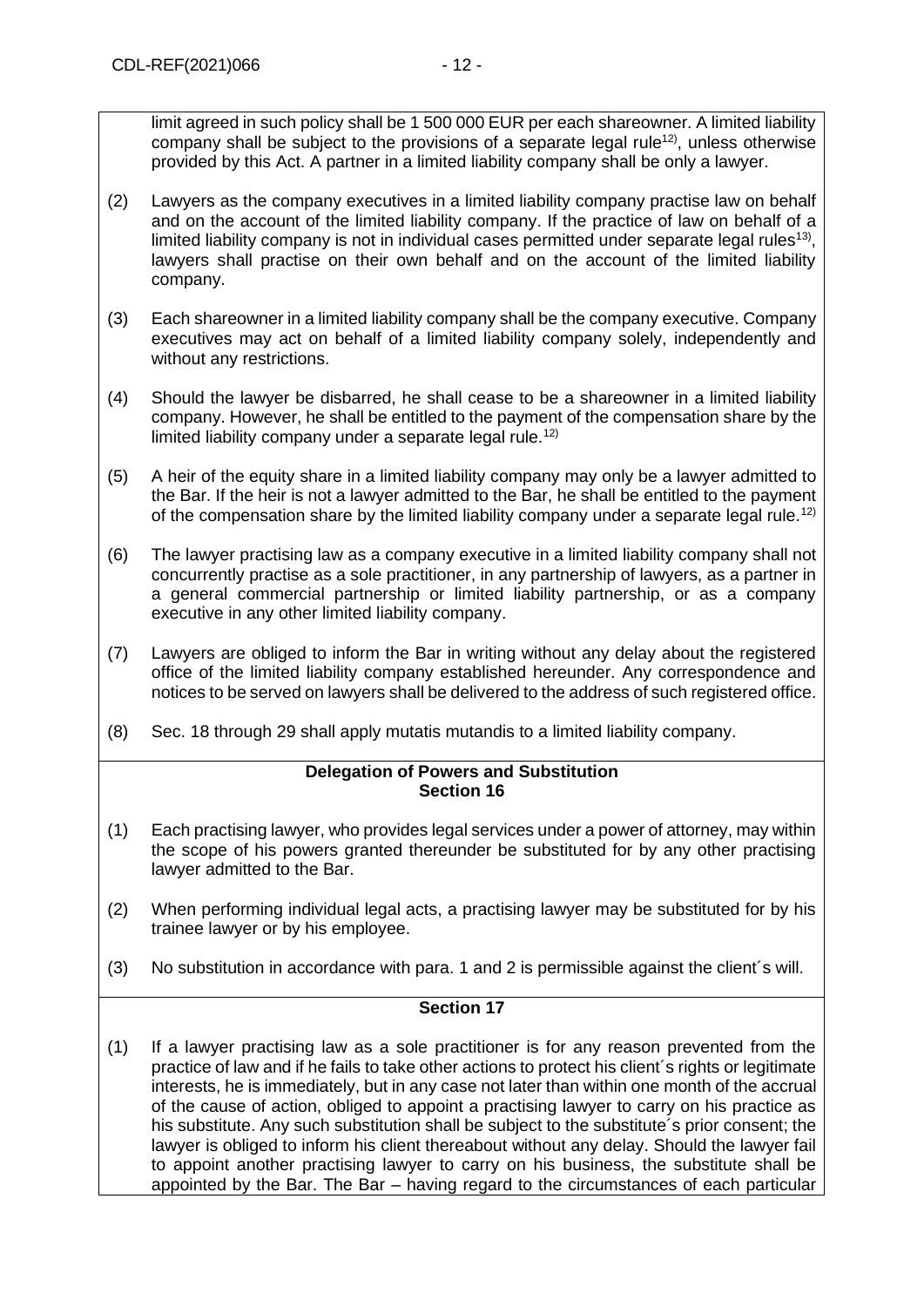case – shall also determine the fee which the lawyer is obliged to pay to his substitute. While the obstacle to practising on the part of the lawyer still exists, his substitute shall on his behalf exercise his rights and fulfil his duties and obligations arising under employment contracts directly related to the practice of law.

- (2) If the substitute appointed by the Bar under para. 1 above failed to agree with the client on the terms and conditions of providing legal services within one month of the day, when the client had learnt about the appointment of the substitute, or if within the abovementioned time limit the client failed to take any other actions, any rights and obligations of the appointing lawyer in relation to the client, which arise under the agreement on the provision of legal services, shall pass to the substitute, including the rights and obligations arising in connection with the client´s representation before courts of law or other authorities, and the defence lawyer´s rights and obligations in the criminal proceeding. The same shall apply if the substitute was appointed under separate legal rules. At the substitute´s request the Bar shall confirm such transfer of rights and obligations.
- (3) The transfer of rights and obligations under para. 2 above shall not include the transfer of the substitute´s liability to indemnify loss or damage under Sec. 26(1), or the obligation to return any property (including monies) provided to the appointing lawyer by his client, if the appointing lawyer failed to render such property to the substitute. Moreover, other rights and obligations, which arise from the contractual relation existing between the appointing lawyer and the client, shall not pass to the substitute, if their transfer would give unreasonable advantages or disadvantages to the substitute in comparison with the appointing lawyer, or if the substitute cannot be reasonably and fairly expected to fulfil such duties and obligations.
- (4) If the lawyer, who practised his profession as a sole practitioner, was disbarred, or if he was temporarily suspended from the practice and should it be necessary with regard to the circumstances of each particular case, the Bar shall without any delay take necessary actions to protect the clients´ rights and legitimate interests. The Bar may mainly appoint any other practising lawyer admitted to the Bar to act as the substitute of the disbarred lawyer. The Bar shall immediately inform clients about the measures taken. Paras. 2 and 3 above shall apply mutatis mutandis to the transfer of rights from the lawyer, who was disbarred, to his substitute.

## **Lawyer´s Rights and Obligations Section 18**

- (1) While practising law, each lawyer is obliged to protect his client´s rights, promote his client´s justified and legitimate interests, and act on his client´s instructions. Should his client´s instructions contravene generally binding legal rules, the lawyer shall not be bound by the same. The lawyer shall inform the client thereabout accordingly.
- (2) When practising law, the lawyer is obliged to act fairly and honestly, with a due professional care; he shall consistently use all available legal means and do anything which is to the best of the lawyer's knowledge in his client's interest. The lawyer shall ensure that his legal services serve their intended purpose and are rendered for reasonable fees.
- (3) While practising law, the lawyer shall always ensure dignity of the legal profession and shall not bring the legal profession into disrepute. The lawyer is thus obliged to abide by the code of conduct and by the Bar´s internal rules and regulations.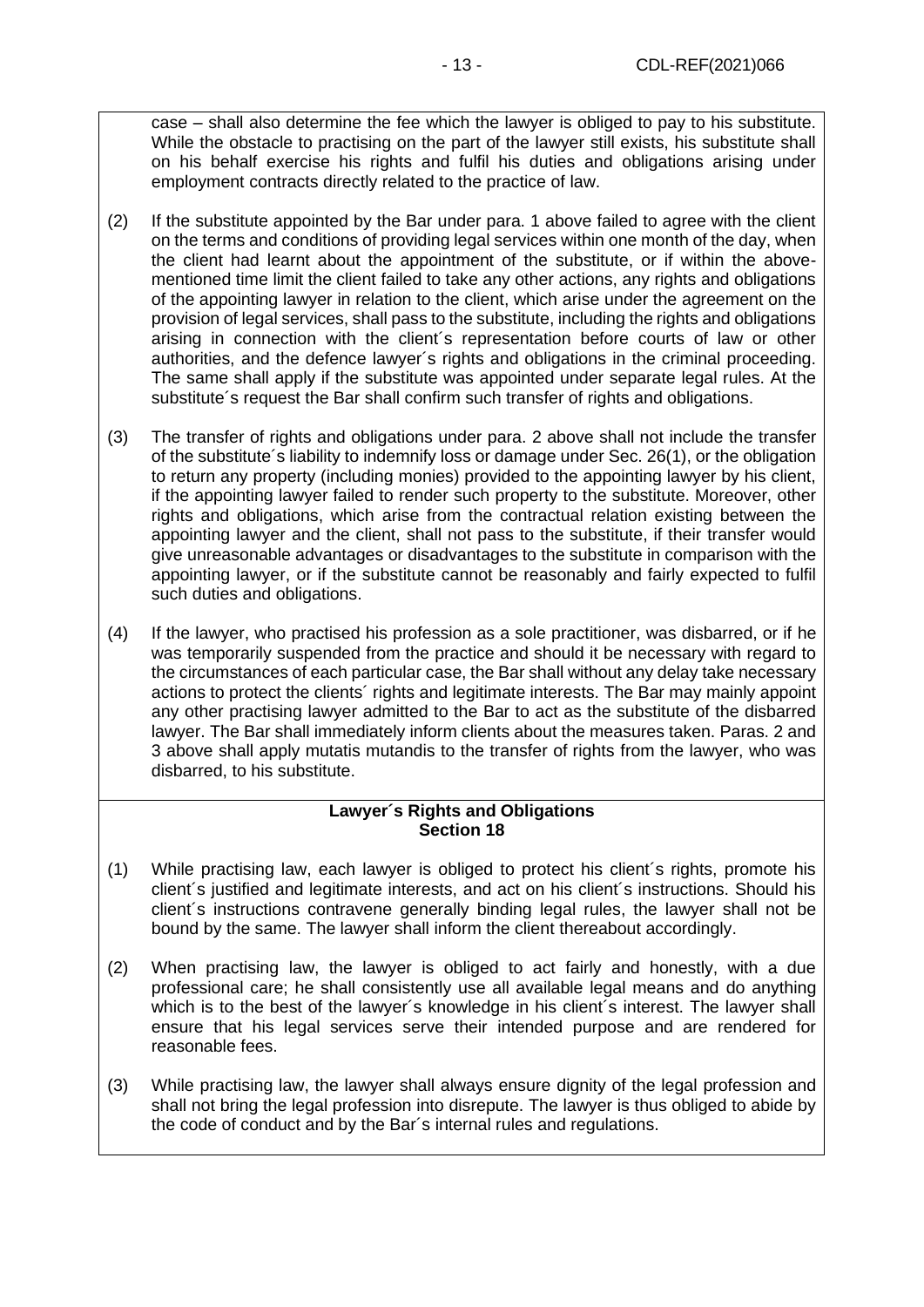- (5) The lawyer is not entitled to the fee for those acts that were not carried out with due professional care.
- (6) A lawyer shall process personal data of clients and other individuals to the extent necessary for pursuing legal profession in compliance with separate legal rules<sup>12b).</sup> When processing data according to the first sentence of this paragraph a lawyer is considered to be a data controller pursuant special legal regulation $12c$ ).
- (7) A lawyer is empowered to collect and process personal data necessary for the purposes of this Act by the way of copying, scanning or other form of recording of official records on the medium without consent of a person involved.
- (8) A lawyer is not obliged to provide information on the personal data processing, facilitate access or enable data portability pursuant special legal regulation<sup>12d)</sup> if it may lead to breach of professional duty of secrecy in compliance with this Act.
- (9) The Bar may adopt internal regulation to further develop rights and obligations of the Bar, lawyers and third persons by way of adoption of the code of conduct pursuant special legal regulation<sup>12e)</sup>.

- (1) The lawyer may provide legal services in the entire Slovak Republic.
- (2) The lawyer may practise law also outside of the Slovak Republic within the limits laid down in international treaties, which were ratified and announced in the manner prescribed by law, and under the terms and conditions laid down in this Act.
- 3) If it has come to the Bar´s notice, that the lawyer provides legal services abroad on the basis of registration with the competent authority [Sec. 30, item f)], the Bar shall inform the competent foreign bar about:
	- a) commencement of the disciplinary proceeding against such lawyer and about the reasons for the same,
	- b) temporary suspension from the practice, or about the termination of such lawyer´s authorisation to provide legal services in the Slovak Republic, as well as about the reasons for such suspension or termination,
	- c) any other relevant facts, which may affect provision of legal services by the lawyer.

- (1) Everyone shall have access to legal services and may request any lawyer to provide the same.
- (2) The lawyer may refuse to provide legal services, except for any case of having been appointed by the court under separate legal rules<sup>13)</sup>; Sec. 21 shall not be affected or prejudiced hereby.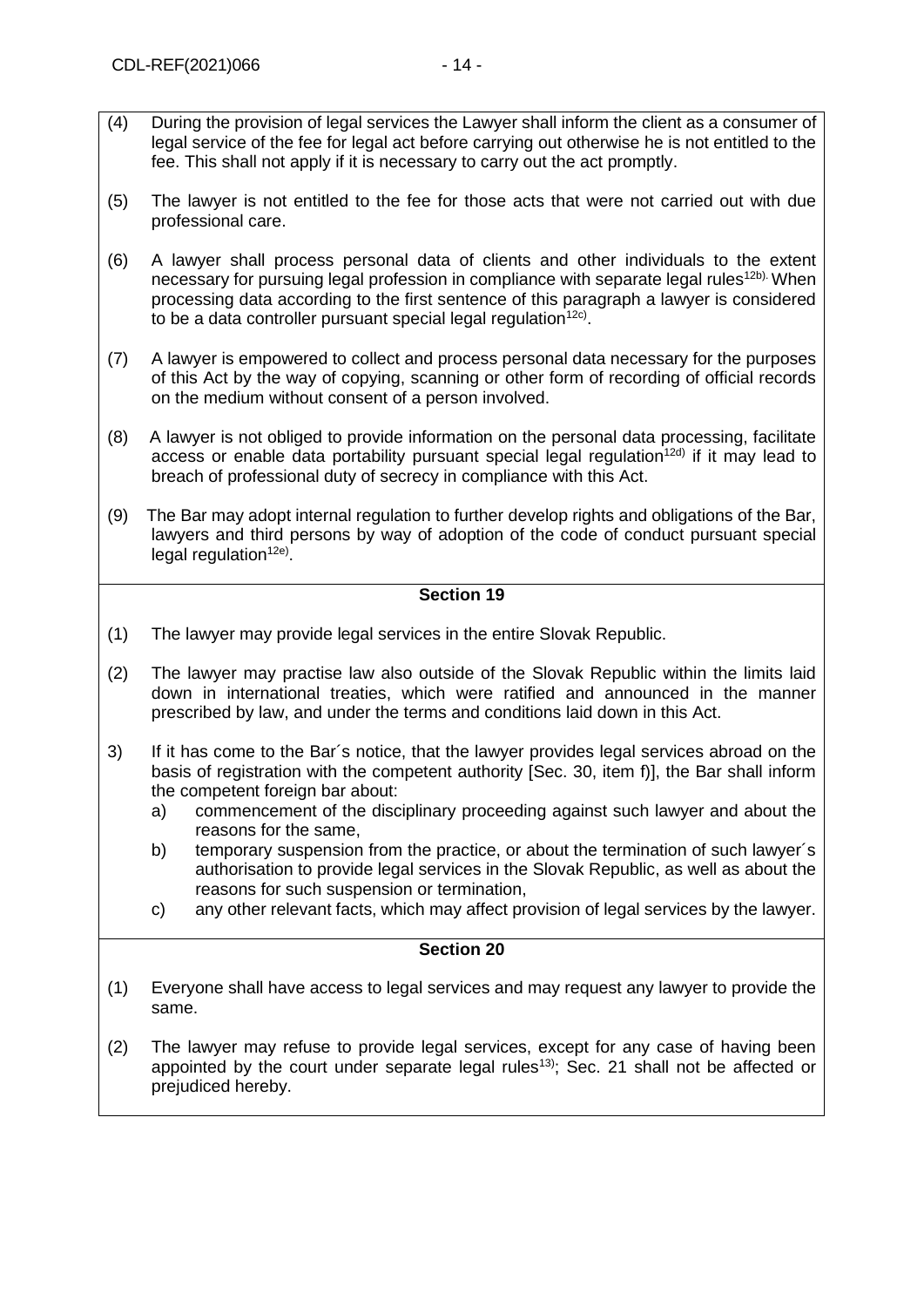The lawyer is obliged to refuse provision of his legal services, if:

- a) he has already provided legal services in the same matter or in any matter thereto related to any other person whose interests are opposed to those of the entity seeking legal services,
- b) the lawyer´s interests or interests of his immediate family members are contrary to the interests of the entity to which legal services should be provided,
- c) the opposing party is represented by a lawyer, with whom he practises law jointly as a partner,
- d) any information he has about any other client or former client of his might give an unreasonable advantage to the entity seeking legal services,
- e) because of his workload or long-term absence he cannot duly and properly protect and promote the client´s rights and interests.

## **Section 22**

- (1) The lawyer may withdraw from representation under the agreement for legal services for serious reasons only, particularly if the lawyer and his client lack the necessary confidence in each other, or if the clients' instructions contravene the Bars' internal rules. The lawyer shall proceed as described above in all cases where any of the reasons contemplated in Sec. 21 have been discovered.
- (2) The lawyer may withdraw from representation under the agreement for legal services if the client despite the lawyer´s prior advice insists that the lawyer should act under the client´s instructions.
- (3) The lawyer may withdraw from representation under the agreement for legal services if the client failed to pay an appropriate advance, an appropriate extra advance or a fee despite having been asked to do so in writing; however, this shall not apply to legal aid.
- (4) In consequence of withdrawal from representation under the agreement for legal services under Para. 1 through 3 above the agreement shall become void forthwith upon receipt of the notice of withdrawal by the client.
	- (6) The lawyer is within 15 days from receipt of the client´s notice of termination of the agreement for legal services obliged to perform all necessary legal acts in the matter at issue, unless the client takes any other measures. However, the above shall not apply if the client informed the lawyer that he no longer insists on fulfilment of the said obligation.

- (1) The lawyer is obliged not to reveal any information learnt in connection with the practice of law and shall treat such information as strictly confidential unless otherwise provided by a special act on the prevention of legalization of proceeds of criminal activity and terrorist financing<sup>13a)</sup>.
- (2) The lawyer may be released from the duty of confidentiality by the client, and after his client´s death or dissolution only by the client´s legal successor. If the client has several legal successors, release from the duty of confidentiality shall take effect subject to the prior written consent of all legal successors.
- (3) The lawyer shall not disclose confidential information despite his having been released from this duty by the client or all his legal successors, if the lawyer comes to a conclusion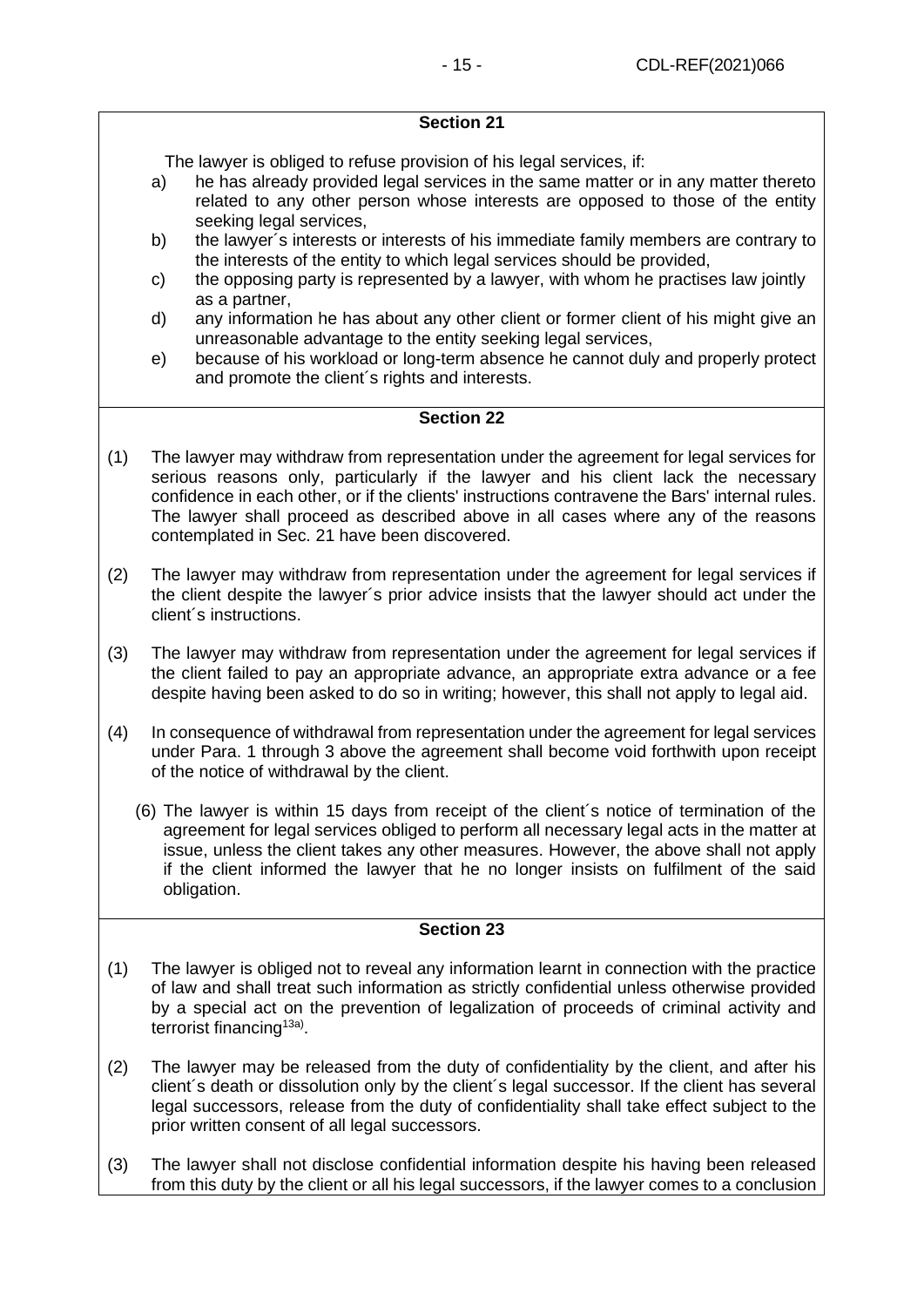that any such release and disclosure would be detrimental to the client and might cause harm to the client.

- (4) The lawyer may reveal information to a person, to whom he wishes to issue a derivative power of attorney in respect of individual legal acts, provided that such a person himself is bound by confidentiality under separate legal rules.
- (5) The lawyer may disclose any confidential information to the court of law or any other authority, if the matter handled by such authorities concerns a dispute between the lawyer and his client, or the client´s legal successor.
- (6) The lawyer may not claim confidentiality in a disciplinary proceeding under this Act. Details shall be laid down in the Bar´s Disciplinary Rules.
- (7) The duty of confidentiality shall be observed during temporary suspension from the practice and shall even survive the lawyer´s disbarment.
- (8) The duty of confidentiality shall apply mutatis mutandis to:
	- a) employees of the lawyer, of the general commercial partnership, of the limited liability partnership, or of a limited liability company,
	- b) other persons, who are in connection therewith engaged in the provision of legal services,
	- c) members of the Bar´s governing bodies and its employees [Sec. 66(4)] .
- (9) The duty of confidentiality shall not apply to any cases of lawful disclosure that would prevent a crime.
- (10) The duty of confidentiality under a separate legal rule<sup>14)</sup> shall not be affected or prejudiced hereby.

## **Lawyer´s Fees**

- (1) The lawyer provides legal services in return for a fee and may request a reasonable advance payment for the same.
- (2) Apart from the fee, the lawyer shall also be entitled to receive compensation and reimbursement of any out-of-pocket expenses and compensation for loss of time. The out-of-pocket expenses shall mean disbursements purposefully and reasonably incurred in connection with the provision of legal services, especially court fees and any other fees, including but not limited to travel expenses, phone bills and costs of legal experts´ opinions, translations and copies or extracts from any public registers.
- (3) The fee is appointed on the basis of agreement between the lawyer and the client; if there is no such agreement the lawyer is entitled to a tariff fee.
- (4) The lawyer may provide legal services for a reduced fee or free of charge, if an individual seeking legal advice has any personal reasons to claim the same, or if there are any reasons based on the client´s property or insufficient means, or if there is any other special reason for the same.
- (5) The lawyer shall not request or receive any fee from the client for those legal services, which has already been paid by the State under Sec. 25 below.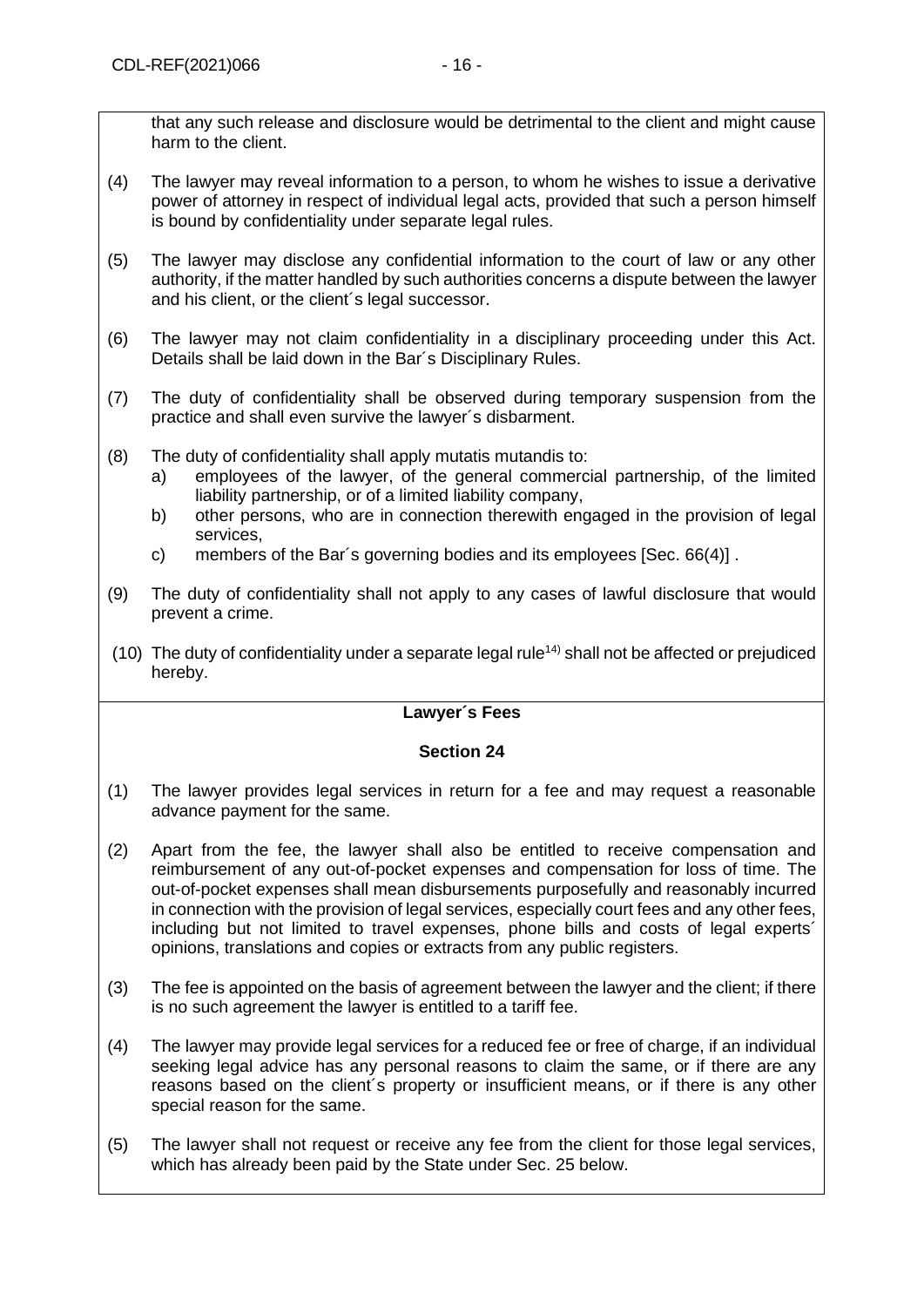(6) The lawyer shall not request or receive any fee form the client for legal services in the lawsuits if the client was not adjudged the costs of procedure reimbursement by the Court decision due to provision of services without due professional care; if the reimbursement was reduced for the same reason, the lawyer shall not request or receive any fee from the client in the scope o this reduction. The same shall apply if the lawyer omitted to act in order to be adjudged the costs of procedure reimbursement.

## **Section 25**

Unless otherwise provided by a special act, if the lawyer was appointed by the court, the lawyer's fee for legal services shall be paid by the State.<sup>14a)</sup>

#### **Section 26 Lawyer´s Liability for Loss or Damage**

- (1) The lawyer shall be liable to his client for any loss or damage caused in connection with the practice of law. The lawyer´s liability shall also apply to any loss or damage caused by his trainee or employee; if the lawyer practises law as a shareowner in any law corporation under this Act, his liability for loss or damage hereunder shall only apply to such law corporation.
- (2) The lawyer´s trainee or any other employee shall not be held liable for any loss or damage caused to the client in the course of providing legal services. Their liability to the lawyer in terms of the labour law shall not be affected or prejudiced thereby.
- (3) Each lawyer shall be individually liable to the client for loss or damage caused to him in the course of providing legal services, except for the case of one client being represented jointly by several lawyers at the same time. Lawyers - partners - shall be held liable to their employees and any other persons jointly and severally.
- (4) Unless otherwise provided by a special act, the lawyer shall be released from his liability under para. 1 above if he proves that the loss or damage was beyond his control despite his best reasonable efforts.

## **Lawyer´s Duties and Obligations Towards the Bar Section 27**

- (1) Upon his admission to the Bar and at anytime at the Bar´s prior written request, the lawyer shall within 30 days submit to the Bar a professional indemnity policy covering any loss or damage arising out of the provision of legal services. Minimum indemnity limit of a separate insurance policy must not be lower than 100 000. If the lawyer practises law as an executive manager in any law corporation under this Act, the duty herein laid down shall apply to such a law corporation only.
- (2) The Bar on behalf of lawyers admitted to the Bar may effect and maintain a Collective Professional Indemnity Policy that covers any loss or damage arising out of the provision of legal services If the lawyer agrees with such Collective Insurance Policy, his duty to submit a separate professional indemnity policy under para. 1 shall cease. The lawyer may withdraw from the Collective Professional Indemnity Policy only provided that he at the same time fulfils the obligation laid down in para. 1 above.
- (3) If the lawyer wishes to be insured under the Collective Professional Indemnity Policy effected and maintained by the Bar, he is obliged to pay to the Bar the premium as agreed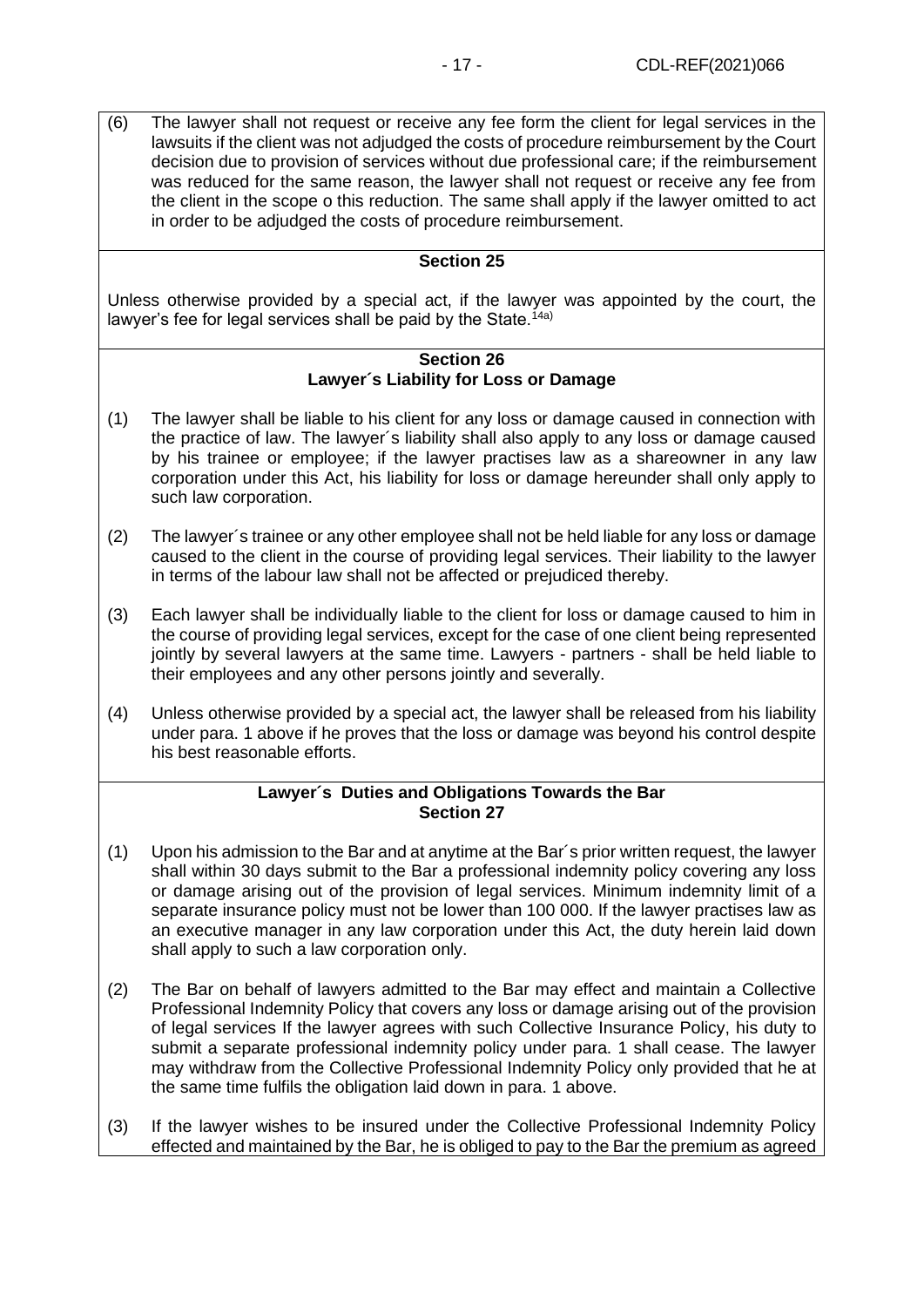in the Collective Professional Indemnity Policy, or as determined by an order of the Bar Council (Sec. 70).

## **Section 28**

- (1) Upon his admission to the Bar the lawyer is obliged to inform the Bar about the form of his practice, as well as about other relevant facts necessary for maintaining the roll of lawyers prescribed by the Bar.
- (2) The lawyer is obliged to immediately inform the Bar in writing about the seat of his office and any change thereof, change in his practice structure and in other relevant facts prescribed by the Bar´s internal rule.
- (3) The lawyer is obliged to immediately inform the Bar about any and all facts, which might result in his temporary suspension from the practice or disbarment.
- (4) At the Bar´s request, the lawyer is obliged to answer allegations contained in a complaint about his actions or in any other similar petition within the proceeding conducted against him by the Bar in accordance with this Act and in accordance with the Bar´s internal rules upon application filed by a third party, give necessary explanations and submit all relevant documentation.

## **Section 29**

- (1) The lawyer is obliged to pay duly and on time the annual membership fee in the amount equal to one-third of an average monthly employee`s wage in the economy of Slovak Republic detected by the Statistics Office of the SR in the first halfyear of previous calendar year and make any other payments fixed in the Bar´s internal rule, by a resolution of the General Assembly (Sec. 68), or by a resolution passed by the Bar Council (Sec. 70) within their scope of powers.
- (2) Duties and obligations laid down in para. 1 above arisen during the lawyer´s practice of law shall survive his disbarment. However, this shall not apply in the case of removal of the lawyer´s name from the roll under Sec. 7(1), items a) or b).
- (3) Before any lawyer brings an action against his fellow lawyer, or before a lawyer instigates any other proceedings in the matter related to the practice of law; with a view to ensuring the integrity and honour of the legal profession the lawyer is first obliged to try to settle the matter out of court; the matter shall be first handled by the Bar´s governing bodies. However, this shall not apply if at least one of the parties is a third party who is not a lawyer admitted to the Bar. Details of any such out-of-court settlement shall be determined in the Bar´s internal rule.
- (4) The lawyer is obliged to keep due records of legal services he provides. Details shall be determined in the Bar´s internal rule.

#### **Presentation of the Legal Profession and Advertising Section 29a**

- (1) When practising the profession but also beyond the limits of his profession, a lawyer is obliged to preserve the honour and dignity of the legal profession.
- (2) A lawyer, a partnership of lawyers or a company established for the purpose of providing legal services must not gain clients via third persons by promise or by offering a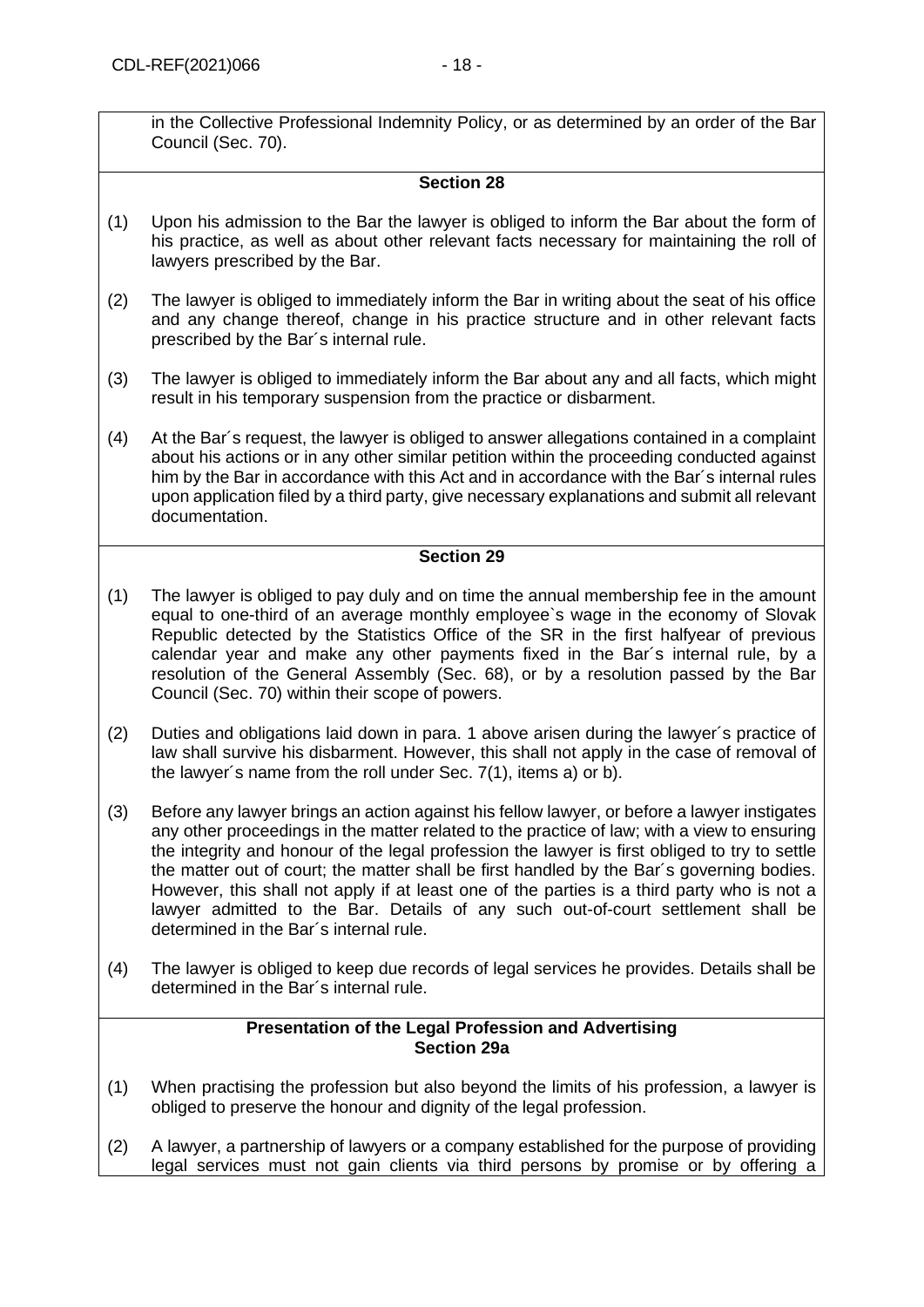commission thereof. A lawyer must not demand or accept from another lawyer or any other person a commission or any other compensation for referring a client. He must not render a commission or any other compensation to another lawyer, company or any other person for referring a client.

### **Section 29b**

- (1) A lawyer, a partnership of lawyers or a company established for the purpose of providing legal services may inform the public about providing legal services through advertisement.14b)
- (2) When informing the public about providing legal services, a lawyer, a partnership of lawyers or a company may indicate only factual objective information about law firm`s field of practice and personal constitution of the law firm.
- (3) Together with general advertising conditions, an advertisement of a lawyer, a partnership of lawyers or a company established for the purpose of providing legal services must not even in a general manner compare a lawyer, a partnership of lawyers or a company established for the purpose of providing legal services with another lawyer, a partnership of lawyers or a company and it must not be:
	- a) contrary to Bar regulation,
	- b) non-factual, untruthful or misleading,
	- c) capable of dispraising dignity of the legal profession.

## **Section 29c**

- (1) When acting in public in connection with the practise of law or providing a statement for media, a lawyer must not make any self-laudatory statements and shall not praise his practise or activities of a partnership of lawyers in which he is a partner or activities of a company established for the purpose of providing legal services in which he is a partner.
- (2) In a business communication with the public, a layer, a partnership of lawyers or a company established for the purpose of providing legal services may inform about his activities in a specific case or disclose client`s identity only with client`s prior approval or if he can prove that the information concerned is already available for the public.

#### **PART THREE EUROPEAN LAWYER, FOREIGN REGISTERED LAWYER AND INTERNATIONAL LEGAL PRACTITIONER**

#### **Section 30 General Provisions**

<span id="page-18-0"></span>For the purposes of this Act:

- a) European lawyer is a national of any EU Member State or a national of any other signatory of the EEA Treaty, who is authorised to pursue his professional activities and provide legal services as a sole practitioner under the professional title specified in Annex 1 hereto,
- b) cross-border (visiting) European lawyer is a European lawyer, who pursues professional activities and provides legal services in the Slovak Republic temporarily and occasionally,
- c) registered European lawyer is a European lawyer who on a permanent basis pursues his professional activities and provides legal services in the Slovak Republic, and whose name is entered on the roll of European lawyers maintained by the Bar,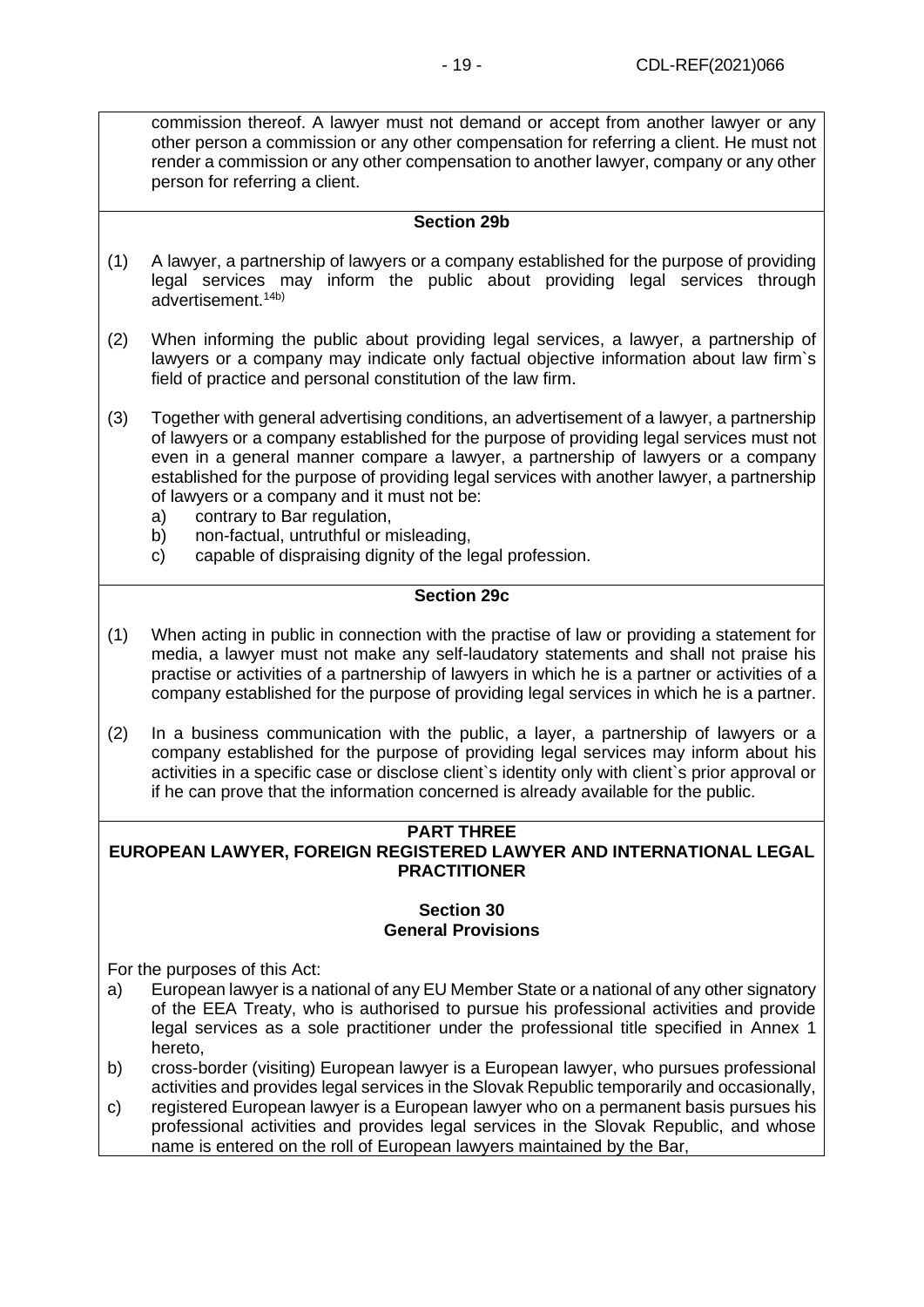- d) foreign registered lawyer is a national of any OECD Member State who is in his home Member State authorised to pursue his professional activities and provide legal services as a sole practitioner and without any limitations, and whose name is entered on the roll of foreign registered lawyers maintained by the Bar,
- e) international legal practitioner is a national of any WTO Member State, who is in his home Member State authorised to pursue his professional activities and provide legal services as a sole practitioner and without any limitations, and whose name is entered on the roll of international legal practitioners maintained by the Bar,
- f) competent authority shall be an independent professional organisation or any other public authority which may authorise the lawyer to use a particular professional title, and which authorised the European lawyer, foreign registered lawyer or international legal practitioner to use the professional title,
- g) home Member State is an EU Member State or any other signatory of the EEA Treaty, OECD Member State and WTO Member State, in which the competent authority is seated,
- h) professional title is a professional title specified in Annex 1 hereto; in the case of a foreign registered lawyer and an international legal practitioner a professional title is a professional title authorising a foreign registered lawyer and an international legal practitioner to provide legal services in his home Member State as a sole practitioner and without any limitations,
- i) international partnership of lawyers is a foreign legal entity, $8$ )
	- 1. in which members are only lawyers, European lawyers,
	- 2. which is authorised to provide legal services without any limitation in its home Member State, and which must not carry on any activities other than the provision of legal services.
	- 3. in which one member or several members of which are personally liable for the partnership´s debts jointly and severally, or which has effected and maintains a Professional Indemnity Policy covering any possible loss or damage arising out of the provision of legal services in the Slovak Republic, with a minimum indemnity limit EUR 1 500 000 per each member.

## **Cross-Border European Lawyer Section 31**

- (1) A cross-border European lawyer may pursue his professional activities and provide legal services in the Slovak Republic under the terms and conditions herein laid down. For the purposes of this Act, for the purposes of separate legal rules<sup>15)</sup> and under the terms and conditions herein set forth, a cross-border European lawyer shall be regarded as a lawyer under this Act.
- (2) A cross-border European lawyer may not draft any deeds or instruments in respect of conveyancing.
- (3) When providing legal services in the Slovak Republic, a cross-border European lawyer is obliged to fulfil all duties and obligations imposed on the practising lawyers admitted to the Bar in the course of providing legal services under this Act, separate legal rules and the Bar´s internal rules; the cross-border European lawyer´s duty to comply with all laws and legal rules applicable in his home Member State shall not be affected or prejudiced hereby.
- (4) Provisions of this Act, of separate legal rules as well as of the Bar´s internal rules and regulations shall not apply to the provision of legal services by a cross-border European lawyer if it cannot be reasonably expected because the lawyer provides his legal services only temporarily and occasionally.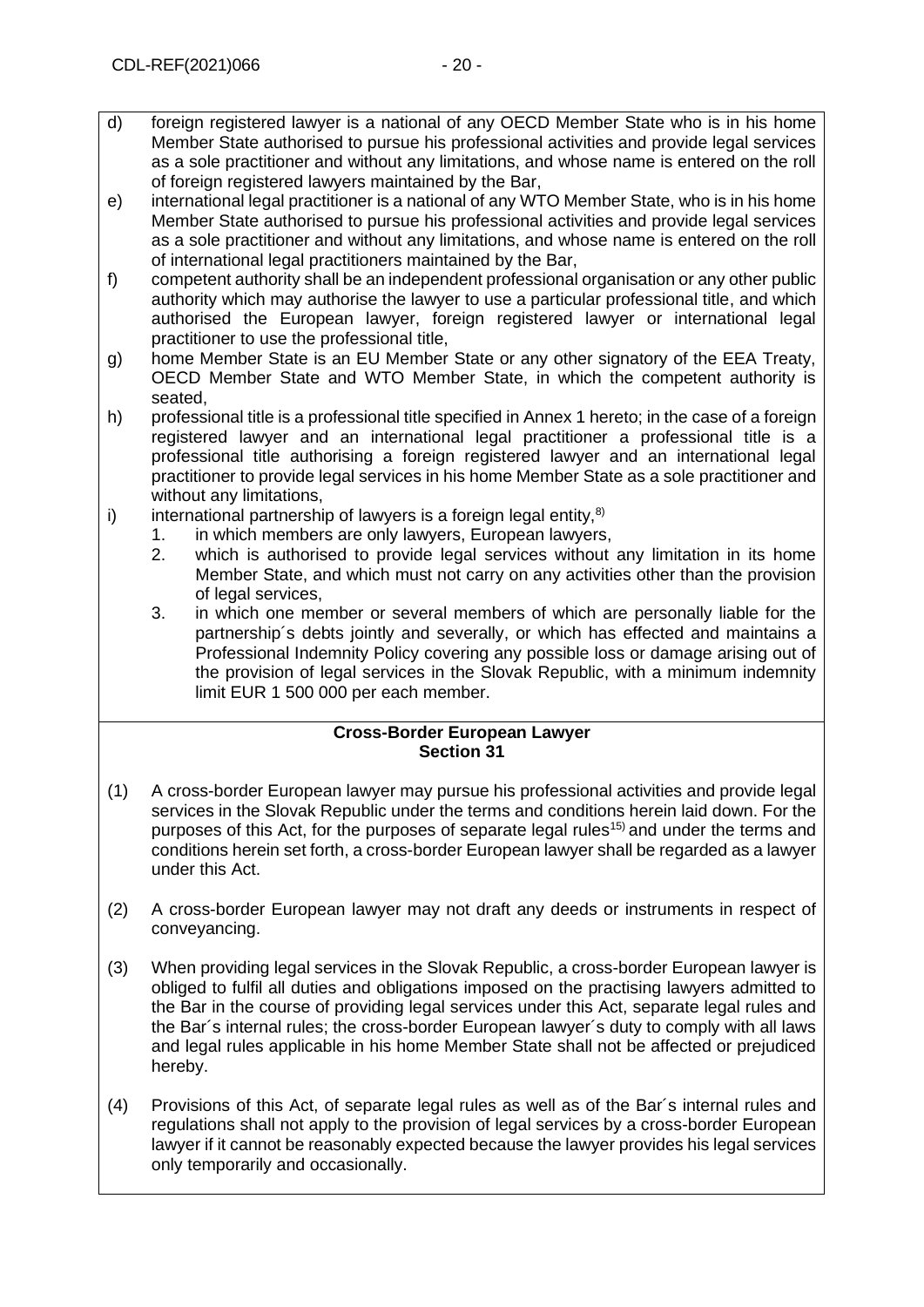For the pursuit of activities relating to representation or defence of clients in a court proceedings with compulsory legal representation of a party or in which only a registered lawyer can be a party`s representative, and to representing a defendant in criminal proceedings, the cross-border European lawyer is obliged to act in conjunction with the lawyer admitted to the Bar (hereinafter referred to as the "local lawyer"); otherwise he shall not represent the client or the defendant in a capacity of a lawyer. The terms and conditions of their mutual co-operation shall be laid down in a written agreement.

#### **Section 33**

Documents to be served on the cross-border European lawyer shall be delivered to the local lawyer in his respective seat.

## **Section 34**

A cross-border European lawyer shall have neither the right to vote at the General Assembly, nor to stand for office in the Bar´s governing bodies [Sec. 66(4)] .

### **Section 35**

- (1) At the Bar´s request, or at request of a court of law or any other public authority a crossborder European lawyer is obliged to furnish evidence of his professional competence in his home Member State as a sole practitioner under any of professional titles specified in Annex 1 hereto, as well as evidence of his compulsory professional indemnity insurance covering loss or damage, which might arise in connection with his practice of law and provision of legal services in the Slovak Republic; otherwise he shall not have the right to provide legal services in the Slovak Republic.
- (2) Upon their submission, all documents submitted as evidence in support of facts laid down in para. 1 above shall not be more than three months old and must be presented with their certified translation to the official language. $9$

## **Section 36**

A cross-border European lawyer is obliged to practise under his home professional title, expressed in the official language of his home Member State.

## **Section 37**

A cross-border European lawyer may not be a member in any partnership of lawyers under Sec. 13 above, partner in any general commercial partnership or limited liability partnership under Sec. 14 above, or a shareowner and company executive in a limited liability company under Sec. 15.

#### **Registered European Lawyer Section 38**

(1) A registered European lawyer may provide legal services in the Slovak Republic under the terms and conditions laid down in this Act. For the purposes of this Act and for the purposes of separate legal rules<sup>15</sup>) and in accordance with the terms and conditions herein laid down, a registered European lawyer shall be deemed to be a practising lawyer hereunder.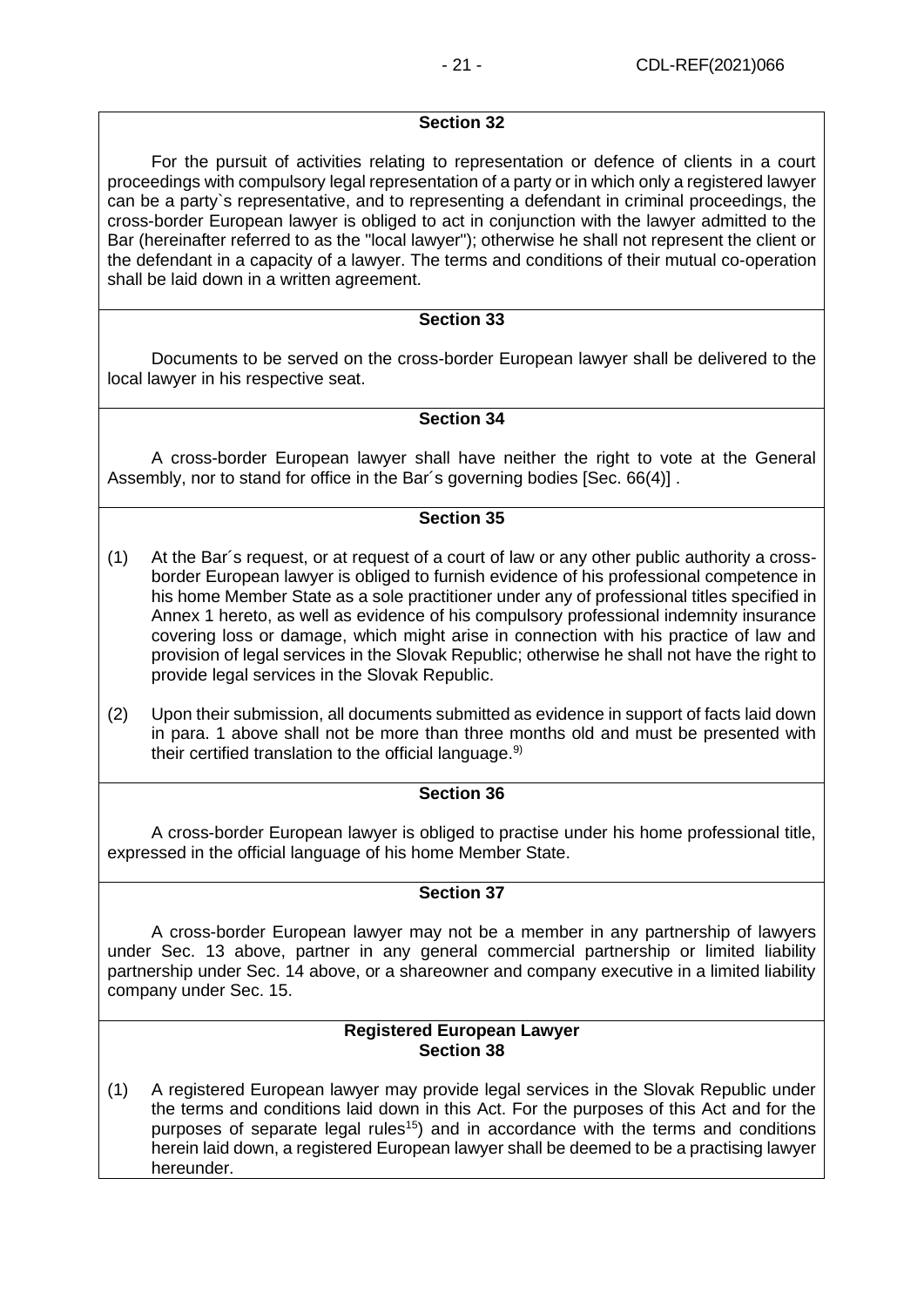(2) A registered European lawyer is obliged to fulfil the duties and obligations arising for lawyers under this Act, under separate legal rules and the Bar´s internal rules; his duty to comply with the laws and legal rules applicable in his home Member State shall not be affected or prejudiced hereby.

## **Section 39**

- <span id="page-21-0"></span>(1) The Bar shall enrol any person as a registered European lawyer within two months from receiving his written application, provided that he:
	- a) is a national of the EU Member State or any other signatory of the EEA Treaty,
	- b) is authorised to pursue his professional activities and provide legal services as a sole practitioner in his home Member State under one of professional titles specified in Annex 1 hereto,
	- c) has taken out compulsory professional indemnity insurance in respect of loss or damage, which might arise in connection with his practice of law in the Slovak Republic.
- (2) Upon their submission, all documents submitted as evidence in support of facts laid down in para. 1 above shall not be more than three months old and must be presented with their certified translation to the official language. $9$
- (3) In his application for registration in the roll of registered European lawyers the applicant shall specify his home Member State, whether in his home Member State he practises law as a sole practitioner or jointly with other lawyers, form of such joint practice, names of partners in any such legal entity, whether his partners may practise law, seat and form of practice in the Slovak Republic.
- (4) The Bar shall issue a special practising certificate to each registered European lawyer admitted to the Bar. Such a certificate shall certify that the person named therein is entitled to practise as a lawyer before any court of law or other authorities in the Slovak Republic. Any refusal of the lawyer´s application for registration by the Bar shall be in writing and shall state the reasons for refusal. An appeal (if any) against the Bar´s order shall lie to the appropriate court of law.
- (5) The Bar shall not admit and enrol a person as a registered European lawyer, if the applicant practises law through a legal entity, in which also individuals or legal entities, who are not authorised to practise law, are partners or shareowners.
- (6) Sec. 7 and 8 shall apply mutatis mutandis to the registered European lawyer´s disbarment and his temporary suspension from the practice.

- (1) The Bar shall immediately inform the competent authority, to which the registered European lawyer is admitted, about:
	- a) his enrolment and admission to the list of registered European lawyers in the Slovak Republic,
	- b) his temporary suspension from the practice or ban on practice in the Slovak Republic, as well as about the reasons for the same,
	- c) other facts which might affect the provision of legal services by the European lawyer.
- (2) Before initiating the disciplinary proceeding against the European lawyer the Bar shall inform the competent authority in his home Member State about any such commencement of the disciplinary proceeding, and shall furnish it with all relevant details.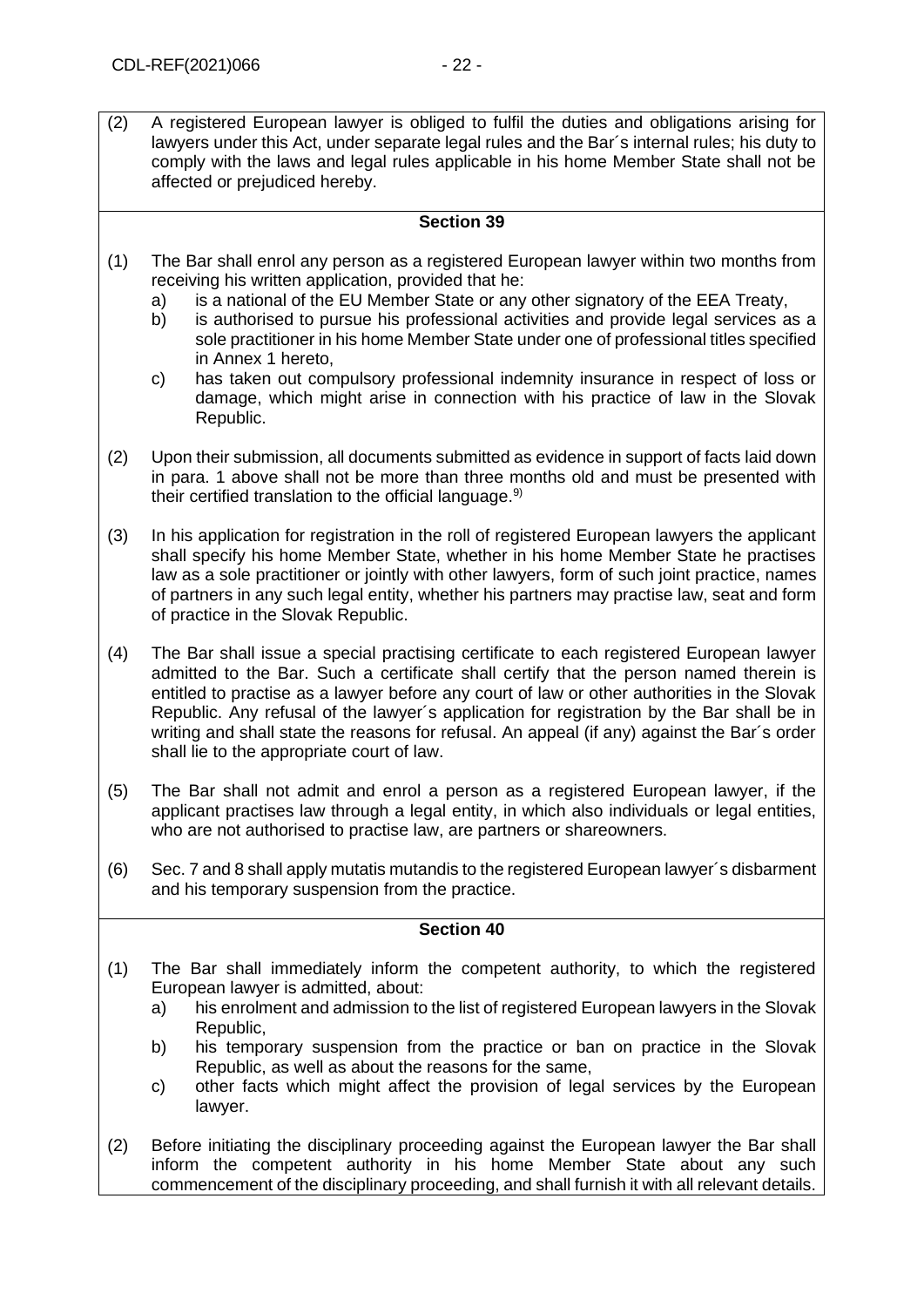The competent authority in his home Member State may file motions and make recommendations to the Bar Council as the appellate body.

## **Section 41**

If the registered European lawyer is temporarily suspended from the practice or disbarred in his home Member State, he shall be automatically suspended from the practice or disbarred under this Act as at the date of such suspension or disbarment in his home Member State. The Bar shall put into effect all necessary changes in the list of registered European lawyers, as soon as it learnt about the above-mentioned circumstances.

## **Section 42**

A registered European lawyer shall practise under his home-country professional title expressed in the official language of his Member State. If he is a member in any foreign legal entity or Slovak legal entity<sup>8)</sup> authorised to provide legal services, in addition to his professional title he may also use the corporate name and corporate form of the said legal entity.

## **Section 43**

A registered European lawyer shall not have the right to stand for office in the Bar´s governing bodies [Sec. 66(4)]; however, his right to attend the General Assembly and vote on all principal matters shall not be affected or prejudiced thereby.

## **Section 44**

A registered European lawyer may be a member in the partnership under Sec. 13, partner in a limited liability partnership or general commercial partnership under Sec. 14, or shareowner and company executive in a limited liability company under Sec. 15 above.

- (1) A branch of a foreign law corporation enrolled in the list maintained by the Bar, in which a lawyer or a registered European lawyer is a statutory body, may provide legal services on behalf of the foreign law corporation in accordance with this Act under the same terms and conditions and to the same extent as the Slovak legal entity $8$ ) authorised to provide legal services hereunder.
- (2) A foreign law corporation, in which partners are not personally liable for the debts of the firm jointly and severally, must have effected and maintain compulsory professional indemnity insurance covering any loss or damage that might arise out of its practice of law in the Slovak Republic, the minimum indemnity limit agreed in such policy being EUR 1 500 000 per each partner; otherwise a foreign law corporation may not provide legal services under this Act.
- (3) If the member (partner) or statutory body of a foreign law corporation is temporarily suspended from the practice under Sec. 46(3) below, the powers of the branch of the foreign law corporation to provide legal services under this Act shall also be temporarily suspended.
	- (5) The Bar shall maintain a list of branches of foreign law corporations. However, provisions of a separate legal rule<sup>10)</sup> shall not be affected thereby.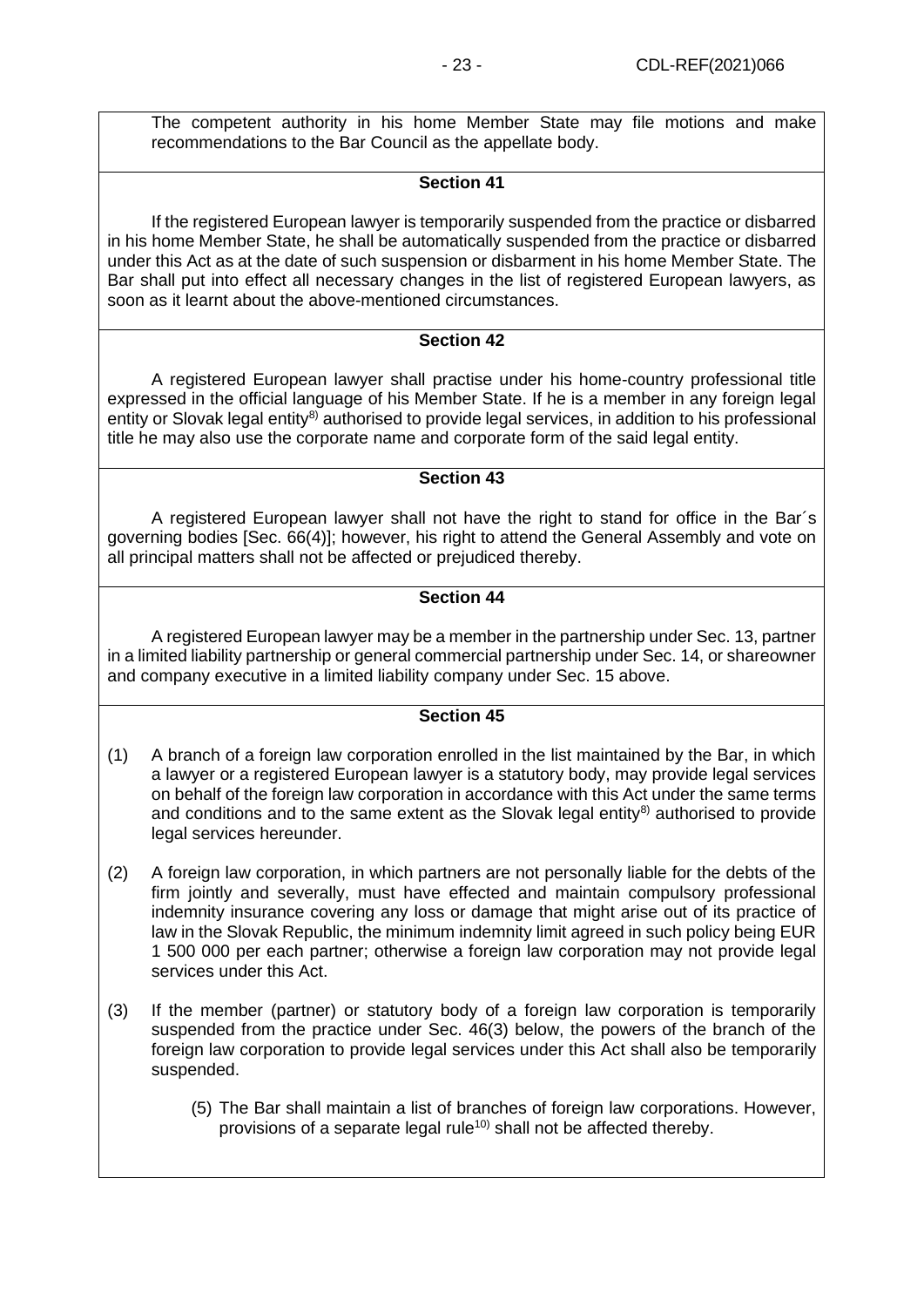#### **Foreign Registered Lawyer Section 46**

- (1) Prior to the first registration of a foreign registered lawyer in the list of foreign registered lawyers, the Bar shall find out, whether all obstacles existing in his home Member State, which might prevent any Slovak lawyer from practising in the home Member State of the foreign registered lawyer, have been eliminated.
- (2) Should the Bar find out that obstacles, which prevent a Slovak lawyer from practising in the host Member State, still exist in that particular Member State, the Bar shall refuse to enrol the foreign registered lawyer in the list of foreign registered lawyers maintained by the Bar while such obstacles are in place.
- (3) Should the Bar find out that obstacles, which prevent a Slovak lawyer from practising in the host Member State, still exist in that particular Member State, the Bar shall temporarily suspend the foreign registered lawyer from the practice in the Slovak Republic, while such obstacles are in place.

## **Section 47**

- (1) A foreign registered lawyer may provide legal services in the Slovak Republic under the terms and conditions and in the manner laid down in this Act. For the purposes of this Act and of separate legal rules<sup>15)</sup>, and in accordance with the terms and conditions herein laid down a foreign registered lawyer shall have the status of a lawyer under this Act. However, a foreign registered lawyer shall not have the right of audience before a court of law or any other public authority, may not defend the client in the criminal proceedings and administer the clients´ estates.
- (2) A foreign registered lawyer is obliged to fulfil the lawyer´s duties and obligations arising under this Act, under separate legal rules as well as under the Bar´s internal rules; however, his duty to comply with the laws and legal rules in his home Member State shall not be affected hereby.

- <span id="page-23-0"></span>(1) The Bar shall enrol any person as a foreign registered lawyer within two months from receipt of his written application, if he proves that he:
	- a) is a national of the OECD Member State,
	- b) is authorised to pursue his professional activities and provide legal services in his home Member State as a sole practitioner and without any limitations,
	- c) has taken out compulsory professional indemnity insurance covering loss or damage, which might arise in connection with his practice of law in the Slovak Republic,
	- d) meets all the requirements laid down in Sec. 3(1), items a), f) through i).
- (2) Upon their submission all documents submitted as evidence in support of facts laid down in para. 1 above shall not be more than three months old and must be presented with their certified translation to the official language. $9$
- (3) In his application for registration in the list of foreign registered lawyers the applicant shall specify, whether in his home Member State he practises law as a sole practitioner or jointly with other lawyers, and shall specify form of such joint practice (if any), names of partners (members) in any such legal entity, whether his partners are authorised to practise law, seat and form of practice in the Slovak Republic.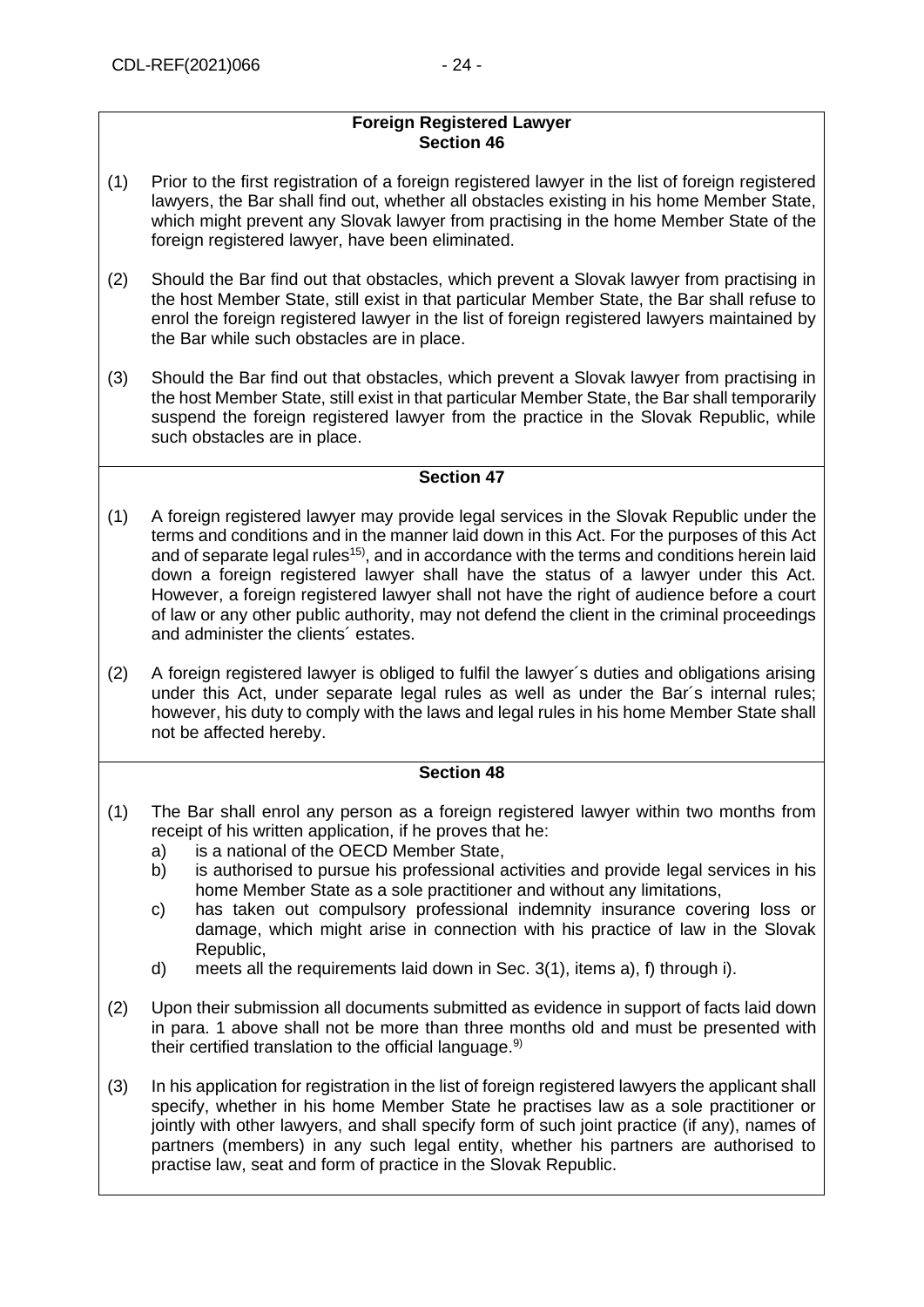- (4) The Bar shall issue a special practising certificate to each foreign registered lawyer admitted to the Bar. Such a certificate shall certify and confirm that the person named therein may practise as a lawyer before any court of law or other authorities in the Slovak Republic. Any refusal of the lawyer´s application for registration by the Bar shall be in writing and shall state the reasons for refusal. An appeal (if any) against the Bar´s order shall lie to the appropriate court of law.
- (5) The Bar shall not admit and enrol a person as a foreign registered lawyer, if the applicant practises law through a legal entity, in which individuals or legal entities that are not authorised to practise law are members or shareowners.
- (6) Sec. 7 and 8 shall apply mutatis mutandis to the foreign registered lawyer´s disbarment and his temporary suspension from the practice.

Sections 40 through 44 shall apply mutatis mutandis to a foreign registered lawyer.

#### **International Legal Practitioner Section 50**

- (1) Prior to the first registration of an international legal practitioner in the list of international legal practitioners, the Bar shall find out whether all obstacles existing in his home State, which might prevent any Slovak lawyer from practising in his home State, have been eliminated.
- (2) Should the Bar find out that obstacles which prevent a Slovak lawyer from practising in the host State still exist in that particular State, the Bar shall refuse to enrol the applicant in the list of international legal practitioners maintained by the Bar while such obstacles are in place.
- (3) Should the Bar find out that obstacles, which prevent a Slovak lawyer from practising in the host State, exist in that particular State, the Bar shall temporarily suspend the international legal practitioner from the practice in the Slovak Republic while such obstacles are in place.

## **Section 51**

- (1) An international legal practitioner may give advice on the law of his home state and on international law under the terms and conditions laid down in this Act.
- (2) For the purposes of this Act and of separate legal rules and in accordance with the terms and conditions herein laid down an international legal practitioner shall have the status of a lawyer under this Act.
- (3) An international legal practitioner is obliged to fulfil the duties and obligations arising under this Act, under separate legal rules and the Bar´s internal rules; however, his duty to comply with the laws and legal rules in his home state shall not be affected hereby.

## **Section 52**

An international legal practitioner does not have the right of audience before any court of law or any other public authority; he shall not represent or defend any client in a lawsuit, and he shall not administer estates of his clients.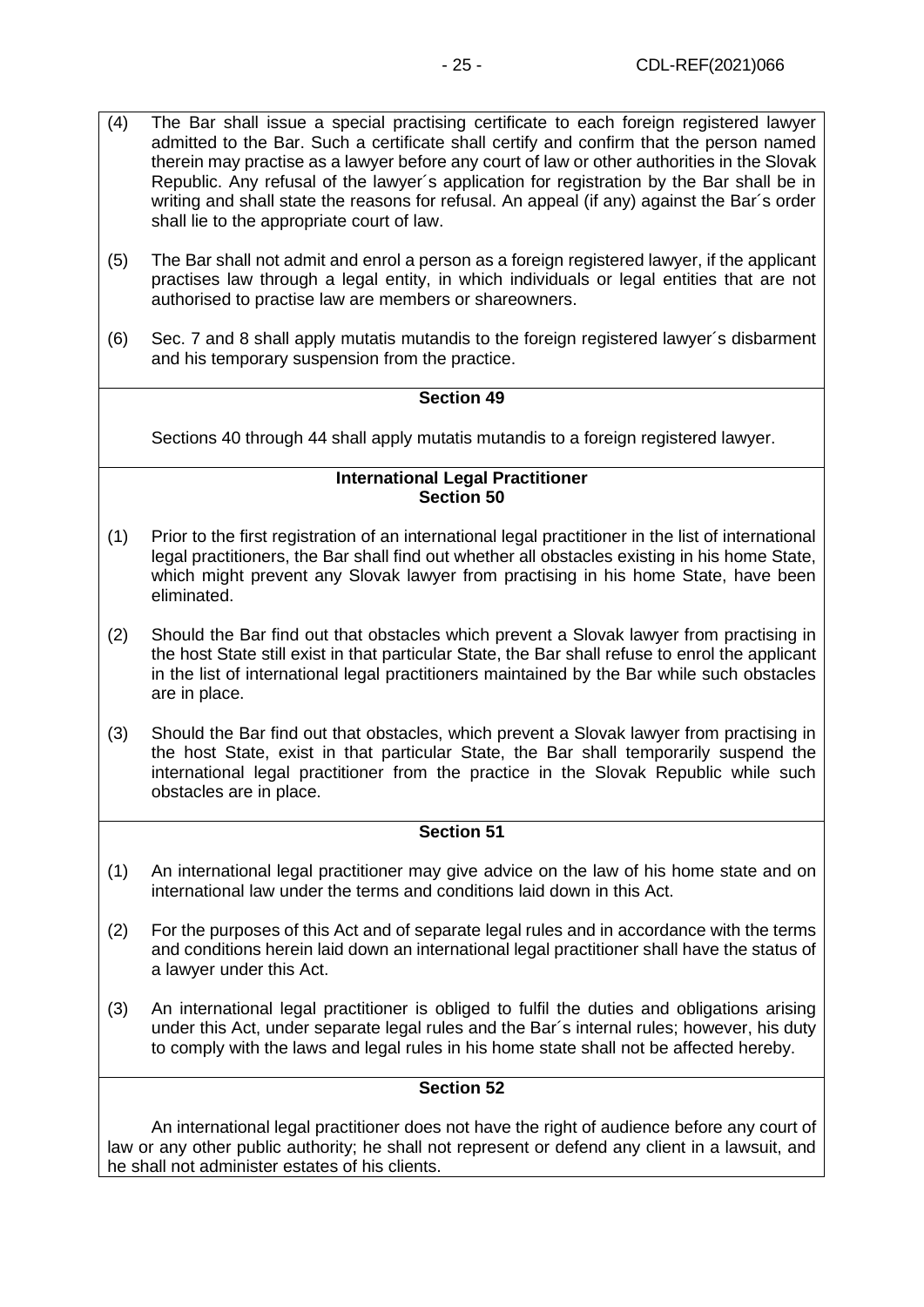- <span id="page-25-0"></span>(1) The Bar shall enrol any person as an international legal practitioner within two months from receipt of his written application upon his satisfying the terms and conditions under para. 2 below, and after taking the oath to the President of the Bar.
- (2) Any applicant for being enrolled in the list of international legal practitioners must meet requirements laid down in Sec. 3(1), items a), f) through i) and must prove that he:
	- a) is authorised to pursue his professional activities and provide legal services as a sole practitioner without any limitations, and that he practised law in his home Member State for at least three years,
	- b) is a person of integrity in his home Member State and is not prohibited from practising law for disciplinary reasons under a final order imposing any disciplinary action by the competent authority, which was made in his home Member State,
	- c) has taken out compulsory professional indemnity insurance covering loss or damage with the insurer seated in the Slovak Republic.
- (3) Insurance under para. 2, item c) above must be effected and maintained throughout the entire period of practice. The Bar may request that the international legal practitioner submit a professional indemnity insurance policy and a document proving the payment of the premium for loss or damage caused while practising law. If the international legal practitioner within 14 days after the Bar´s request fails to submit relevant documents, the Bar will remove his name from the list of international legal practitioners.
- (4) In his application for registration in the list of international legal practitioners the applicant shall specify whether in his home Member State he practises law as a sole practitioner or jointly with other lawyers and shall specify the form of such joint practice (if any),  $\Box$  names of partners (members) in any such legal entity,  $\Box$  whether his partners are authorised to practise law,  $\square$  seat and form of practice in the Slovak Republic.
- (5) Upon their submission, all documents submitted as evidence in support of facts laid down in para. 2 above shall not be more than three months old and must be presented with their certified translation to the official language. $9$
- (6) The Bar shall not admit and enrol a person as an international legal practitioner, if the applicant practises law through a legal entity, in which individuals or legal entities, that are not authorised to practise law, are members or shareowners.
- (7) The Bar shall issue a special practising certificate to each international legal practitioner admitted to the Bar. Any refusal of the lawyer´s application for registration by the Bar shall be in writing and shall state the reasons for refusal. An appeal (if any) against the Bar´s order shall lie to the appropriate court of law.
- (8) Sec. 7 and 8 shall apply mutatis mutandis to the international legal practitioner´s disbarment and his temporary suspension from the practice.

## **Section 54**

Sections 40 through 44 shall apply mutatis mutandis to an international legal practitioner.

## **Section 55**

An international legal practitioner may not employ any trainee lawyers.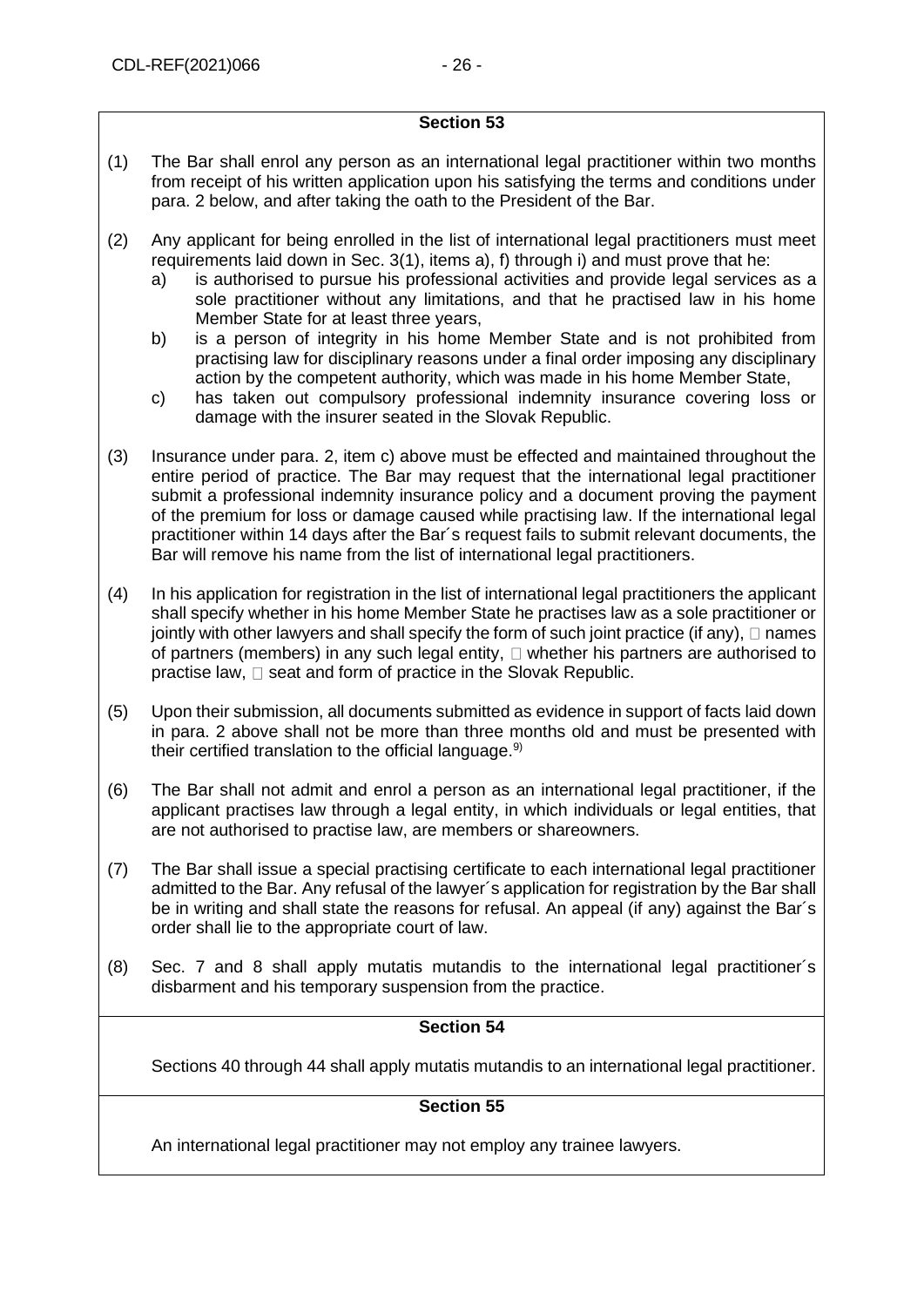## **PART FOUR**

## **DISCIPLINARY ACTION AND DISCIPLINARY PROCEEDINGS**

## **Section 56 Professional Misconduct and Disciplinary Actions**

- (1) Professional misconduct of a lawyer, European lawyer, foreign registered lawyer and international legal practitioner or a trainee lawyer shall mean a violation of his duty or obligation arising hereunder or under the Bar´s internal rule.
- (2) The disciplinary panel may make an order providing for one of the following disciplinary actions:
	- a) written reprimand,
	- b) public reprimand,
	- c) a fine, the amount thereof not exceeding 100 times the minimum statutory wage fixed under a separate legal rule.<sup>16)</sup>
	- d) temporary suspension from the practice from 6 months up to 3 years,
	- e) striking the name of the lawyer, trainee lawyer, European lawyer, foreign registered lawyer or international legal practitioner off the roll.
- (3) Disciplinary actions under para. 2 a) and b) may not be imposed together with disciplinary action under para. 2 c). Execution of disciplinary actions under para. 2 d) and e) may be suspended for maximum term of 3 years. If the lawyer will be convicted of other professional misconduct by a final decision during this term, the suspended action will be executed.
- (4) When imposing a disciplinary action, a disciplinary panel shall take account especially of the scope and nature of professional misconduct, the lawyer´s manner of acting, consequences and the extent of fault.
- (5) The fine levied under para. 2, item c) above shall be paid to the Bar.
- (6) The disciplinary panel may allow the application to be withdrawn without any order being made, if it deems the hearing in respect of the lawyer´s professional misconduct to be sufficient because of the less serious nature of the misconduct in question, his manner of acting or the extent of fault.

## **Disciplinary Proceedings Section 57**

- (1) The disciplinary proceeding shall be conducted by a three-member disciplinary panel appointed by the Chairman of the Disciplinary Committee (Sec. 74) from among its members.
- (2) The practice and procedures to be followed by the Bar´s governing bodies before commencement of the disciplinary proceeding and the practice and procedures to be followed by the Disciplinary Committee shall be determined in detail in the Bar´s Disciplinary Rules, which shall at the same time deal with the details of the disciplinary proceeding and the possibilities of reversing a disciplinary panel´s final order by the Council (Sec. 70), if it was made by the disciplinary panel contrary to law or contrary to the Bar´s internal rules.
- (3) A lawyer, trainee lawyer, European lawyer, foreign registered lawyer and international legal practitioner shall be charged with a professional misconduct as soon as an application is made to commence the disciplinary proceeding against him.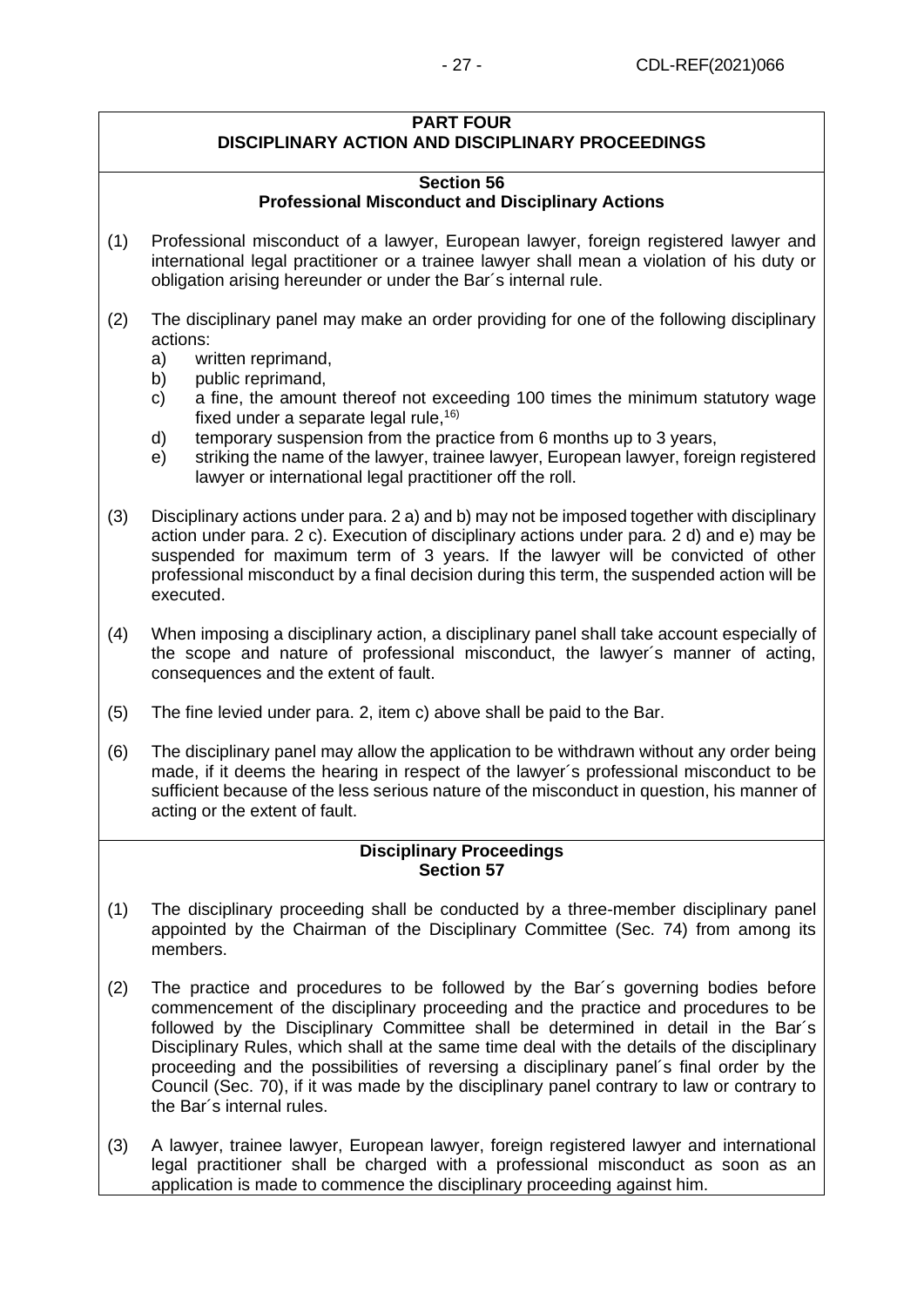- (4) A lawyer charged with a professional misconduct (hereinafter referred to as the "respondent") shall bear the costs incurred by him as a party to the disciplinary proceeding. The Bar shall in advance pay the costs incurred in relation to the disciplinary proceedings, including the costs of presenting the evidence.
- (5) If the disciplinary panel rules that the respondent was found guilty of having committed the professional misconduct, he shall be obliged to pay the costs of procedure in one instalment. The amount of costs ordered to be paid by the lawyer shall amount to the minimum statutory monthly wage fixed under a separate legal rule.<sup>16)</sup>
- (6) An order of a public reprimand shall be enforced by the chairman of the respective disciplinary panel by publishing a statement of the judgement in the periodical issued by the Bar, or in any other appropriate manner.
- (7) If this Act or the Bar´s internal rules do not directly govern and regulate some practices and procedures in the disciplinary proceeding or the status, rights and obligations of the parties to the disciplinary proceeding, provisions of a separate legal rule shall apply mutatis mutandis.<sup>17)</sup>

- (1) The disciplinary proceeding shall commence upon application submitted by the Chairman of the Supervision Committee (Sec. 73) or by the Minister of Justice of the Slovak Republic (hereinafter referred to as the "petitioner"). The application is considered as submitted on the day of its delivery to the Bar office. The Bar office shall deliver the application to the Chairman of the Disciplinary Committee without any delay.
- (2) The application for commencement of the disciplinary proceeding may be submitted within nine months from the date when the petitioner learned about the professional misconduct, however, not later than within two years from the accrual of the cause of action.
- (3) The respondent shall have the right to a fair trial and may comment on all facts and matters he has been charged with; he may also put forward any evidence. The respondent may authorise any other lawyer to act as his attorney-in-fact, except for a lawyer who has been charged with a professional misconduct in the same matter.
- (4) Liability for a professional misconduct shall be considered in accordance with the generally binding legal rules and the Bar´s internal rules applicable at the time of the accrual of the cause of action (i.e. when the professional misconduct was committed); generally binding legal rules and the Bar´s internal rules as amended shall only apply if that is to the respondent´s advantage.
- (5) A disciplinary action to be imposed on the respondent may only be imposed by virtue of law applicable at the time when the order is being made in respect of such disciplinary action.
- (6) An order made by the disciplinary panel about the respondent´s professional misconduct shall give reasons for its determination about the professional misconduct; it shall also include the statement of such determination and advice of remedies. The statement of the determination, whereby the respondent was found guilty of the professional misconduct, shall also include the award of costs for the proceeding whereas the total costs in one instalment shall be paid to the Bar within 15 days from the date the order

<sup>17)</sup> Criminal Procedure Code.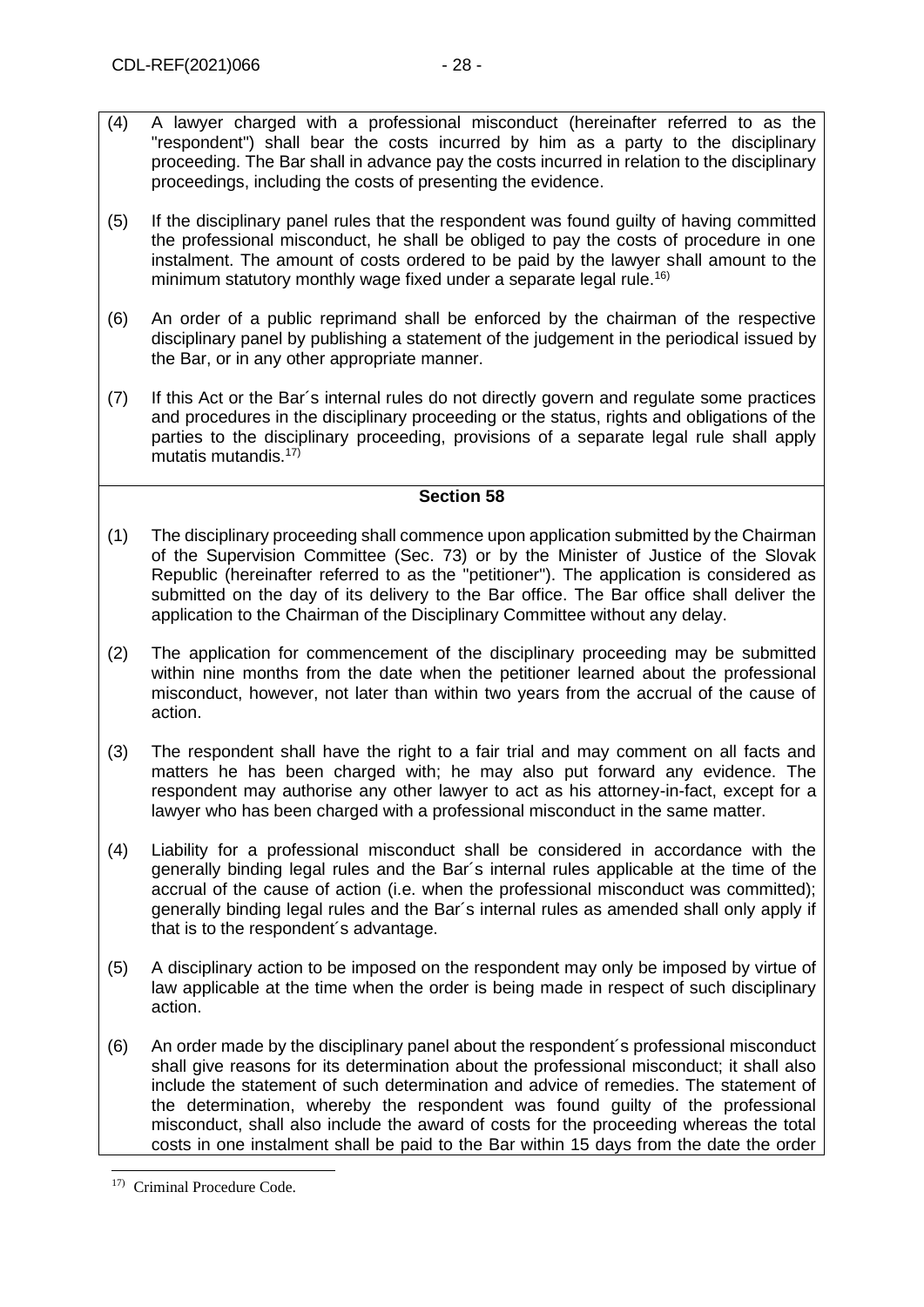made by the panel becomes final. The order shall be handed down in printed form and shall be delivered into the hands of the respondent and the petitioner (proof of service required).

## **Section 59**

- (1) The order made by the disciplinary panel may be appealed within 15 days from receipt of the decision. Any order of the disciplinary panel imposing a disciplinary action, being either a written reprimand, public reprimand or a fine, may be appealed by the respondent or by the petitioner within 15 days from receipt thereof. The appeal shall be submitted to the disciplinary panel, whereas the appeal shall stay the execution of the order.
- (2) The appeal shall be decided by the disciplinary panel of appeal, that will either uphold, change or overrule the appealed order. If the appealed order is overruled by the disciplinary panel of appeal the matter shall be returned to the disciplinary panel for a new proceeding. The disciplinary panel shall be bound by the appellate disciplinary panel´s legal opinion.
- (3) An appeal against the final order on the respondent´s professional misconduct by which he was found guilty may be subject to a review by a court on the basis of an administrative justice petition.

#### **Section 60**

At the respondent´s request, the disciplinary panel shall expunge the disciplinary action provided that he acted irreproachably and has not committed any new professional misconduct

- a) after the lapse of one year in the case of a disciplinary action imposed under Sec. 56(2), items a) and b),
- b) after the lapse of three years in the case of a disciplinary action imposed under Sec. 56(2), items c) and d),
- c) after the lapse of three years from the day following the lapse of the period of time for which the trainee lawyer´s name was struck off the roll of trainee lawyers in the case of a disciplinary action imposed on him,
- d) after the lapse of five years from the day following the lapse of the period of time for which the respondent´s name was struck off the roll of lawyers, European lawyers, foreign registered lawyers or international legal practitioners in the case of a disciplinary action imposed under Sec. 56(2), item e).
- e) after the lapse of a trial period during which was execution of the disciplinary order suspended, if no reason occurred which would cause execution of the order.

# **PART FIVE**

## **TRAINEE LAWYERS, PROFESSIONAL STAFF AND OTHER EMPLOYEES OF THE LAWYER**

#### **Trainee Lawyers Section 61**

A trainee lawyer is a person registered with the Bar and listed in a special Roll of Trainee Lawyers maintained by the Bar.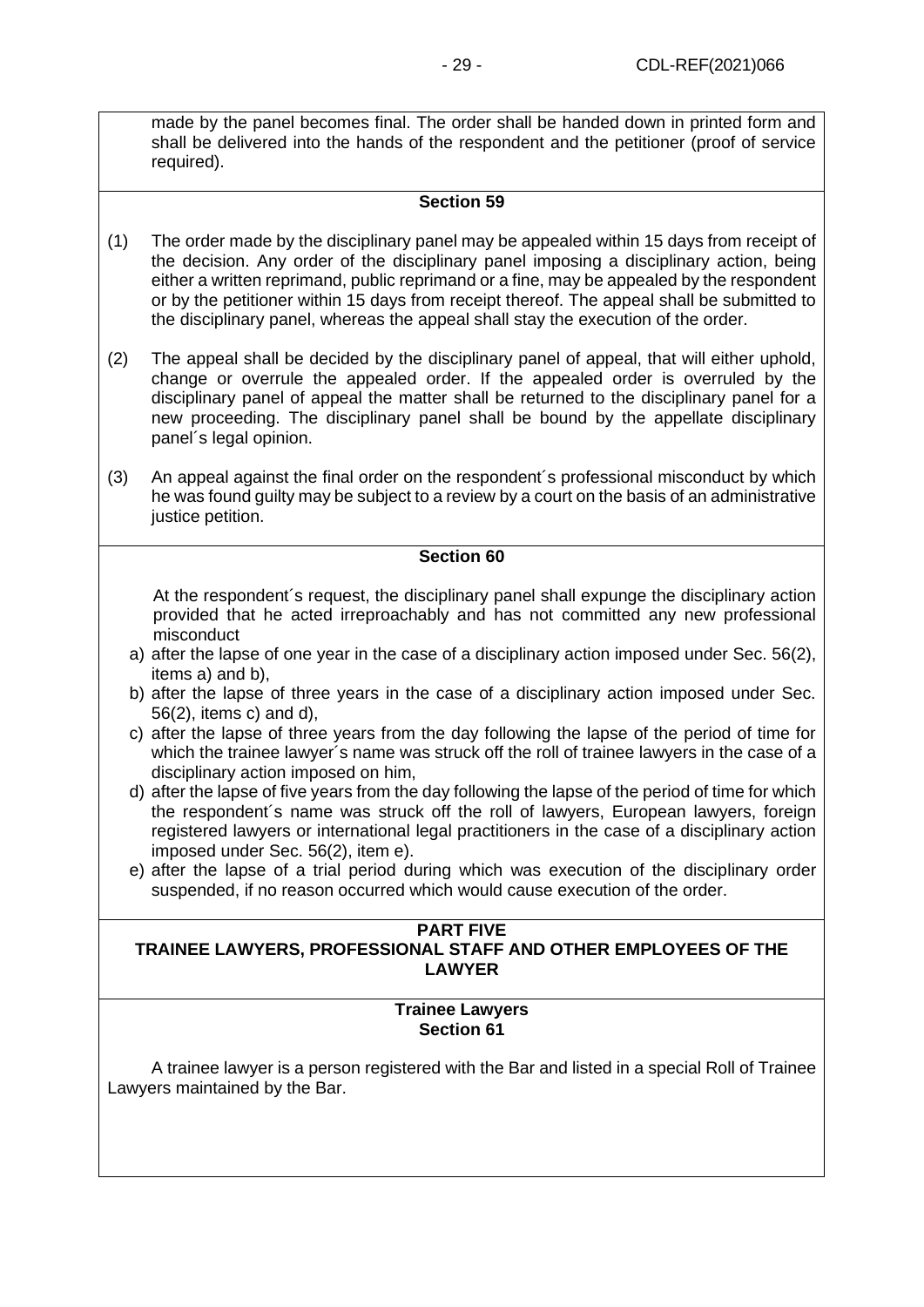- (1) The Bar shall admit a trainee lawyer upon the application submitted by a lawyer, a limited liability partnership, a general commercial partnership, a limited liability company, a registered European lawyer or a branch of foreign law corporation, which are registered in the Bar for 3 years at least, within 15 days, provided that the trainee lawyer:
	- a) has full capacity to perform legal acts and is under no guardianship,
	- b) has a Master's degree in law of any law school in the Slovak Republic,  $4$  or holds a recognised university diploma, whereby the Master´s degree was awarded to him by a law school in a foreign country other than the Slovak Republic; the trainee lawyer who graduated from a law school in foreign country may be asked by the Bar Council to prove before the Bar`s examination committee that he is able to apply the law of Slovak Republic; if the trainee lawyer received a Bachelor`s degree prior to the Master`s degree, both university degrees had to be taken in law.
	- c) is a person of integrity and good character,
	- d) is in the employment of the lawyer, limited liability partnership, general commercial partnership or a limited liability company, whereas he shall not concurrently be in any other employment or in any other similar salaried capacity with any other employer, except for pedagogic, publication, literary, research or art activities or activities which are not incompatible with the nature and ethical principles of the profession of a trainee lawyer; a decision on incompatibility is upon the Bar.
- (2) If a lawyer practised law in different forms under Sec. 12 (1), for the purposes of qualifying his registration under para. 1 above a total duration of registration is determining disregard of the form of practice.
- (3) The Bar shall not register the trainee lawyer in the roll of trainee lawyers before the date of commencement of his employment with the lawyer, limited liability partnership, general commercial partnership or a limited liability company under para. 1, item d) above.
- (4) A lawyer practising law as a sole practitioner or in a partnership of lawyers may employ maximum of 3 trainees in his capacity of the initiative training supervisor. If one of the forms of practice under Sec. 12 (1) items c) through e) is concerned, an initiative training supervisor shall be a lawyer who approved to be stated as such in an employment contract. If a branch of foreign law corporation is concerned, an initiative training supervisor shall be a director of a branch. First sentence shall apply to a lawyer practising law under Sec. 12 (1) items c) through e), to a registered European lawyer and to a director of a branch of foreign law corporation.

#### **Section 62a Minimum requirements of trainee lawyer`s practice**

- <span id="page-29-0"></span>(1) The traineeship process is noted in the record of practice; official form of the record shall be provided by the Bar at registration of the trainee lawyer. The trainee is obliged to return the record of practice as well as the trainee`s identity card upon termination of his registration. The Bar shall return the record of practice and the trainee`s identity card back to the trainee lawyer at every subsequent registration in the Bar.
- (2) The supervisor shall keep the record of trainee`s practice in order to note activities which the trainee was charged with by him.
- (3) For the purpose of certifying trainee`s practice, the supervisor shall be present during his trainee`s oral part of Bar examination.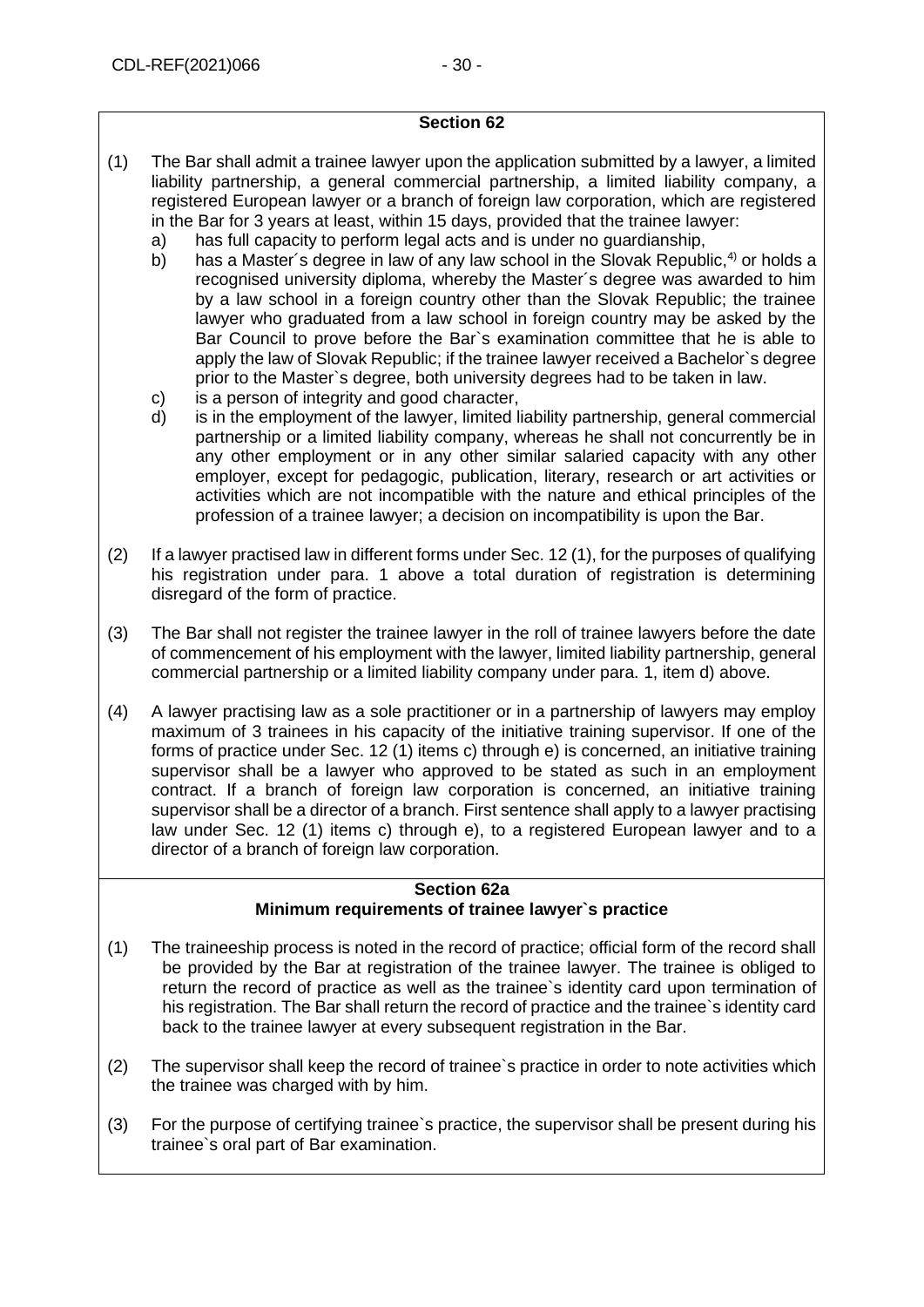- (4) During the traineeship period the trainee lawyer is obliged to take part in criminal and civil court hearings within the scope and under the conditions laid down by a Bar internal regulation and certify compliance with this duty by the record of practice.
- (5) Upon the Bar`s request the trainee is obliged to submit the record of practice. A client may also require submitting the record of practice of the trainee, should the trainee be appointed as a substitute in his case.
- (6) If the record of practice form is lost, the trainee lawyer shall be responsible for certifying the traineeship process.

- (1) Should the employment of the trainee lawyer under an employment contract with the lawyer, limited liability partnership, general commercial partnership or a limited liability company under Sec. 62(1), item d) be terminated, the Bar shall remove his name from the roll of trainee lawyers as of the date of termination of his employment.
- (2) Sec. 7, 8, 10 and 28 of the Act shall apply to the trainee lawyer mutatis mutandis.

### **Section 64**

- (1) The trainee lawyer´s employment shall be governed by the applicable labour law regulations.
- (2) The trainee lawyer shall practise under the supervision of the lawyer, partner in a general commercial partnership, general partner in a limited liability partnership, or a company executive in a limited liability company. The purpose of his traineeship is to acquire knowledge and experience necessary for the practice of law. During the traineeship period the lawyer may authorise the trainee lawyer to perform individual legal acts which the trainee performs individually.
- (3) During the traineeship, the trainee lawyer is obliged to act in accordance with this Act, the Bar´s internal rules and supervising lawyer´s instructions.
- (4) The lawyer, limited liability partnership, general commercial partnership or a limited liability company may be given a subsidy for the trainee lawyer´s traineeship by the Bar.
- (5) A lawyer, limited liability partnership, general commercial partnership or a limited liability company which employs the trainee lawyer is obliged to create working conditions in which the trainee lawyer will be able to prepare duly for the practice of law. The trainee shall be especially enabled to attend training courses organised by the Bar, prepare duly for the Bar examination, and take the Bar examination.

### **Section 65 Professional Staff and Other Lawyer´s Employees**

- (1) The lawyer may employ professionals or any other employees. Their employment shall be governed under the applicable labour law regulations.
- (2) The lawyer may authorise his professional staff and other employees to perform legal acts individually; professional staff is not entitled to represent a client before a court, prosecutor or public authorities.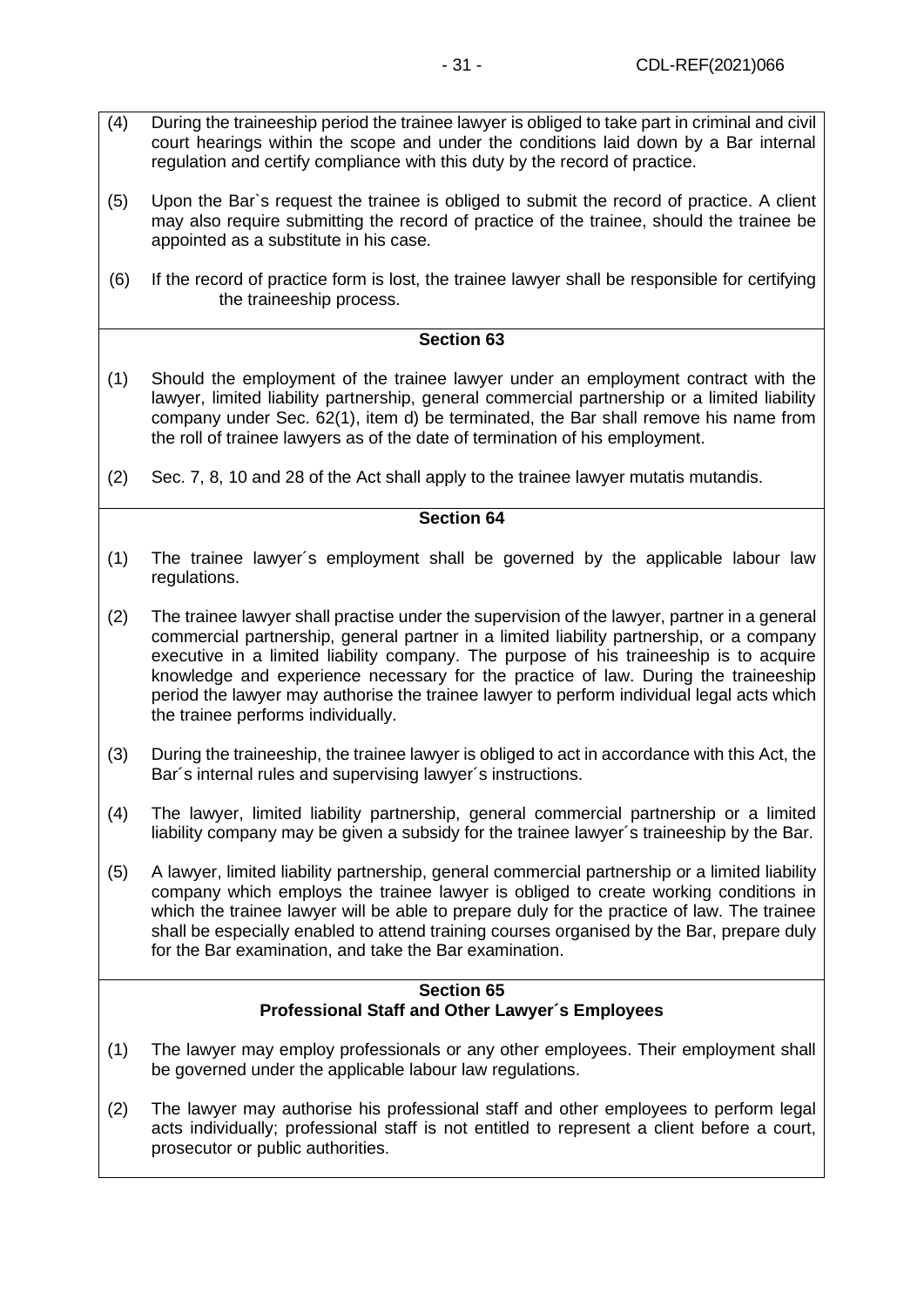#### **PART SIX ORGANISATION OF LAWYERS**

## **Bar Association and Its Bodies Section 66**

- (1) The Slovak Bar Association is hereby established.
- (2) The Bar is an independent professional organisation associating all the practising lawyers admitted to the Bar.
- (3) The Bar is a legal entity with its registered seat at Bratislava.
- (4) The governing bodies of the Bar are as follows:
	- a) General Assembly,
	- b) Bar Association Council consisting of 9 members and 3 substitutes,
	- c) Supervision Committee consisting of 9 members and 3 substitutes,
	- d) Disciplinary Committee consisting of 31 members and 10 substitutes,
	- e) Disciplinary Committee of Appeal consisting of 10 members and 3 substitutes.
- (5) The Bar shall issue its internal rules in accordance with this Act.
- (6) The Bar may also establish advisory bodies. Details of their establishment and operation shall be determined in the Bar´s internal rules.
- (7) Membership in individual Bar´s governing bodies shall be mutually incompatible.
- (8) The Bar shall process personal data to the extent necessary for purposes of this Act in compliance with separate legal rules. The Bar may disclose personal data in the extent necessary for pursuing legal profession or pursuing trainee`s legal practice.
- (9) The Bar is empowered to collect and to process personal data necessary for the purposes of this Act by the way of copying, scanning or other form of recording of official records on the medium without an approval of a person involved.

- (1) The General Assembly is the supreme body of the Bar. Any other Bar Association´s governing bodies are elected by the General Assembly.
- (2) The Bar´s governing bodies are elected for a period of four years; this shall not apply if the governing bodies are elected before lapse of four-year`s period. Lawyer can be elected to the same body for two terms consecutively at the most; this shall not apply to the Disciplinary Committee and the Disciplinary Committee of Appeal.
- (3) If new governing bodies are not elected during the four-year`s period, the term of office shall extend by the time new governing bodies are elected; the Bar Council shall convene the General Assembly, so that it is held at least two months before lapse of four-year`s term of office. If new governing bodies are not elected in accordance with this procedure, the Bar Council shall convene the General Assembly, so that it is held at least once in two months until new governing bodies are elected.
- (3) Positions in the Bar Association´s governing bodies are honorary. However, lawyers sitting thereon shall be reimbursed for the loss of time and out-of-pocket expenses incurred in connection with discharging their functions.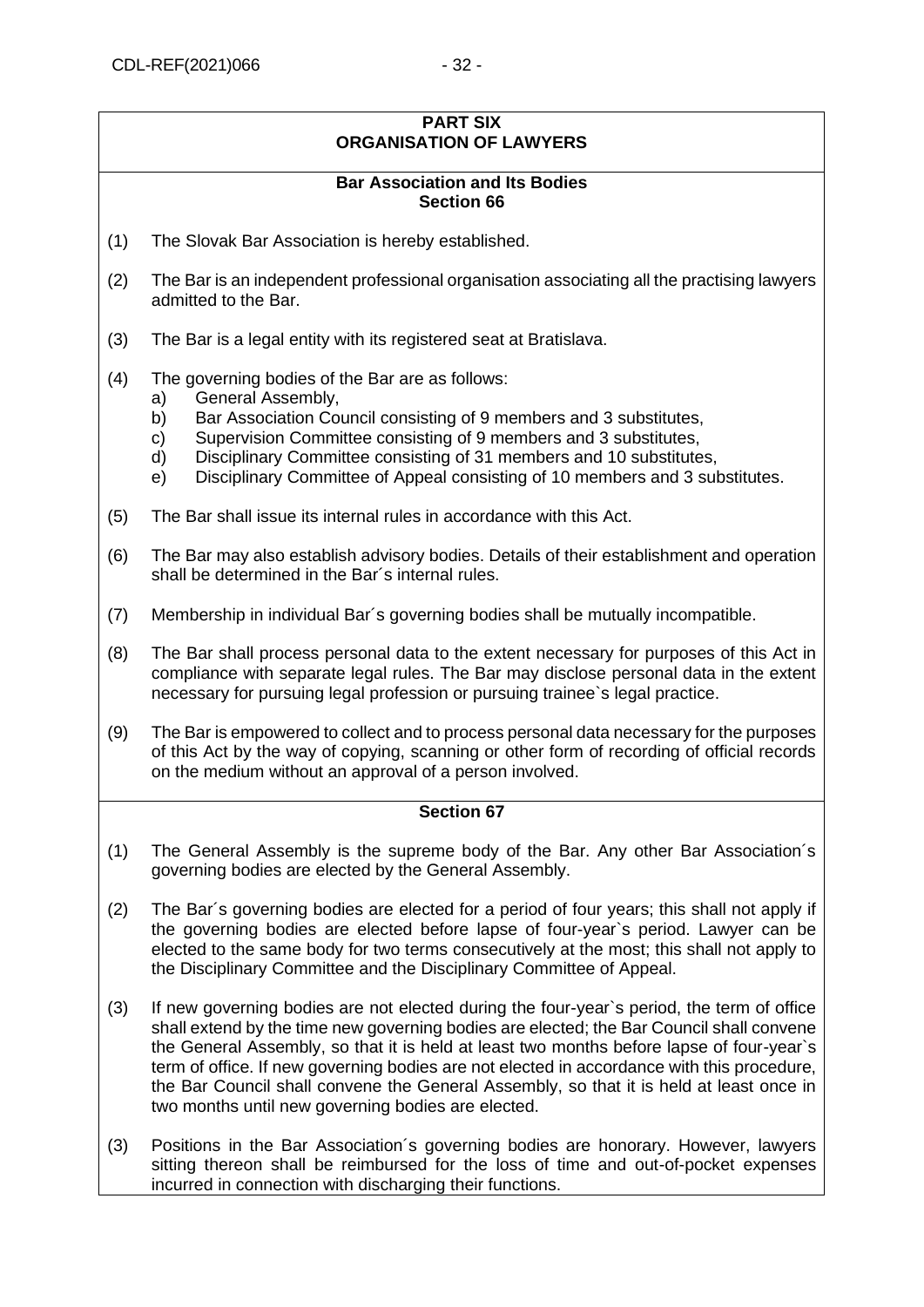## **General Assembly Section 68**

- (1) The General Assembly shall be convened by the Bar Association Council at least once in four years. At a written request of one third of lawyers or of the Supervision Committee, the Bar Association Council is obliged to convene the General Assembly within two months from receiving such a request.
- (2) The General Assembly shall have a quorum with the number of lawyers present. The lawyer must not be represented by a proxy. Any resolution adopted at the General Assembly shall be valid if voted for bay a simple majority of votes. Members and substitute members of the governing bodies shall win the election with a larger number of votes cast by the lawyers present.

## **Section 69**

- (1) The General Assembly shall decide about any essential matters related to the legal profession, particularly about:
	- a) electing and recalling members of the Council and members of any other Bar Association´s governing bodies,
	- b) approving the Bar´s internal rules and regulations, being mainly the Rules of Professional Conduct, Organisational Rules, Rules of Procedure, Election By-Laws and Disciplinary Rules,
	- c) quashing or changing any decision made by the Bar Association Council,
	- d) establishing the Social Fund or any other funds and approving the rules of creating the same as well as the principles of using the same,
	- e) approving the amount of the compensation for the loss of the time while sitting on the Bar Association´s governing bodies.
- (2) The General Assembly shall also decide about other matters prescribed by the Bar´s internal rules and may reserve the right to decide about other matters of its choice.

#### **Bar Association Council Section 70**

The Bar Association Council shall manage the Bar Association´s affairs between General Assemblies.

- <span id="page-32-0"></span>(1) The Bar Association Council shall decide about:
	- a) appointing a lawyer´s substitute pursuant to Sec. 17(1),
	- b) any other issues within the meaning of this Act, unless they fall within the scope of powers of any other Bar Association´s governing bodies.
- (2) The Bar Association Council shall further:
	- a) convene the General Assembly,
	- b) maintain the roll of lawyers, European lawyers, foreign registered lawyers and international legal practitioners, list of partnerships of lawyers, limited liability partnerships, general commercial partnerships, limited liability companies, list of international law corporations, branches of foreign law corporations and trainee lawyers, make all entries and changes therein, inform the competent authorities in home Member States about registration of registered European lawyers, foreign registered lawyers or international legal practitioners, or about its refusal to register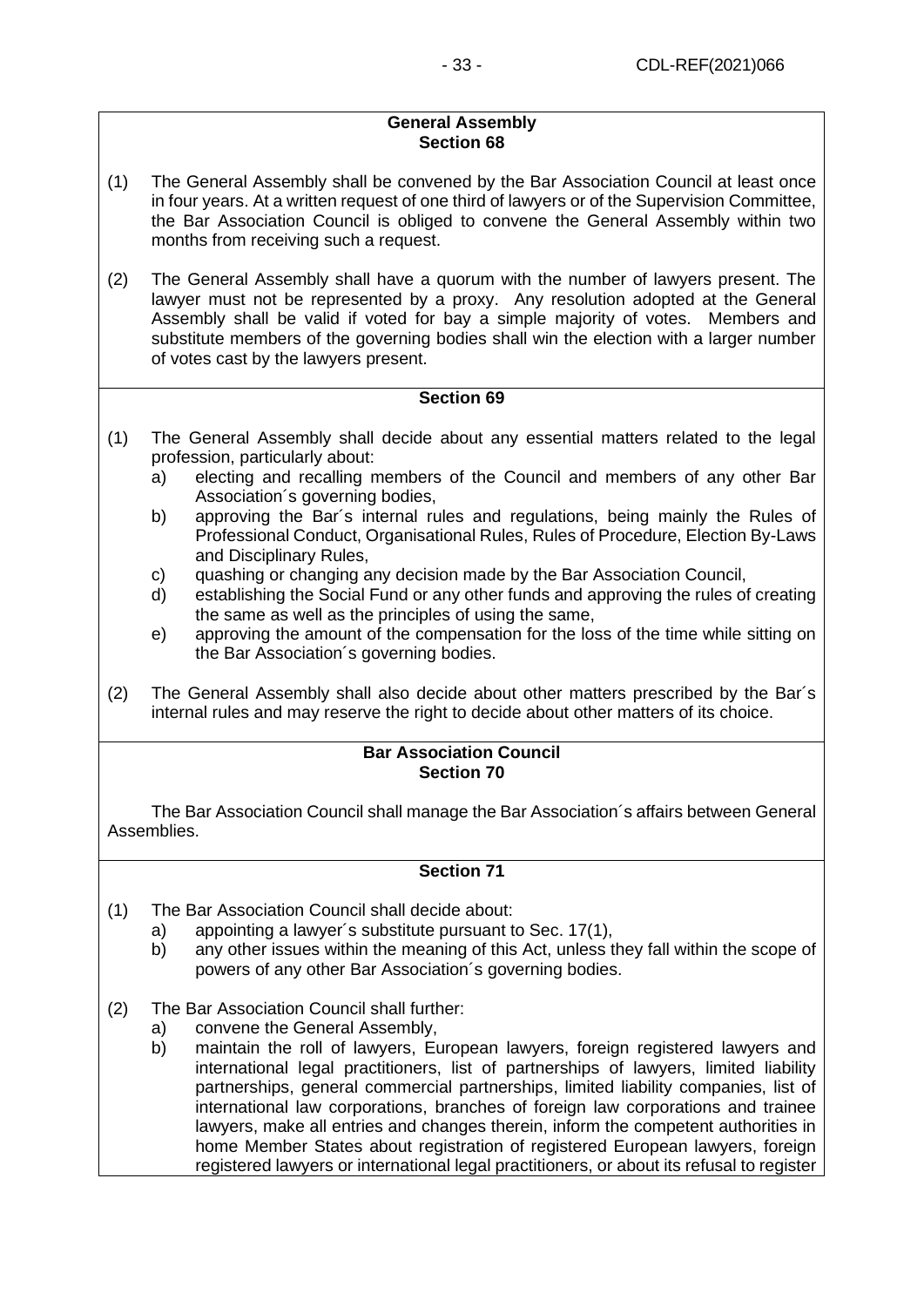them in the appropriate list, as well as about other changes of their status in the Slovak Republic,

- c) handle and manage the Bar Association´s Social Fund,
- d) approve the Bar Examination Rules for the Bar examinations and for the aptitude tests, and appoint members of the Examining Committee from among the lawyers or judges, prosecutors and any other experts in the field of law,
- e) administer the Bar Association´s assets,
- f) represent, protect, promote and enforce the lawyers´ interests in all the fields of their activity,
- g) regularly inform lawyers about the Bar Association´s activities. For this purpose, it will arrange for any study, publication, documentary and information activities,
- h) cooperate with the competent bodies in individual home Member States when discharging the duties herein laid down,
- i) perform any other activities according to this Act unless they fall within the scope of powers of any other Bar Association´s governing bodies,
- j) issue the Bar's Official Journal.
- k) issues certificate of the practice structures laid down in Sub. 12 and of selfemployed person status under a separate legal rule.
- (3) The President and Vice-presidents of the Council are elected and recalled by the Bar Association Council from among its members. The President shall represent the Bar Association in relation to third persons and act on its behalf in all the matters. He shall also make any urgent decisions between the meetings of the Bar Association Council and manage the Bar´s staff. The President is obliged to inform the Council at any next meeting about the decisions made and measures taken between the Council´s meetings. The Council may change any decision made or any measure taken by the President. Vice-presidents shall substitute for the President within the scope of powers laid down in the Bar´s internal rule.
- (4) The Council shall usually meet once a month. Meetings of the Council shall be convened by the Bar Association President.

#### **Section 72 The Bar´s Headquarters**

Any and all tasks related to organisational, technical and administrative operation of the Bar shall be performed by the Bar´s Headquarters.

### **Section 73 Supervision Committee**

- (1) The Supervision Committee shall:
	- a) supervise the enforcement of resolutions passed by the General Assembly and activities of the Bar Association Council. For this purpose, it shall have access to all the Bar Association´s documents and records,
	- b) supervise a due practice and pursuit of the legal profession,
	- c) elect the Chairman from among its members, who shall manage the Supervision Committee´s affairs.
- (2) Should the Supervision Committee have any doubts about compliance of the resolution or any other measure passed or taken by the Council with the generally binding legal rule, Bar´s internal rule or resolution adopted by the General Assembly, it may propose that the Council change or quash the same.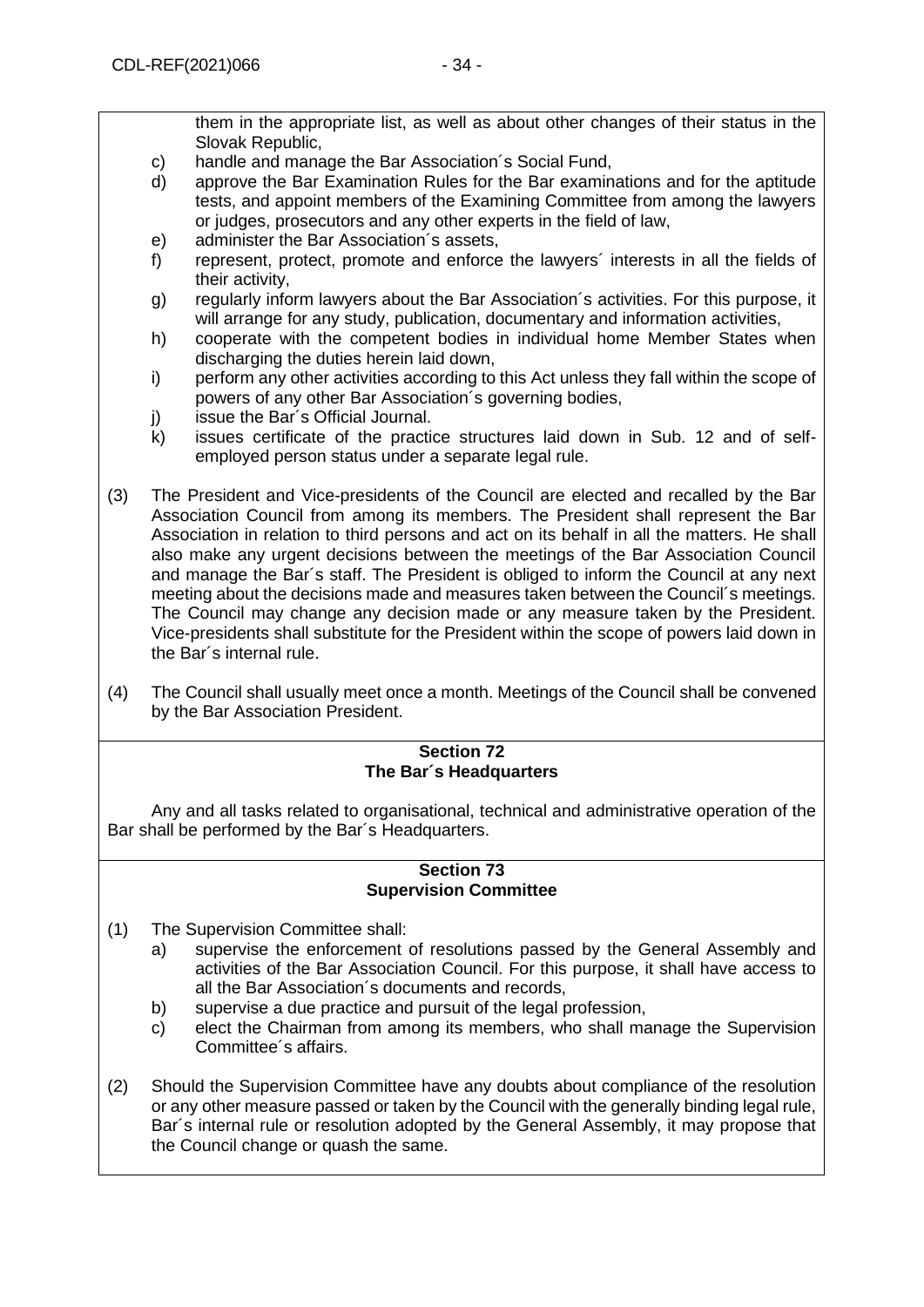### **Section 74 Disciplinary Committee**

- (1) The Disciplinary Committee shall
	- a) decide about the cases of professional misconduct committed by lawyers, European lawyers, trainee lawyers, foreign registered lawyers and international legal practitioners, whereas its orders shall be made by disciplinary panels,
	- b) elect its Chairman, who shall manage its affairs, from among its members.
- (2) The Disciplinary Committee Chairman shall appoint the chairmen and members of disciplinary panels from among the Disciplinary Committee members.

#### **Section 74a Disciplinary Committee of Appeal**

- (1) The Disciplinary Committee of Appeal shall
	- a) decide about the appeals in disciplinary proceedings, whereas its orders shall be made by disciplinary panels of appeal consisting of three members,
	- b) elect its Chairman, who shall manage its affairs, from among its members.
- (2) The Chairman of the Disciplinary Committee of Appeal shall appoint the chairmen and members of disciplinary panels of appeal from among the Committee members.

## **Section 75**

- (1) The Bar´s internal rules, resolutions passed by the General Assembly and resolutions passed by the Council shall be binding upon lawyers, trainee lawyers, European lawyers, foreign registered lawyers and international legal practitioners.
- (2) Details of the Bar Association´s organisation and activities, of organisation and activities of its governing bodies and of the Bar´s Headquarters shall be laid down in the Organisational Rules and Rules of Procedure. Details of the elections shall be laid down in the Election By-Laws.
- (3) Any actions taken under this Act shall not be subject to the provisions of a separate legal rule20), unless otherwise stipulated herein.
- (4) An enforceable decision of the Bar`s governing body under this Act is the enforceable title for the purposes of law enforcement.  $20a$ )

### **PART SEVEN Transitional and Final Provisions**

- (1) The Bar established under this Act shall be a legal successor to the Slovak Bar Association and the Chamber of Commercial Lawyers of the Slovak Republic, existing under the laws which were in force so far.
- (2) The property previously owned by the Slovak Bar Association<sup>21)</sup> and the property previously owned by the Chamber of Commercial Lawyers of the Slovak Republic<sup>22)</sup> existing under the laws, which were in force so far, shall as at 1 January 2004 pass to the Bar established hereunder.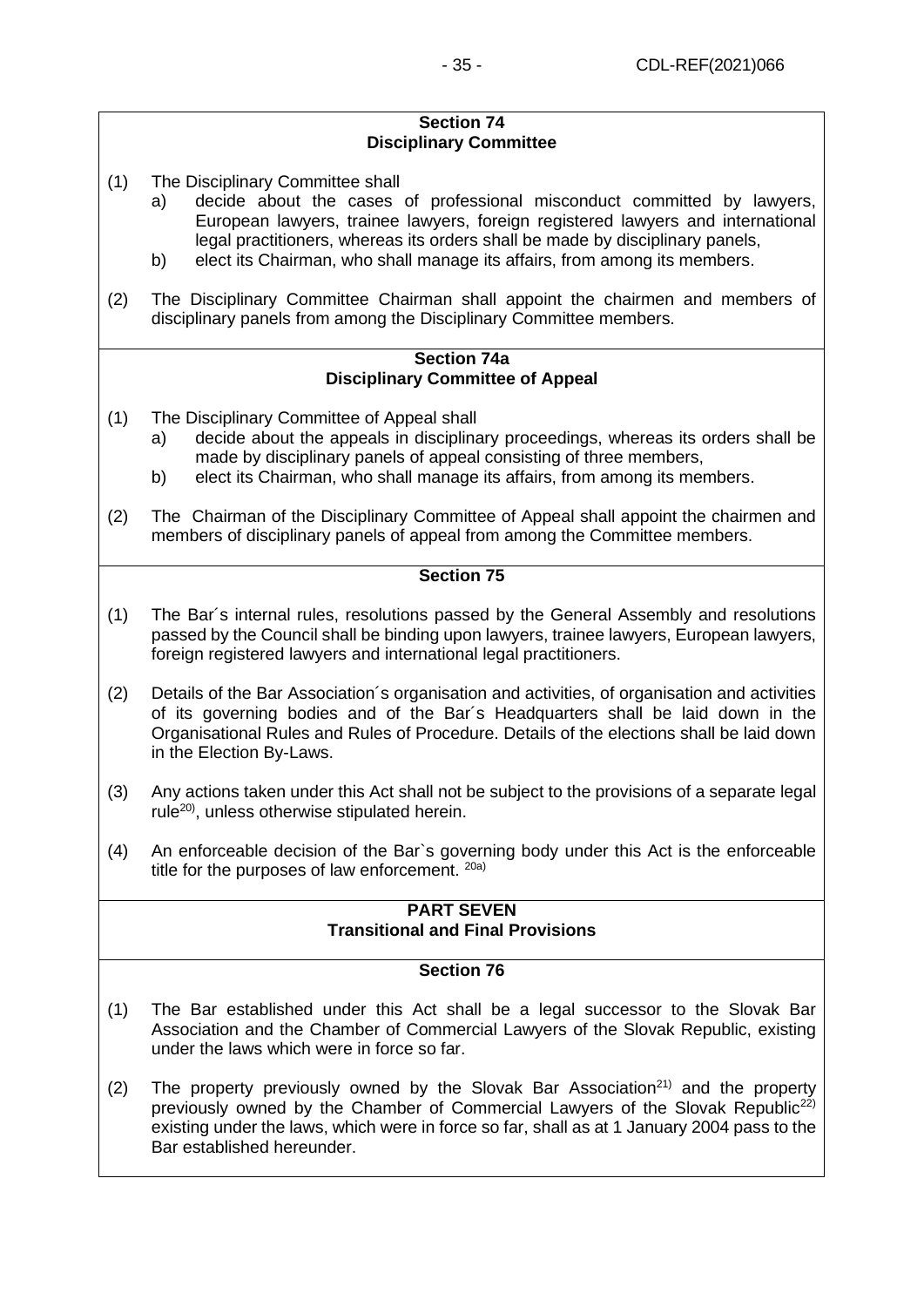(3) The rights and obligations of the existing Slovak Bar Association<sup>21)</sup> and of the Chamber of Commercial Lawyers of the Slovak Republic<sup>22</sup>, including any rights and obligations arising from the labour relations, shall as at 1 January 2004 pass to the Bar established hereunder.

#### **Section 77**

- (1) A lawyer registered in the roll of lawyers under the legal rules which were in force so far and a commercial lawyer registered in the roll of commercial lawyers under the existing legal rules shall be a lawyer under this Act. All such lawyers shall be automatically admitted to the Bar without any prior application. Their authority and powers to provide legal services and practise law shall not be affected or prejudiced by this Act as from the moment of their registration in the roll of lawyers. Their practice of law to date shall for the purposes of separate legal rules be regarded as the practice of law under this Act.
- (2) A trainee lawyer registered in the roll of trainee lawyers maintained under the legal rules which were in force so far and a trainee of a commercial lawyer registered in the roll of trainees maintained under the legal rules which were in force so far shall be regarded as trainee lawyers under this Act. They shall be registered in the roll of trainee lawyers automatically without any prior application.
- (3) The Bar examination passed in accordance with the legal rules which were in force so far and the examination of a commercial lawyer passed in accordance with the legal rules which were in force so far shall be regarded as the Bar examination under this Act.
- (4) A trainee lawyer´s apprenticeship performed in accordance with the legal rules which were in force so far and the apprenticeship pursued by a trainee of a commercial lawyer in accordance with the legal rules which were in force so far shall be regarded as the apprenticeship of a trainee lawyer under this Act.
- (5) A lawyer who was as a commercial lawyer registered in the roll of lawyers under para. 1 above is not obliged to defend clients in criminal proceedings any earlier than three years after the effective date of this Act.

## **Section 78**

- (1) The Bar examination passed until 31 December 1992 under Act No. 128/1990 Coll. on Advocacy adopted by Czech Parliament shall be regarded as the Bar examination under this Act.
- (2) University degree under Sec. 3(1), item b) and Sec. 62, item b) shall also be the university Master´s degree awarded by a law school in the Czech and Slovak Federal Republic.

- (1) A professional misconduct committed by the lawyer under the legal rules which were in force so far and any instance of professional misconduct committed by a commercial lawyer under the legal rules which were in force so far shall be regarded as a professional misconduct under this Act.
- (2) A disciplinary action imposed on a lawyer under the legal rules which were in force so far and a disciplinary action imposed on a commercial lawyer under the legal rules which were in force so far shall be regarded as a disciplinary action under this Act.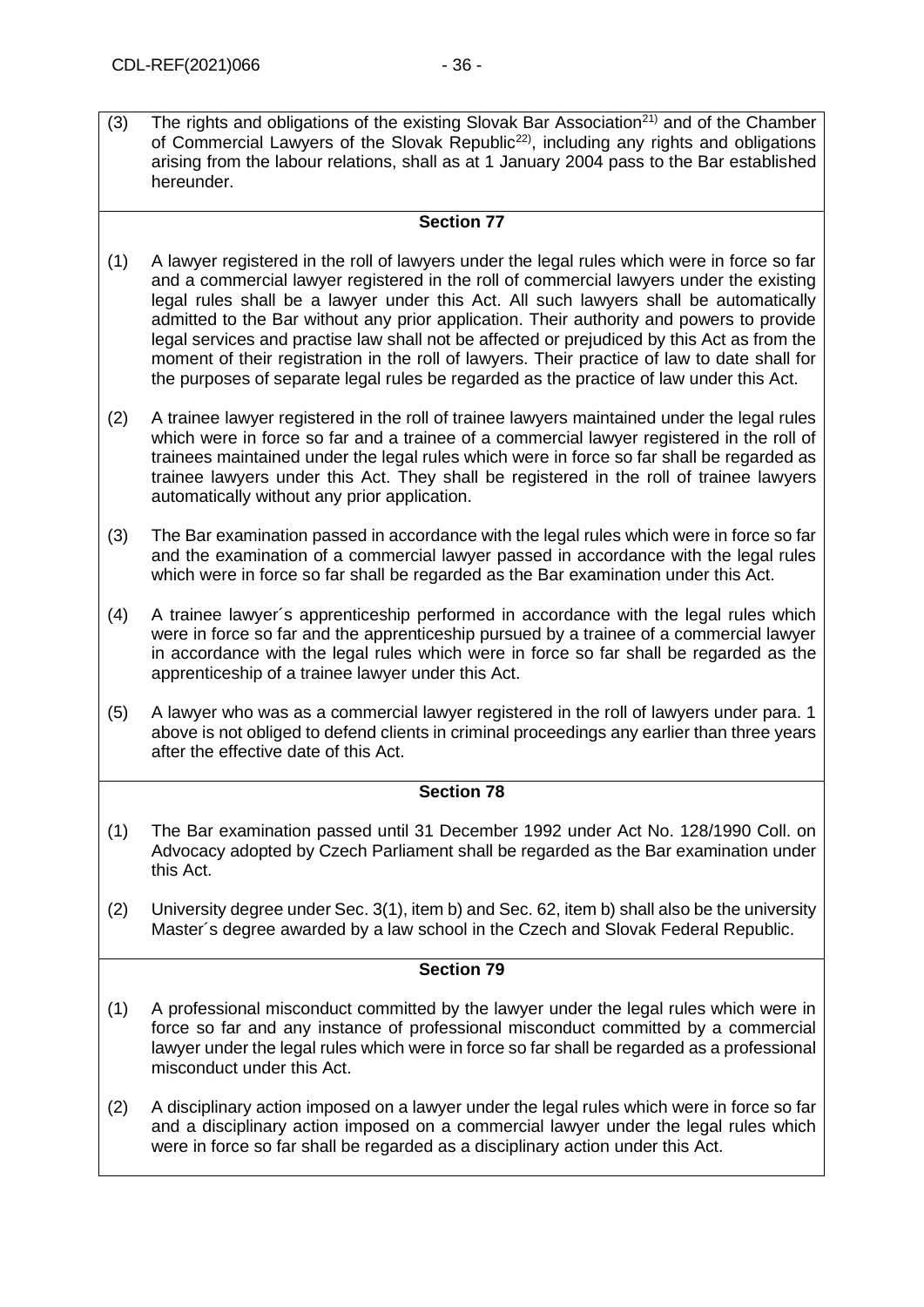- (3) If a lawyer performed an action which might be viewed as a professional misconduct under the legal rules which were in force so far, the Chairman of the Supervision Committee or the Minister of Justice (hereinafter referred to as the "Minister") (acting in their capacity of a petitioner) may submit an application for commencement of the disciplinary proceeding under this Act to the appropriate Bar´s governing body within the time limit which applied to commencement of the disciplinary proceeding under the legal rule which was in force so far.
- (4) Disciplinary proceeding commenced under the legal rules which were in force so far shall be completed in accordance with the legal rules hitherto in force; the powers of the disciplinary body granted under the legal rules which were in force so far shall be exercised by the appropriate Bar´s governing body.

The right to claim judicial protection exercised by a person who was not under the legal rules, which were in force so far, registered in the roll of lawyers or commercial lawyers, whose name was under the legal rules that were in force so far stricken off such rolls, or who was under the legal rules which were in force so far suspended from the practice, shall not be affected and prejudiced hereby.

#### **Section 81**

Time limits that started to run under the legal rules which were in force so far shall be counted into the time limits laid down in Sec. 3, Sec. 6(3) and Sec. 7(1), item f).

- (1) The Bar shall provide for convening the General Assembly not later than within six months form the effective date of this Act. The General Assembly shall elect new governing bodies. Should the Bar fail to do so, the General Assembly shall be convened by the Minister within two months. The existing internal rules of the Slovak Bar Association<sup>21)</sup> established under the legal rules which were in force so far shall apply to the operation of the Bar´s governing bodies mutatis mutandis.
- (2) Until the election of the Bar Council within the time limit laid down in para. 1, the powers of the Council shall be exercised by the Council consisting of nine members and three substitutes of the Slovak Bar Association Council<sup>21)</sup> and nine members and three substitutes of the Chamber of Commercial Lawyers<sup>22)</sup> established under the hitherto existing legal rules. This Council shall elect the President and the Vice-President of the Bar from among its members. Until the new President is elected, the powers of the President of the Bar shall be exercised by the President of the Slovak Bar Association who held the office until the Effective Date of this Act.<sup>21)</sup>
- (3) Until the election of the Disciplinary Committee under para. 1 above its powers shall be exercised by the Disciplinary Committee consisting of 11 members and 5 substitutes of the Disciplinary Committee of the Slovak Bar Association<sup>21)</sup> and 11 members and 5 substitutes of the Disciplinary Committee of the Chamber of Commercial Lawyers<sup>22)</sup> established under the hitherto existing legal rules. This Disciplinary Committee shall elect the Chairman and Vice-Chairman from among its members. Until the new Chairman of the Disciplinary Committee is elected, his powers shall be exercised by the Chairman of the Disciplinary Committee of the Slovak Bar Association who held the office until the Effective Date of this Act.<sup>21)</sup>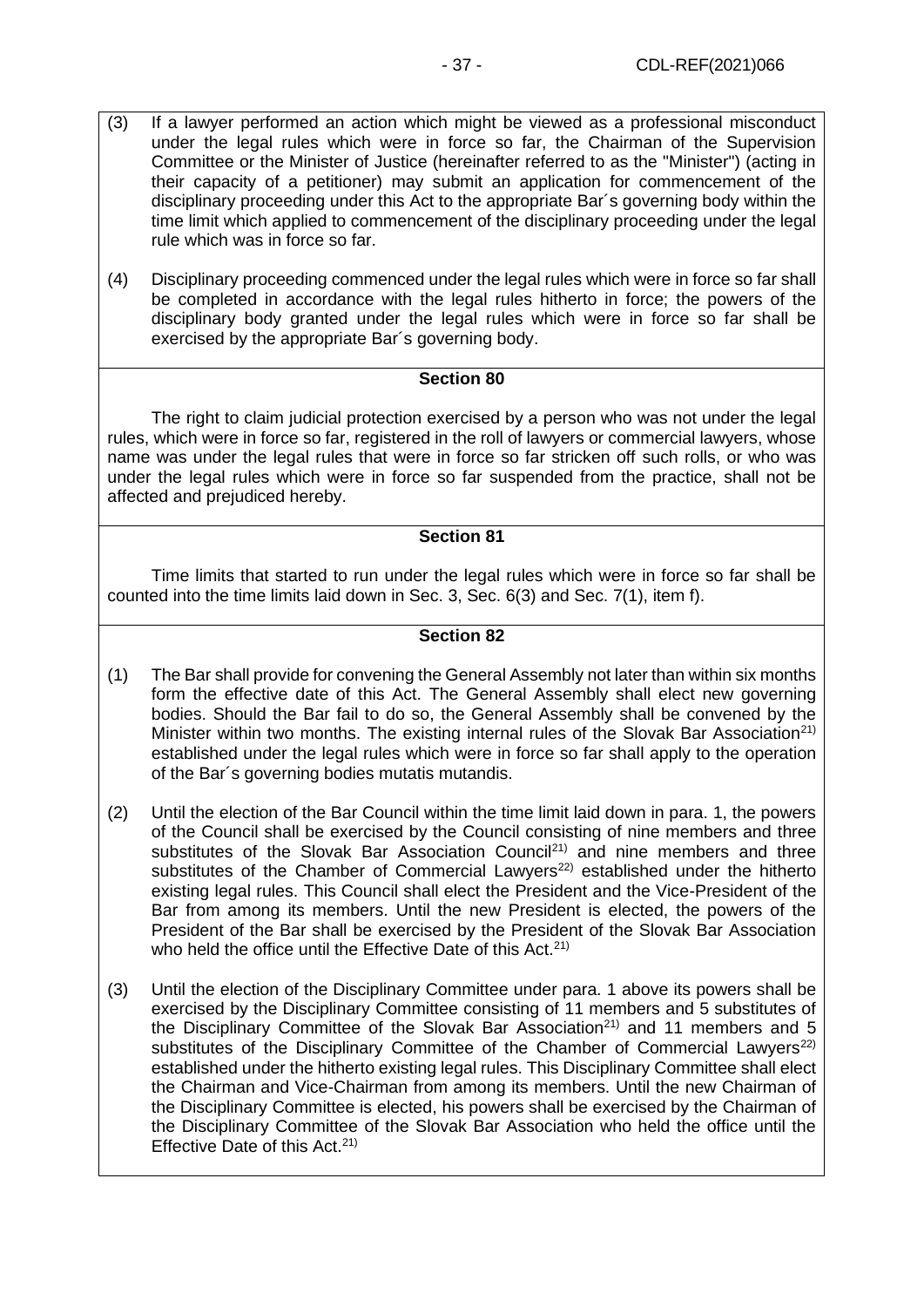- (4) Until the election of the Supervision Committee under para. 1 above its powers shall be exercised by the supervision committee consisting of 9 members and 3 substitutes of the Supervision Committee of the Slovak Bar Association<sup>21)</sup> and 9 members and 3 substitutes of the Supervision Committee of the Chamber of Commercial Lawyers<sup>22)</sup> established under the legal rules that were in force so far. This Supervision Committee shall elect the Chairman and Vice-Chairman from among its members. Until the new Chairman of the Supervision Committee is elected, his powers shall be exercised by the Chairman of the Supervision Committee of the Slovak Bar Association who held the office until the Effective Date of this Act. $21$ )
- (5) Internal rules of the Slovak Bar Association<sup>21)</sup> established under the hitherto existing legal rules shall apply mutatis mutandis to the actions of the governing bodies specified in para. 2 through 4 above until their election by the General Assembly.

## **Section 82a**

**Transitional provisions related to amendment of the Act effective from 1 September 2009**

Treaties on the property transfer authorization concluded by lawyer before 31 August 2009 shall be subject to the provisions of the Act in the version in force prior to 31 August 2009.

#### **Section 82b**

## **Transitional provisions related to amendment of the Act effective from 1 January 2013**

(1) The Bar may until 30 June 2013 ask lawyer practicing legal profession under Section 12 para. 1 point b) to e) in the version in force until 31 December 2012 who does not comply with the obligation under Section 12 para. 4, second sentence, to fulfil the obligation. A company established for the purpose of provision of legal services that does not comply with the obligation under Section 12 para. 4, second sentence, within three months of receiving the notice from the Bar under the first sentence, shall lose its authorisation to provide legal services in the territory of the Slovak Republic. Where the time limit under previous sentence is exceeded lawyer shall become a lawyer practicing law under Section 12 para. 1 point a) and at the same time all the right and duties towards the client shall jointly and severally pass on the lawyer. By 31 December 2013 the Bar shall notify the competent court which further acts pursuant to Section 68 para. 6 point b) of the Commercial Code. A lawyer practicing legal profession under Section 12 para. 1 point b) to e) who has not received the notice under first sentence by 30 June 2013 is regarded as having complied with the Section 12 para. 4, second sentence.

(2) Trainee lawyer whose name is entered on the roll of trainee lawyers by 31 December 2012 shall complete the practice pursuant to the Act in force after 31 December 2012.

(3) Requests of trainee lawyers for inclusion of other legal practice delivered to the Bar by 31 December 2012 shall be subject to the provisions effective prior to 31 December 2018.

(4) Initiative training supervisor who supervises under Section 62 para. 3 more than three trainee lawyers by 31 December 2012 may request to supervise another trainee lawyer only when the number of trainee lawyers he supervises is less than three.

(5) The term of office of the Bar bodies elected pursuant to the Act effective prior to 31 December 2012 shall be governed by the provisions effective prior 31 December 2012.

(6) Until the Disciplinary Committee of Appeal members are elected and chairmen of disciplinary panels of appeal are appointed, three disciplinary panels of appeal shall decide the appeals in disciplinary proceedings. The President of the Bar shall appoint the members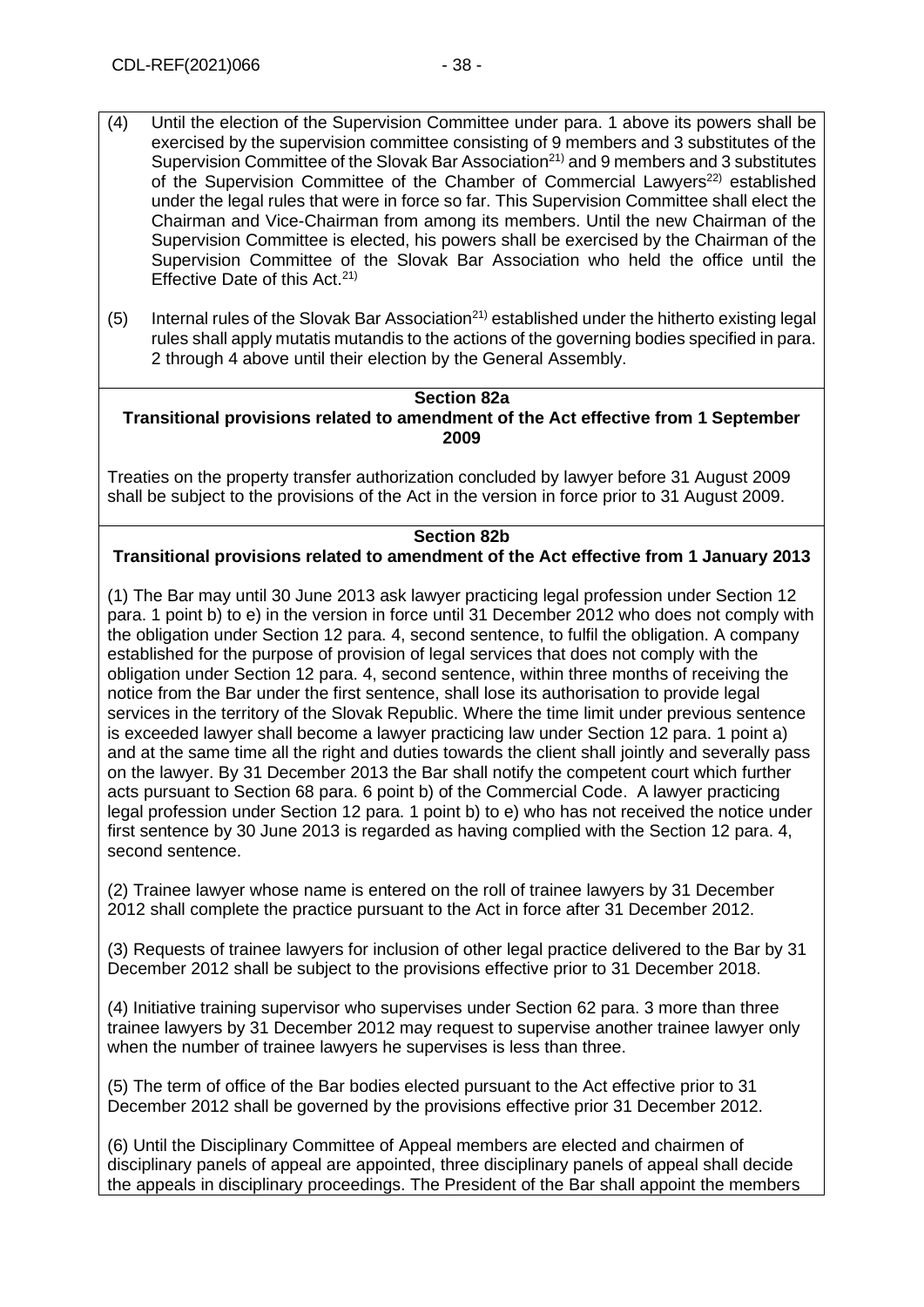of these disciplinary panels out of Bar Council members and substitutes, the President of the Bar shall also appoint the chairmen of the respective panels.

(7) The Bar Council shall determine the method of electing the Disciplinary Committee of Appeal by its resolution adopted at the meeting after the General Assembly of lawyers on 1 January 2013.

#### **82c**

## **Transitional provisions related to amendment of the Act effective from 1 January 2019**

(1) Trainee lawyer whose name is entered on the roll of trainee lawyers by 31 December 2018 shall complete the practice pursuant to the Act in force after 1 January 2019.

(2) Requests of trainee lawyers for inclusion of other legal practice delivered to the Bar by 31 December 2018 shall be subject to the provisions effective prior to 31 December 2018.

(3) The practice under Section 6, para. 2, first sentence, shall be included also in the apprenticeship of the trainee lawyer whose name is entered on the roll of trainee lawyers by 31 December 2018.

#### **Section 83**

Details of the attorney´s fees and the manner of their calculation, terms and conditions of providing legal services in out-of-court settlement, for a reduced fee or free of charge, terms and conditions of reimbursement of out-of-pocket expenses and the loss of time shall be governed and regulated in the Regulation issued by the Ministry of Justice.

### **Section 84**

A lawyer, trainee lawyer, commercial lawyer or a trainee of the commercial lawyer, who will be entered in the roll of lawyers or trainee lawyers, is within three months from the Effective Date of this Act obliged to submit to the Bar a criminal conviction certificate (all records search). The Bar shall within six months from such enrolment strike off the roll of lawyers and trainee lawyers anyone, who is not a person of integrity under this Act.

## **Section 85**

Obsolete as from the date of entering a treaty of accession of Slovak Republic to the European Union into force.

## **Section 86**

The legislation of European Communities listed in Annex No. 2 hereto shall be transposed into the Slovak law by this Act.

## **Section 87**

(1) The Bar shall maintain a list of lawyers, whom the presiding judge or a judge may appoint pro Deo under a separate legal rule. The Bar shall enter a lawyer in the said list or remove his name therefrom at the lawyer´s request. The Bar shall send this list to all district courts, regional courts and the Supreme Court of the Slovak Republic on a regular basis.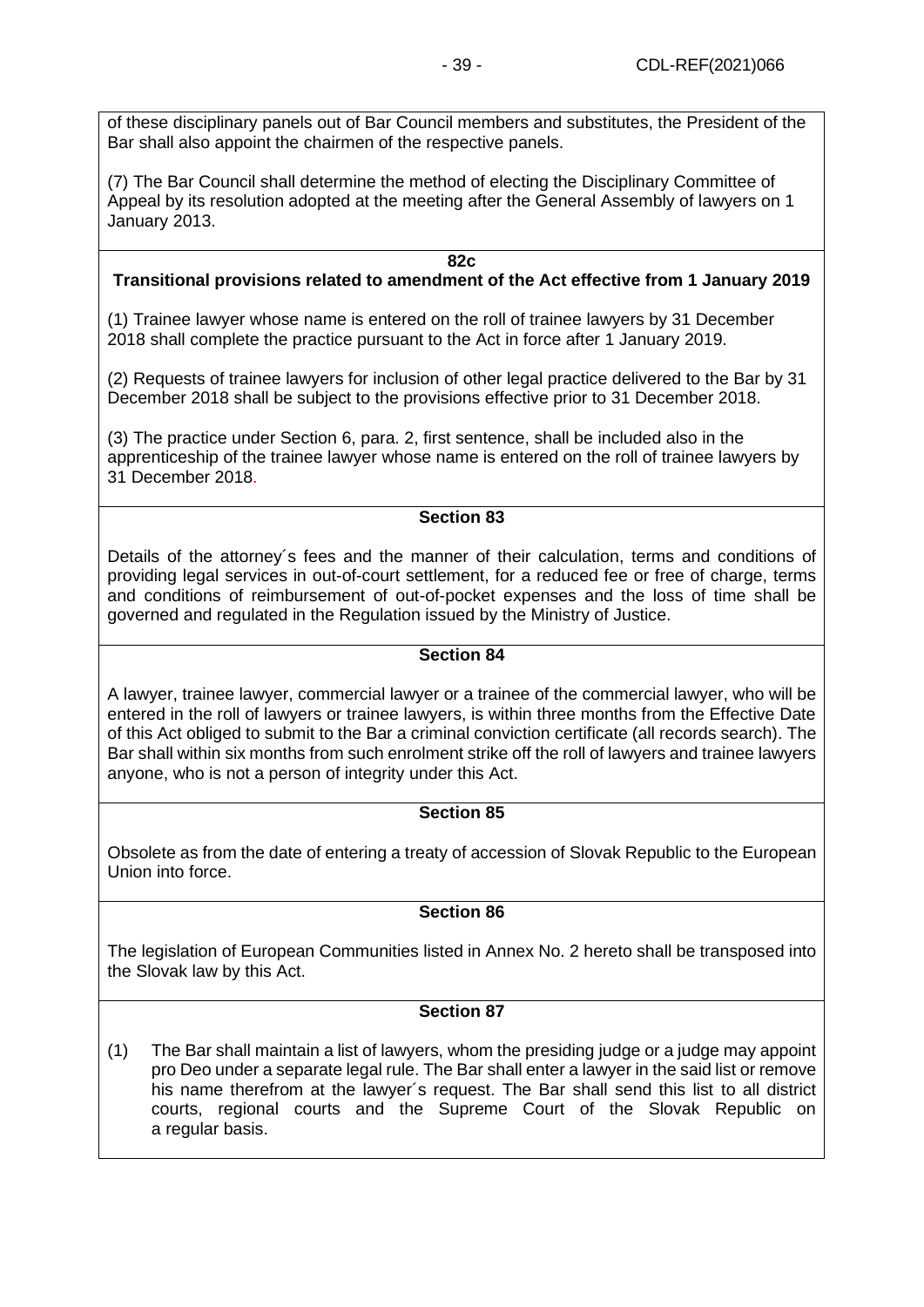- (2) The Bar shall maintain a list of lawyers, whom the Legal Aid Centre may appoint to provide legal aid under a separate legal rule. The Bar shall maintain the said list according to lawyers' specialisation; field of specialisation may be appointed by the Bar bylaws while taking into account a scope of the Legal Aid Centre. The Bar shall maintain the list of lawyers that provide legal aid in the asylum cases and in the expulsion procedure.
- (3) The Bar shall send the list said in para. 2 to the Ministry and the Legal Aid Centre on a regular basis.

The following legislation shall be repealed:

- 1. Parliamentary Act No. 132/1990 Coll. on Advocacy, as amended by Act No. 302/1999 Coll.,
- 2. Parliamentary Act No. 129/1991 Coll. on Commercial Lawyers as amended by Act No. 149/1994 Coll. and Act No. 448/2001 Coll.,
- 3. Regulation of the Ministry of Justice of the Slovak Republic No. 591/2002 Coll. on the Fees Charged by Commercial Lawyers.

## **CHAPTER II**

Act No. 455/191 Coll. on Business and Self-Employment Services (Business Licensing Act) as amended by Act No. 231/1992 Coll., Act No. 600/1992 Coll., Parliamentary Act No. 132/1994 Coll., Parliamentary Act No. 200/1995 Coll., Parliamentary Act No. 216/1995 Coll., Parliamentary Act No. 233/1995 Coll., Parliamentary Act No. 123/1996 Coll., Parliamentary Act No. 164/1996 Coll., Parliamentary Act No. 222/1996 Coll., Parliamentary Act No. 289/1996 Coll., Parliamentary Act No. 222/1996 Coll., Parliamentary Act No. 290/1996 Coll., Parliamentary Act No. 288/1997 Coll., Parliamentary Act No. 379/1997 Coll., Parliamentary Act No. 70/1998 Coll., Parliamentary Act No. 76/1998 Coll., Parliamentary Act No. 126/1998 Coll., Parliamentary Act No. 129/1998 Coll., Parliamentary Act No. 140/1998 Coll., Parliamentary Act No. 143/1998 Coll., Parliamentary Act No. 144/1998 Coll., Parliamentary Act No. 161/1998 Coll., Act No. 178/1998 Coll., Act No. 1798/1998 Coll., Act No. 194/1998 Coll., Act No. 263/1999 Coll., Act No. 264/19998 Coll., Act No. 119/2000 Coll., Act No. 142/2000 Coll., Act No. 236/2000 Coll., Act No. 238/2000 Coll., Act No. 268/2000 Coll., Act No. 338/2000 Coll., Act No. 223/2001 Coll., Act No. 279/2001 Coll., Act No. 488/2001 Coll., Act No. 554/2001 Coll., Act No. 261/2002 Coll., Act No. 284/2002 Coll., Act No. 506/2002 Coll., Act No. 190/2003 Coll., Act No. 219/2003 Coll. and Act No. 423/2003 Coll. shall be amended as follows:

- 1. The words "commercial lawyers<sup>5)</sup>" shall be deleted in Sec.  $3(1)$ , item c, point 3. A footnote to Reference 5 shall be deleted.
- 2. Letter zk) shall be added to Sec. 3(2), which shall read as follows: "zk) provision of legal services in consideration of a fee".
- 3. A new Section 80e shall be added after Section 80d and shall read as follows:

#### **Section 80e Transitional Provision effective as from 1 January 2004**

Business licences, under which lawyers may practise law and provide legal services in consideration of a fee shall cease to exist on the Effective Date of this Act.".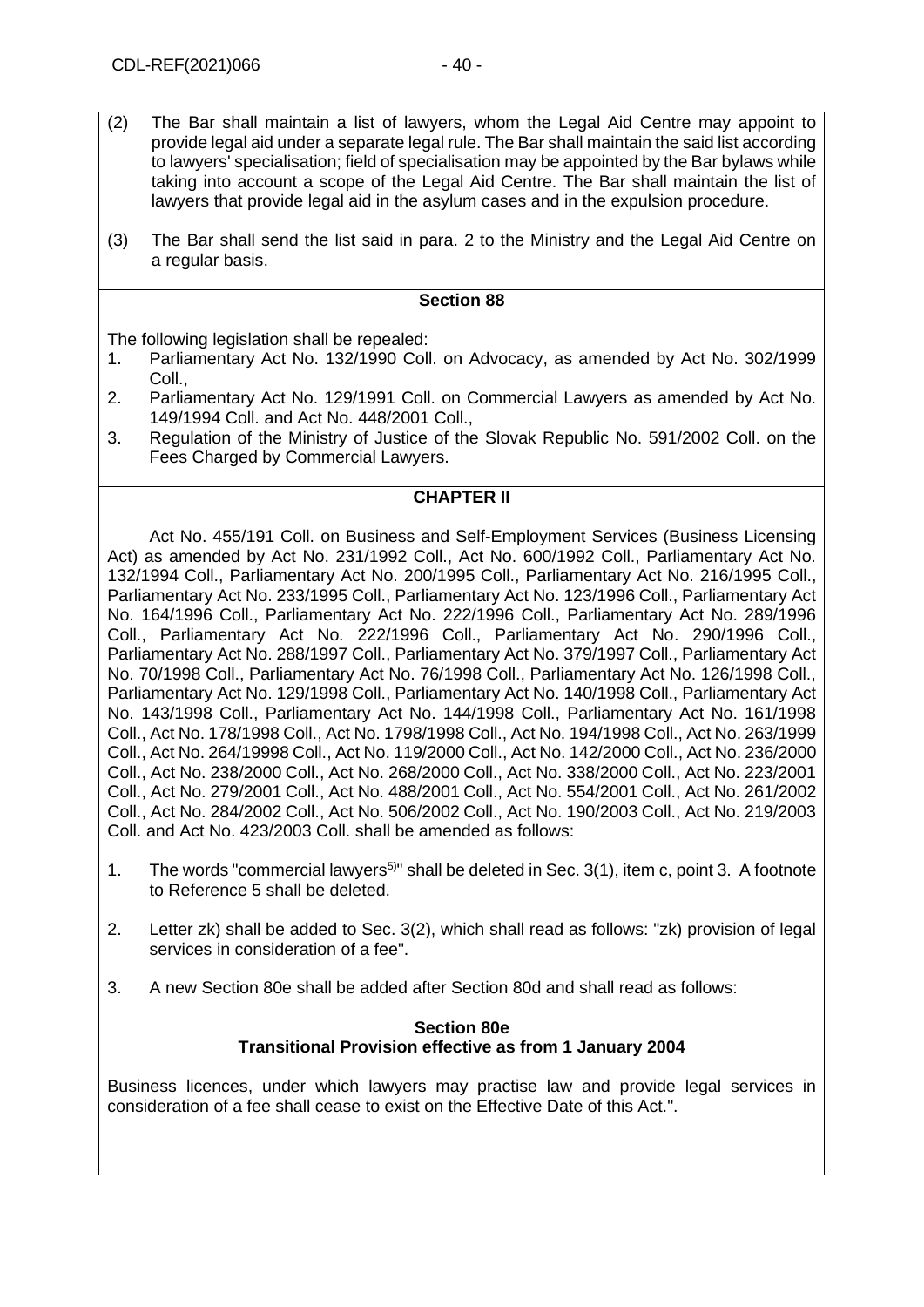## **CHAPTER III**

## **Effective Date**

This Act shall enter into force on 1 January 2004, except for Chapter I, Sec. 31 through 37 and Sec. 84, which shall enter into force on the Effective Date of the Accession Treaty, under which the Slovak Republic shall become an EU Member State.

Sec. 85 set forth in Chapter I shall become void on the Effective Date of the Accession Treaty, under which the Slovak Republic shall become an EU Member State.

## **Pavol Hrušovský Mikuláš Dzurinda**

 $1$ <sup>1)</sup> E.g. Act No. 328/1991 Coll. on Bankruptcy and Composition as amended

 $2$  E.g. Act No. 323/1992 Coll. on Notaries (Notaries' Code) as amended, Act No. 78/1992 Coll. on Chartered Accountants and Slovak Chamber of Chartered Accountants as amended, Act No. 237/1991 Coll. on Patent Attorneys as amended, Act No. 233/1995 Coll. on Bailiffs (Bailiffs´ Code), and on amending other laws as amended

3) E.g. Sec. 143a of the Civil Code

<sup>3a)</sup> Sec. 3 to 8, 10 to 16 of the Act No. 136/2010 Coll. on Services in the Internal Market and amending certain acts

4) Sec. 2 para. 5 of Act No. 131/2002 Coll. on Higher Education and on amending other laws as amended

5) Act No. 323/1992 Coll. on Notaries (Notaries´ Code) as amended, Act No. 233/1995 Coll. on Bailiffs (Bailiffs´ Code), and on amending other laws as amended, Act No 385/2000 Coll. on Judges and Lay Judges and on amending other laws as amended

6) Criminal Code

 $7)$  Act no. 330/2007 Coll. on the Criminal Register and the amendment and supplementing of certain acts

 $7a)$  Sec. 13 para. 4 of Act No. 330/2007 Coll. on the Criminal Register and on amending other laws as amended

8) Sec. 21 of the Commercial Code

<sup>9)</sup> Act No. 270/1995 Coll. on the Official Language in the Slovak Republic as amended

- <sup>10)</sup> Sec. 27 of the Commercial Code
- <sup>11)</sup> Sec. 829 through 841 of the Civil Code
- 12) Commercial Code

 $12a)$  Act No. 8/2005 Coll. on Trustees and on amendments and supplements to certain acts as amended by Act No. 330/2007 Coll.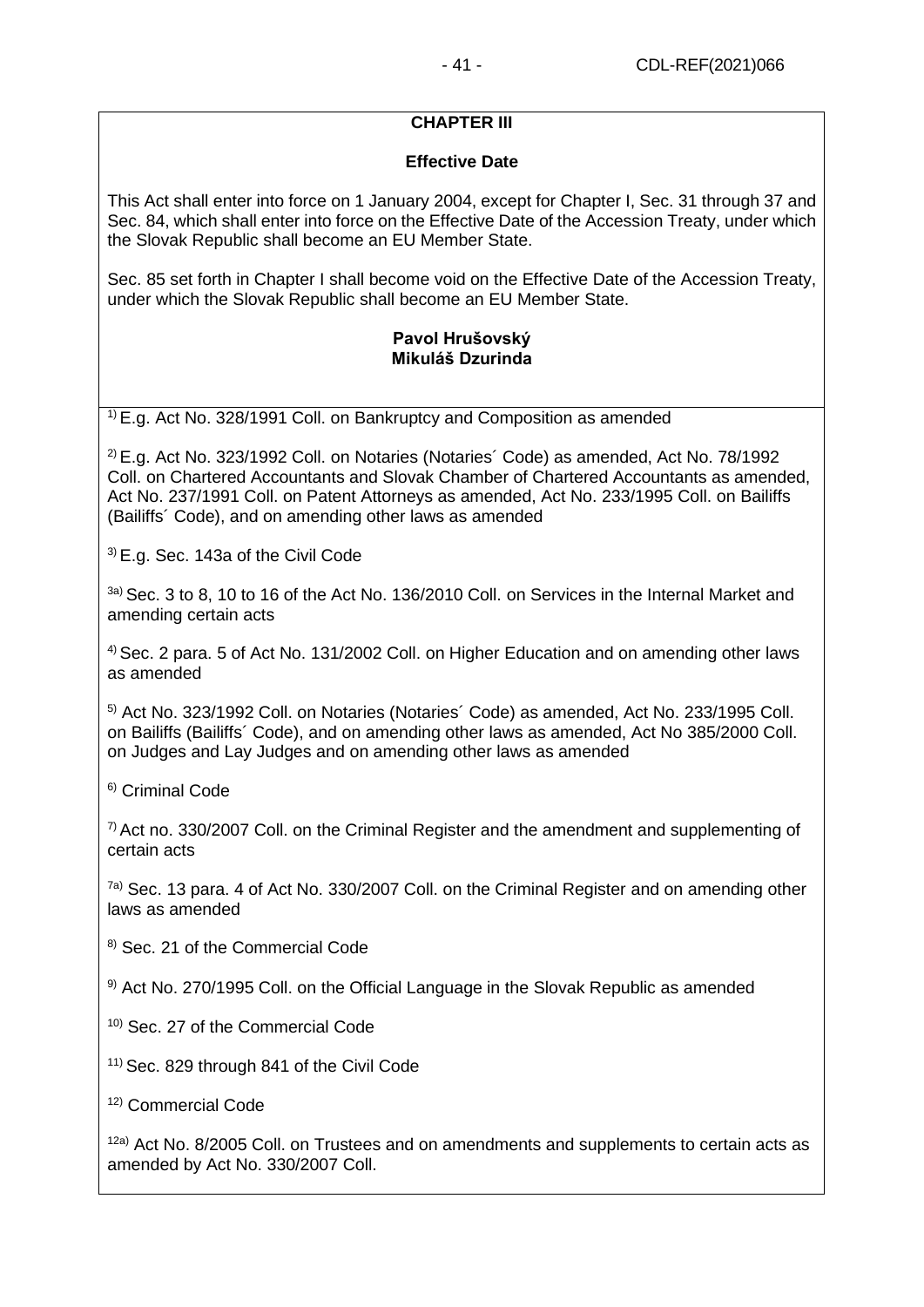$12b)$  Regulation (EU) 2016/679 of the European Parliament and of the Council of 27 April 2016 on the protection of natural persons with regard to the processing of personal data and on the free movement of such data, and repealing Directive 95/46/EC (General Data Protection Regulation) *(*OJ L 119, 4.5.2016*).*

12c) Article 4 para. 7 of the Regulation (EU) 2016/679

12d) Article 14 para. 5 point d), Article 15 para. 4 and Article 20 para. 4 of the Regulation (EU) 2016/679

12e) Article 23, Article 40 and Article 90 of the Regulation (EU) 2016/679

<sup>13)</sup> Eg. Sec. 30 and 31 of the Civil Procedure Code, Sec. 38 through 40a of the Criminal Procedure Code

13a) Act No. 297/2008 Coll. on the Prevention of Money Laundering and Terrorist Financing and on changes and amendments of some other acts

 $14$ ) E.g. Act No. 241/2001 Coll. on the Protection of Privileged Information and on amending other laws, as amended

14a) Act No 327/2005 Coll. on Providing Legal Aid in Material Need and on amendment of the Act No. 586/2003 Coll. on Advocacy and on amendment of the Act No. 455/1991 Coll. on Licensed Trading (Trade Licence Act) as amended by the Act No. 8/2005 Coll.

15) E.g. Sec. 25 of the Civil Procedure Code, Sec. 35 of the Criminal Procedure Code

16) Parliamentary Act No. 90/1996 Coll. on the Minimum Statutory Wage as amended

17) Criminal Procedure Code

19) Act No. 323/1992 Coll. on Notaries (Notaries´ Code) as amended, Act No. 599/2001 Coll. on Certification of Documents and Signatures on Documents by Local Administration **Authorities** 

 $20$ ) Act No. 71/1967 Coll. on the Administrative Proceeding (Code of Administrative Procedure) as amended

<sup>20a)</sup> Sec. 14 para. 2 point i) of the Act No. 233/1995 Coll. on Bailiffs (Bailiffs' Code), and on amending other laws as amended

 $^{21}$ ) Act No.132/1990 Coll. On the Legal Profession as amended by Act No. 302/1992 Coll.

22) Act No.129/1991 Coll. On the Commercial Lawyers as amended

23) Act No 327/2005 Coll. on Providing Legal Aid in Material Need and on amendment of the Act No. 586/2003 Coll. on Advocacy and on amendment of the Act No. 455/1991 Coll. on Licensed Trading (Trade Licence Act) as amended by the Act No. 8/2005 Coll.

#### **Annex 2 IMPLEMENTATION OF ACQUIS COMMUNAUTAIRE**

The following Directives are hereby transposed to the Slovak national law: